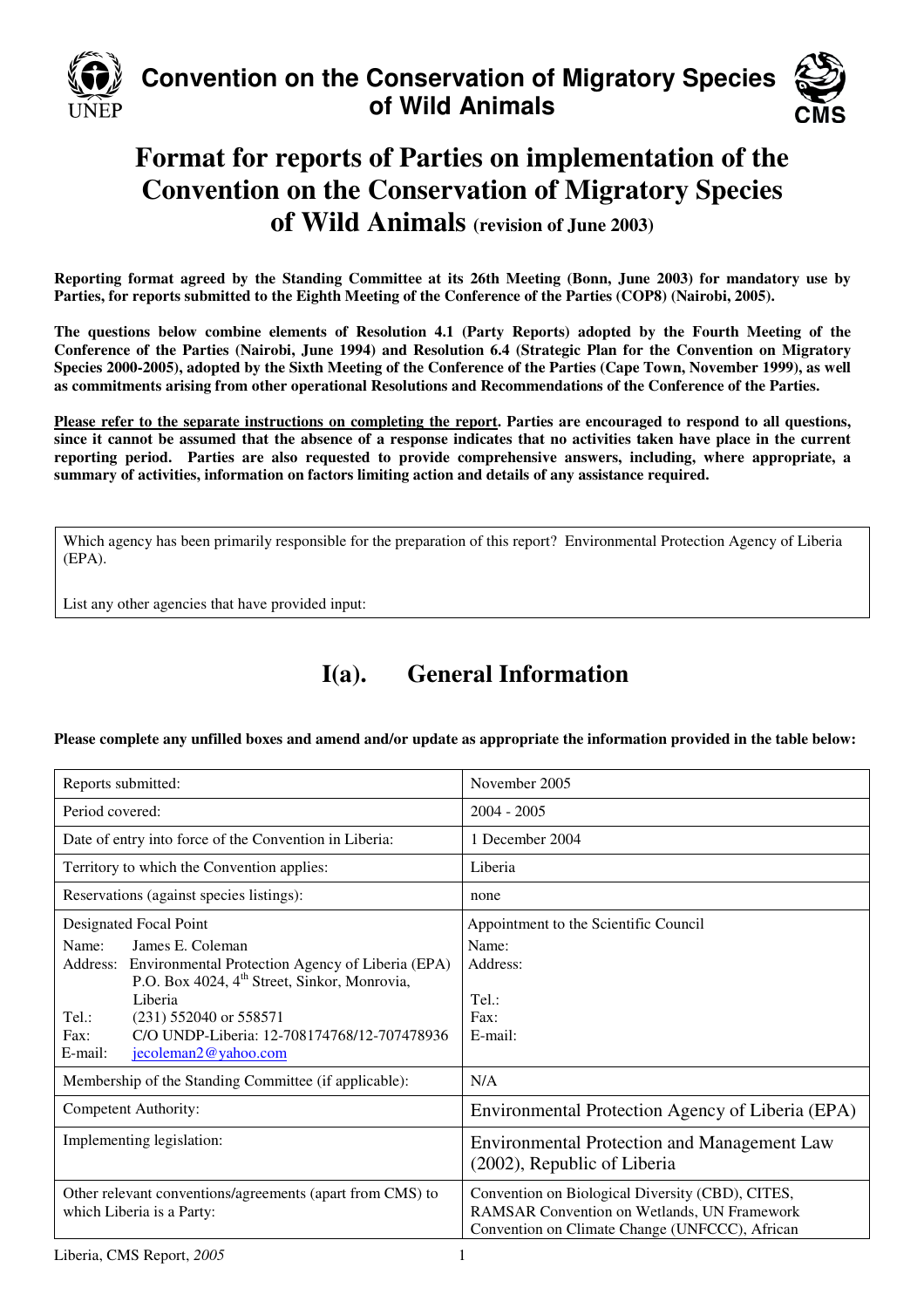|                                                                                          | Convention on the Conservation of Nature and Natural<br>Resources, Cartagena Protocol on Biosafety to the CBD,<br>Montreal Protocol on Substances that Deplete the Ozone<br>Layer, Stockholm Convention on Persistent Organic<br>Pollutants, Convention Concerning the Protection of World<br>Cultural and Natural Heritage, etc. |
|------------------------------------------------------------------------------------------|-----------------------------------------------------------------------------------------------------------------------------------------------------------------------------------------------------------------------------------------------------------------------------------------------------------------------------------|
| National policy instruments (e.g. national biodiversity<br>conservation strategy, etc.): | Liberia National Biodiversity Strategy and Action Plan-2004<br>(NBSAP) and the Environmental Protection and Management<br>Law $(2002)$ .                                                                                                                                                                                          |

| Marine Turtle – Africa MoU:<br>X Non-signatory<br>Signatory |                                             |
|-------------------------------------------------------------|---------------------------------------------|
| <b>National Focal Point</b>                                 | Name:<br>Address:                           |
|                                                             | Tel.:                                       |
|                                                             | Fax:                                        |
|                                                             | E-mail:                                     |
| AEWA:<br>Party<br>Signed but not yet entered force          | X Non-party                                 |
| Administrative Authority                                    | Appointed member of the Technical Committee |
| Name:                                                       | Name:                                       |
| Address:                                                    | Address:                                    |
| Tel.:<br>Fax:<br>E-mail:                                    | Tel.:<br>Fax:<br>E-mail:                    |
| Membership of other committees or working groups:           |                                             |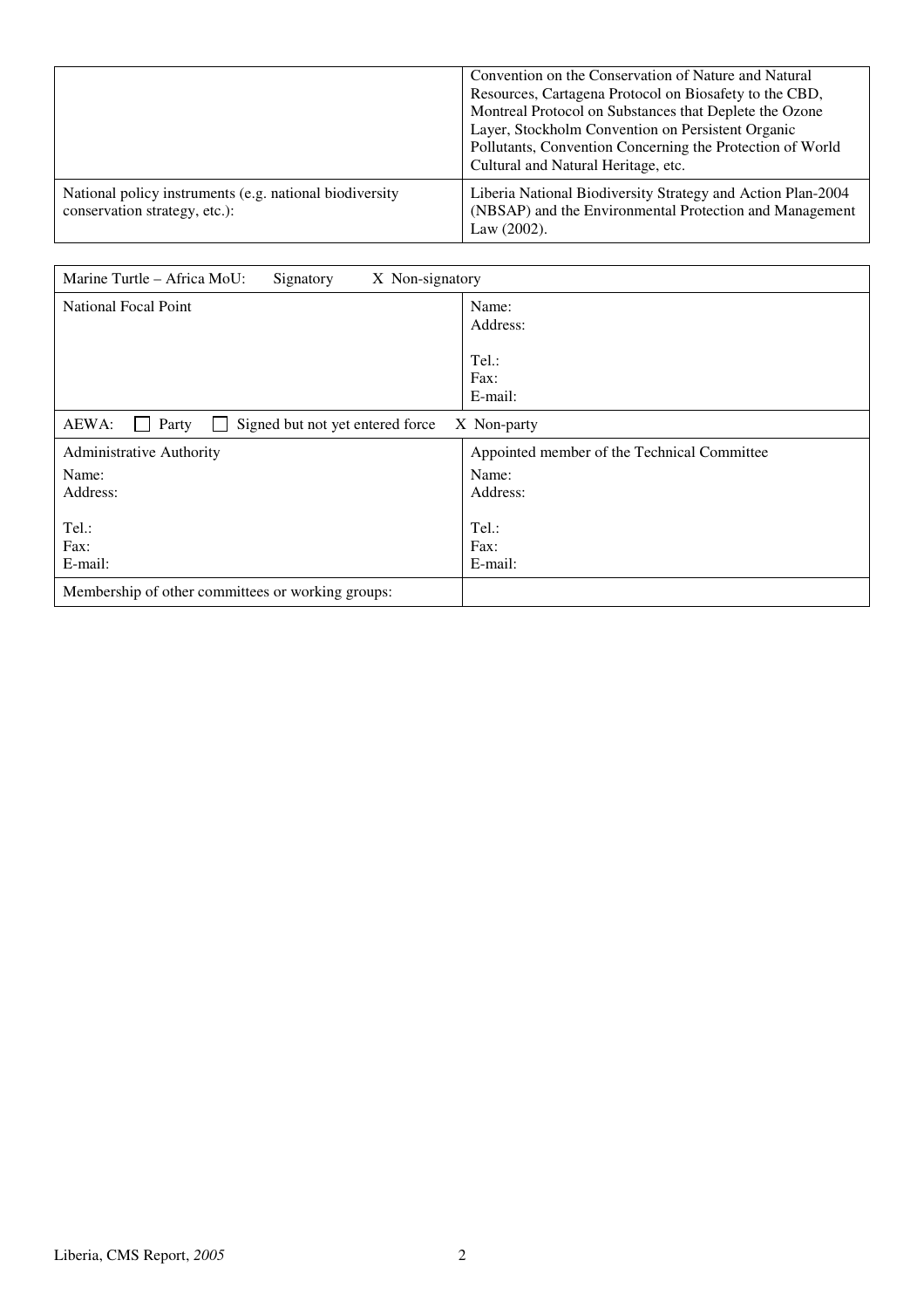# **I(b). Additional General Information**

| $\mathbf{1}$   | Which other government departments are involved in activities/initiatives for the conservation of migratory species in<br>your country? (Please list.)                                                                                                                                                                                                                                                                                                                   |
|----------------|--------------------------------------------------------------------------------------------------------------------------------------------------------------------------------------------------------------------------------------------------------------------------------------------------------------------------------------------------------------------------------------------------------------------------------------------------------------------------|
|                | Ministry of Agriculture, Forestry Development Authority                                                                                                                                                                                                                                                                                                                                                                                                                  |
| 1a             | If more than one government department is involved, describe the interaction/relationship between these government<br>departments:                                                                                                                                                                                                                                                                                                                                       |
|                | The Forestry Development Authority provides long and medium range planning in the forestry sector as well as<br>preparation of forestry policies, including wildlife conservation.                                                                                                                                                                                                                                                                                       |
|                | The Ministry of Agriculture executes, administers, manages and supervises agriculture programme and ensures the<br>proper quarantining of animals for export.                                                                                                                                                                                                                                                                                                            |
| $\overline{2}$ | List the main non-governmental organizations actively involved in initiatives for the conservation of migratory species in<br>your country, and describe their involvement:                                                                                                                                                                                                                                                                                              |
|                | Concerned Environmentalists for the Enhancement of Biodiversity (CEEB) – promotes awareness for the protection of<br>migratory and other endangered species of wild animals.                                                                                                                                                                                                                                                                                             |
|                | Society for the Conservation of Nature of Liberia (SCNL) - involved with species and ecosystem conservation, and<br>cooperates with other organizations concerned with conservation of wild fauna and flora in Liberia.                                                                                                                                                                                                                                                  |
| $\overline{3}$ | Describe any involvement of the private sector in the conservation of migratory species in your country:<br><b>NONE</b>                                                                                                                                                                                                                                                                                                                                                  |
| $\overline{4}$ | Note any interactions between these sectors in the conservation of migratory species in your country:<br>Some efforts were being made through the Society for the Conservation of Nature of Liberia and the Wildlife Division of<br>Wildlife and National Parks of FDA to involve the private sector in the conservation of wildlife in Liberia prior to the<br>on-set of civil war in 1989. However, since then, no efforts have been made to reactivate these efforts. |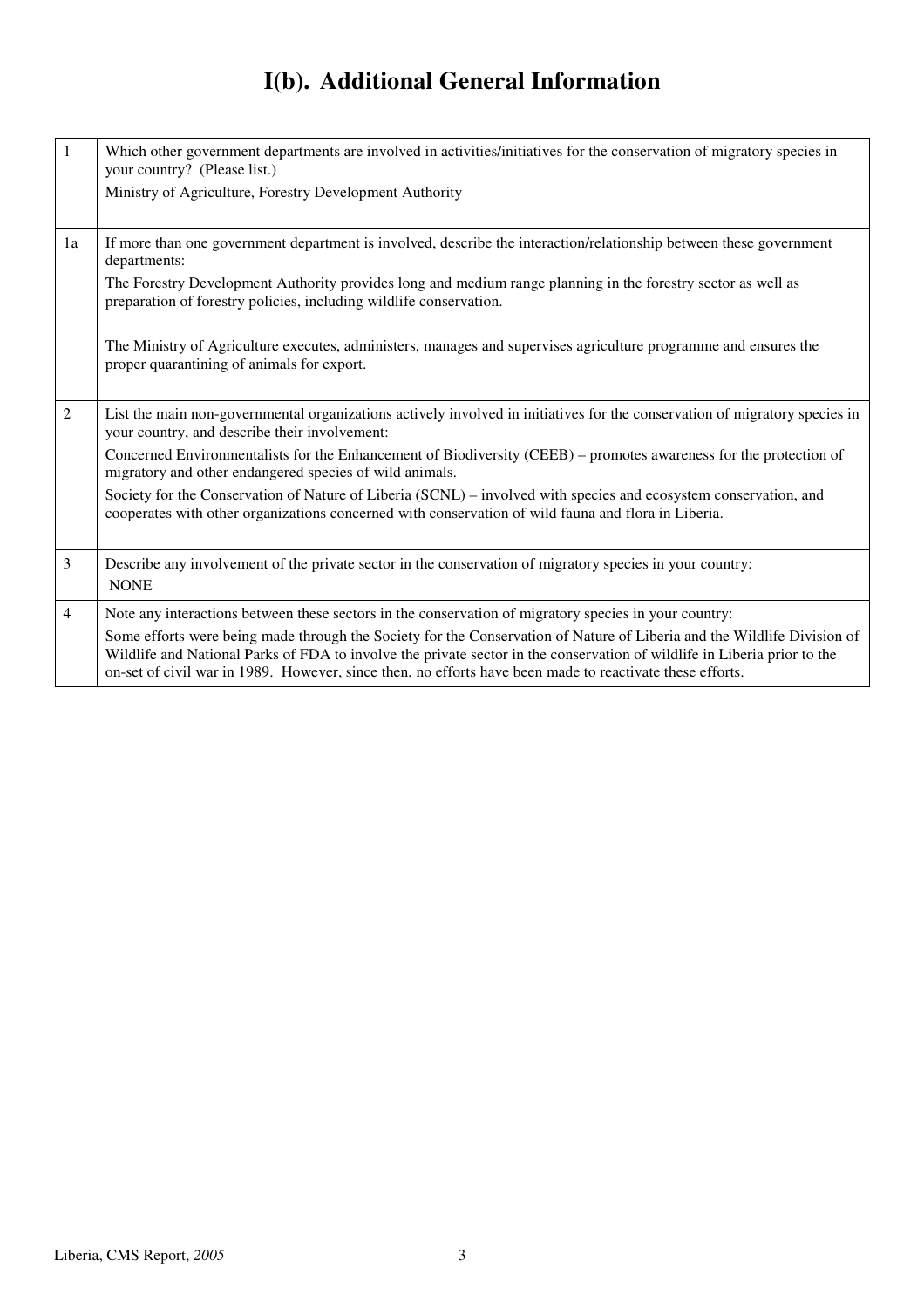# **II. Appendix I species**

### **1. BIRDS**

### **1.1 General questions on Appendix I bird species**

| $\mathbf{1}$   | Identify the Ministry, agency/department, or organisation responsible for leading actions relating to Appendix I bird<br>species:                                                                                                                                                                                                                                                                                           |
|----------------|-----------------------------------------------------------------------------------------------------------------------------------------------------------------------------------------------------------------------------------------------------------------------------------------------------------------------------------------------------------------------------------------------------------------------------|
|                | Forestry Development Authority and Environmental Protection Agency of Liberia.                                                                                                                                                                                                                                                                                                                                              |
| $\mathfrak{2}$ | Is the taking of all Appendix I bird species prohibited by the national implementing<br>No<br>X Yes<br>legislation cited in Table I(a) (General Information)?                                                                                                                                                                                                                                                               |
|                | If other legislation is relevant, please provide details:                                                                                                                                                                                                                                                                                                                                                                   |
|                | Liberia is a signatory to CITES. Also, the Environment Protection and Management Law addresses a wide range of<br>environmental issues including the protection of biodiversity. Notwithstanding, the country has not developed any<br>specific laws to address the three objectives of the CBD. However, the Environmental Protection and Management Law<br>provides for conservation and sustainable use of biodiversity. |
| 2a             | If the taking of Appendix I bird species is prohibited by law, have any exceptions<br>X No<br>Yes<br>been granted to the prohibition?                                                                                                                                                                                                                                                                                       |
|                | If Yes, please provide details (Include the date on which the exception was notified to the CMS Secretariat pursuant to<br>$CMS$ Article $III(7)$ :                                                                                                                                                                                                                                                                         |
| $\mathfrak{Z}$ | Identify any obstacles to migration that exist in relation to Appendix I bird species:                                                                                                                                                                                                                                                                                                                                      |
|                | Habitat destruction, inadequate legislation, enforcement of existing policieslegislation, and education and awareness.                                                                                                                                                                                                                                                                                                      |
| 3a             | What actions are being undertaken to overcome these obstacles?                                                                                                                                                                                                                                                                                                                                                              |
|                | Proposals are being developed for post-conflict assessment of key habitats utilized by migratory species, in order to gauge<br>the status, anthropogenic pressure on these habitats, the extent of education and awareness on the part of adjourning<br>communities, as well as to determine mitigation measures.                                                                                                           |
| 3 <sub>b</sub> | What assistance, if any, does your country require in order to overcome these obstacles?<br>Technical, logistical and financial supports.                                                                                                                                                                                                                                                                                   |
| 4              | What actions have been taken to prevent, reduce or control factors that are endangering or are likely to further endanger<br>bird species, including strictly controlling the introduction of, or controlling or eliminating, already introduced exotic<br>species (Article III(4)(c))?                                                                                                                                     |
|                | The New Wildlife Conservation Regulations have been promulgated under the Revised Forestry Laws of Liberia; the<br>National Biodiversity Strategy and Action Plan (NBSAP) for Liberia and the Environmental Protection and Management<br>Law (2002) have been adapted for implementation.                                                                                                                                   |
| 4a             | Describe any factors that may limit action being taken in this regard:                                                                                                                                                                                                                                                                                                                                                      |
|                | Inadequate technical, logistical and financial supports for post-conflict assessment, monitoring, enforcement of existing<br>policies and awareness.                                                                                                                                                                                                                                                                        |
| 4b             | What assistance, if any, does your country require to overcome these factors?                                                                                                                                                                                                                                                                                                                                               |
|                | Technical, logistical and financial assistance.                                                                                                                                                                                                                                                                                                                                                                             |

### **1.2 Questions on specific Appendix I bird species**

**The following section contains a table for each Appendix I bird species for which your country is considered to be a Range State. Please complete each table as appropriate, providing information in summary form. Where appropriate, please**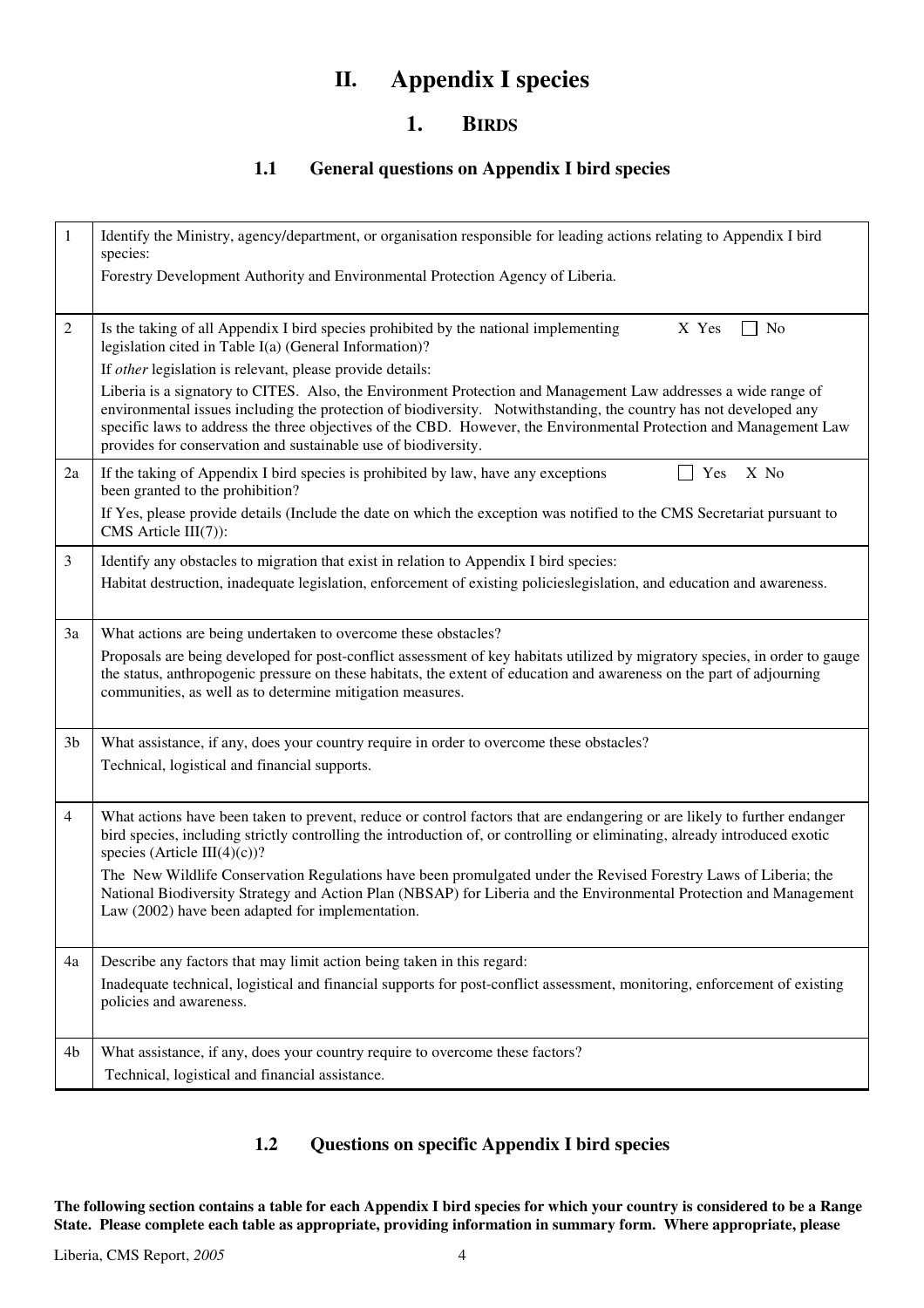#### **cross-reference to information already provided in national reports that have been submitted under other conventions (e.g. Convention on Biological Diversity, Ramsar Convention, CITES). (Attach annexes as necessary.)**

|   | Species Falco naumanni - Common Name(s) Lesser Kestrel                                                                                                                                                                                                                                                                                                                                                                                               |  |  |
|---|------------------------------------------------------------------------------------------------------------------------------------------------------------------------------------------------------------------------------------------------------------------------------------------------------------------------------------------------------------------------------------------------------------------------------------------------------|--|--|
| 1 | Is your country a Range State for this species?<br>X Yes<br>N <sub>0</sub>                                                                                                                                                                                                                                                                                                                                                                           |  |  |
| 2 | Please provide published distribution reference: Wulf Gatter, 1997: Birds of Liberia. p. 111                                                                                                                                                                                                                                                                                                                                                         |  |  |
| 3 | Summarize information on population size, trends and distribution (if known):<br>No information is currently available on the ecology of this species. However, Gatter indicated that this bird is a rare<br>palearctic migrant. 4 were seen at Yakepa (Northern Liberia) on February 1966; 20 immature males were seen on March<br>20 1983 at Zwedru, southern eastern Liberia and an immature individual was caught in Zwedru on January 28, 1984. |  |  |
| 4 | Indicate (with an 'X') and briefly describe any activities that have been carried out in favour of this species in the<br>reporting period. (Please provide the title of the project and contact details, where available.)<br>Research<br>X Monitoring<br>Species protection<br>Species restoration<br>Habitat protection<br>Habitat restoration<br>Other                                                                                           |  |  |
| 5 | If no activities have been carried out for this species in the reporting period, what has prevented such action being taken?<br>The Liberian civil war that lasted for more than a decade, and inadequate training, logistics and financial supports.                                                                                                                                                                                                |  |  |
| 6 | Describe any future activities that are planned for this species: Post-conflict assessment (short-term) and monitoring,<br>research, education and awareness and protection (medium and long-term).                                                                                                                                                                                                                                                  |  |  |

#### **If you have information indicating that your country should be considered a Range State for any other bird species that is listed in CMS Appendix I, but which is not included in the tables above, please complete a table (provided below) for each species.**

|   | <i>Species name, Common Name(s):</i>                                                                                                                                                                                                                                                                                                                     |
|---|----------------------------------------------------------------------------------------------------------------------------------------------------------------------------------------------------------------------------------------------------------------------------------------------------------------------------------------------------------|
|   | Please provide published distribution reference:                                                                                                                                                                                                                                                                                                         |
| 2 | Summarise information on population size, trends and distribution (if known):                                                                                                                                                                                                                                                                            |
| 3 | Indicate (with an 'X') and briefly describe any activities that have been carried out in favour of this species in the<br>reporting period. (Please provide the title of the project and contact details, where available):<br>Research<br>Monitoring<br>Species protection<br>Species restoration<br>Habitat protection<br>Habitat restoration<br>Other |
| 4 | If no activities have been carried out for this species in the reporting period, what has prevented such action being taken?                                                                                                                                                                                                                             |
| 5 | Describe any future activities that are planned for this species:                                                                                                                                                                                                                                                                                        |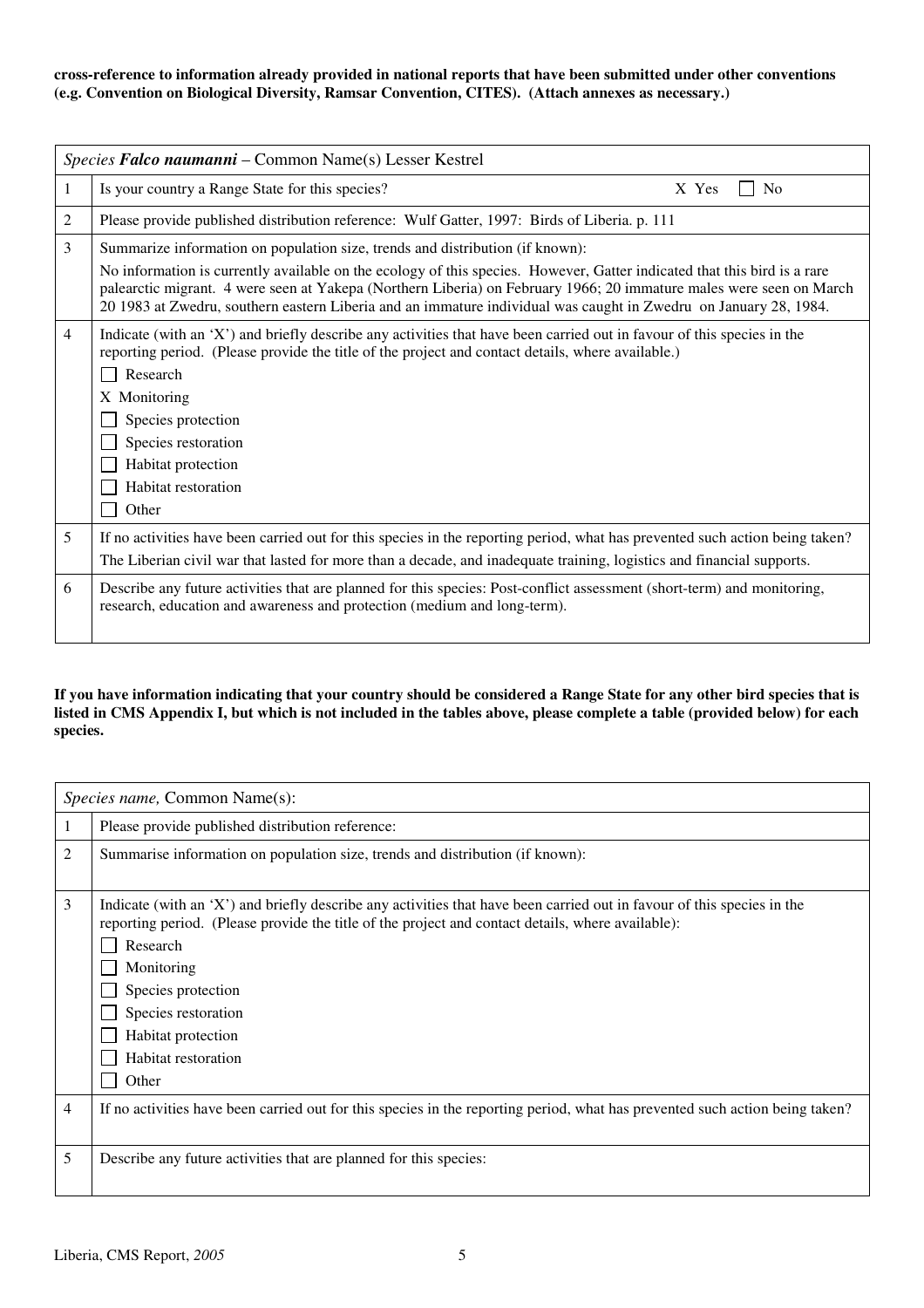Miscellaneous information or comments on Appendix I birds in general: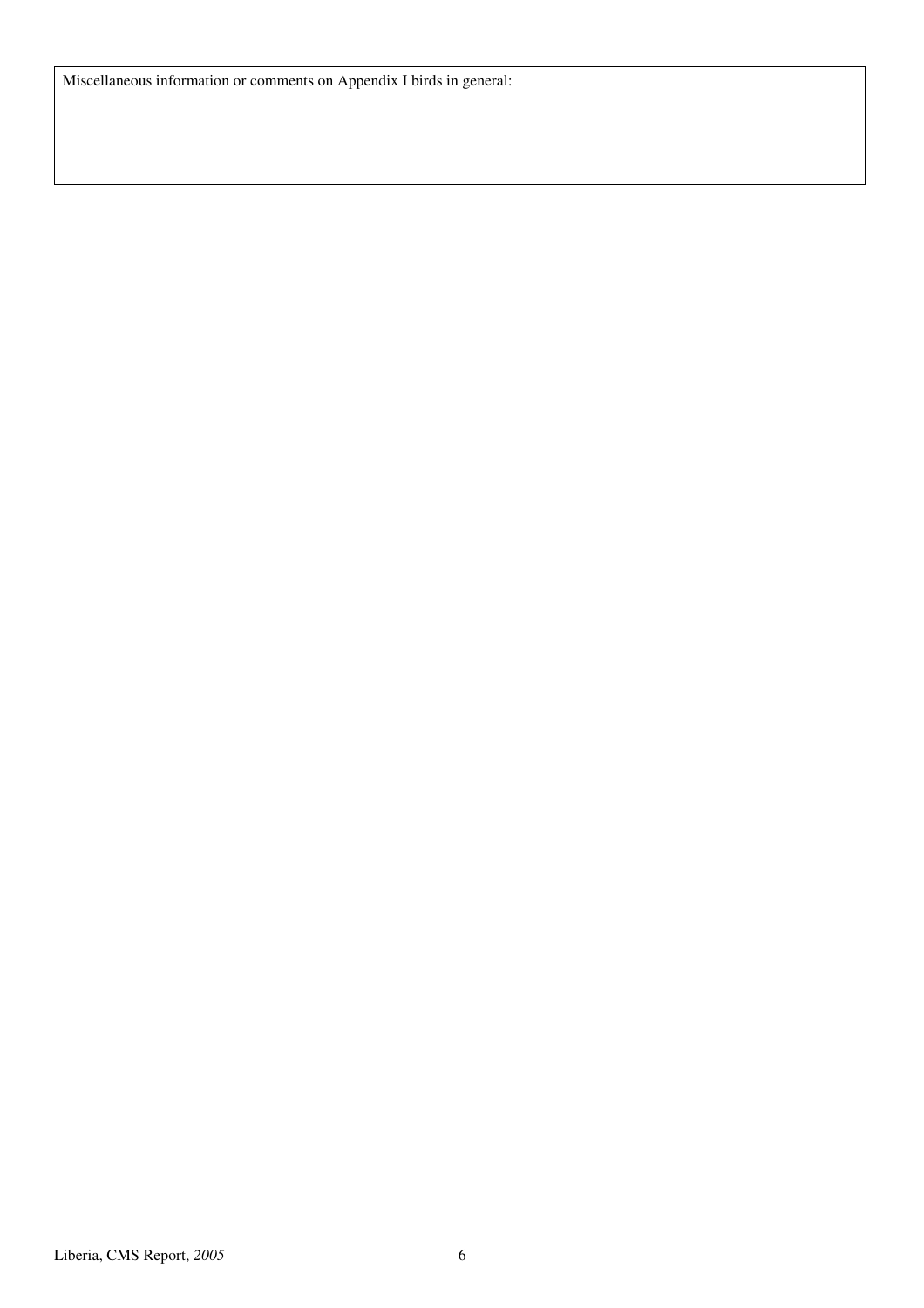## **2. MARINE MAMMALS**

### **2.1 General questions on Appendix I marine mammals**

| $\mathbf{1}$   | Identify the Ministry, agency/department, or organisation responsible for leading actions relating to Appendix I listed<br>marine mammals:<br>Forestry Development Authority and Environmental Protection Agency of Liberia.                                                                                                 |
|----------------|------------------------------------------------------------------------------------------------------------------------------------------------------------------------------------------------------------------------------------------------------------------------------------------------------------------------------|
| $\overline{2}$ | Is the taking of all Appendix I marine mammals prohibited by the national<br>X Yes<br>No<br>implementing legislation cited in Table I(a) (General Information)?<br>If other legislation is relevant, please provide details:<br>The Convention on International Trade in Endangered Species of Wild Flora and Fauna (CITES). |
| 2a             | If the taking of Appendix I marine mammals is prohibited by law, have any exceptions<br>X No<br>$\Box$ Yes<br>been granted to the prohibition?<br>If Yes, please provide details (Include the date on which the exception was notified to the CMS Secretariat pursuant to<br>$CMS$ Article $III(7)$ :                        |
| $\mathfrak{Z}$ | Identify any obstacles to migration that exist in relation to Appendix I marine mammals:<br>Poaching, inadequate legislation and/or lack of enforcement of existing legislation.                                                                                                                                             |
| 3a             | What actions are being undertaken to overcome these obstacles?<br>Proposals are being developed for post-conflict assessment of key habitats utilized by migratory species, in order to gauge<br>the status, anthropogenic pressure on these habitats, the extent of awareness, as well as to determine mitigation measures. |
| 3 <sub>b</sub> | What assistance, if any, does your country require in order to overcome these obstacles?<br>Technical, logistical and financial assistance.                                                                                                                                                                                  |
| $\overline{4}$ | What actions have been taken to prevent, reduce or control factors that are endangering or are likely to further endanger<br>species of marine mammal, including strictly controlling the introduction of, or controlling or eliminating, already<br>introduced exotic species (Article III $(4)(c)$ )?                      |
|                | The New Wildlife Conservation Regulations have been promulgated under the Revised Forestry Laws of Liberia; the<br>National Biodiversity Strategy and Action Plan (NBSAP) for Liberia and the Environmental Protection and Management<br>Law (2002) have been adapted for implementation.                                    |
| 4a             | Describe any factors that may limit action being taken in this regard:<br>Inadequate technical, logistical and financial supports for post-conflict assessment, monitoring, enforcement of existing<br>policies and awareness.                                                                                               |
| 4b             | What assistance, if any, does your country require to overcome these factors?<br>Technical, logistical and financial supports.                                                                                                                                                                                               |

### **2.2 Questions on specific Appendix I marine mammals**

**The following section contains a table for each Appendix I marine mammal species for which your country is considered to be a Range State. Please complete each table as appropriate, providing information in summary form. Where appropriate, please cross-reference to information already provided in national reports that have been submitted under other conventions (e.g. Convention on Biological Diversity, Ramsar Convention, CITES). (Attach annexes as necessary.)** 

| Species Physeter macrocephalus - Common Name(s) Sperm Whale |                                                   |                   |
|-------------------------------------------------------------|---------------------------------------------------|-------------------|
|                                                             | I Is your country a Range State for this species? | $X$ Yes $\Box$ No |
|                                                             | Please provide published distribution reference:  |                   |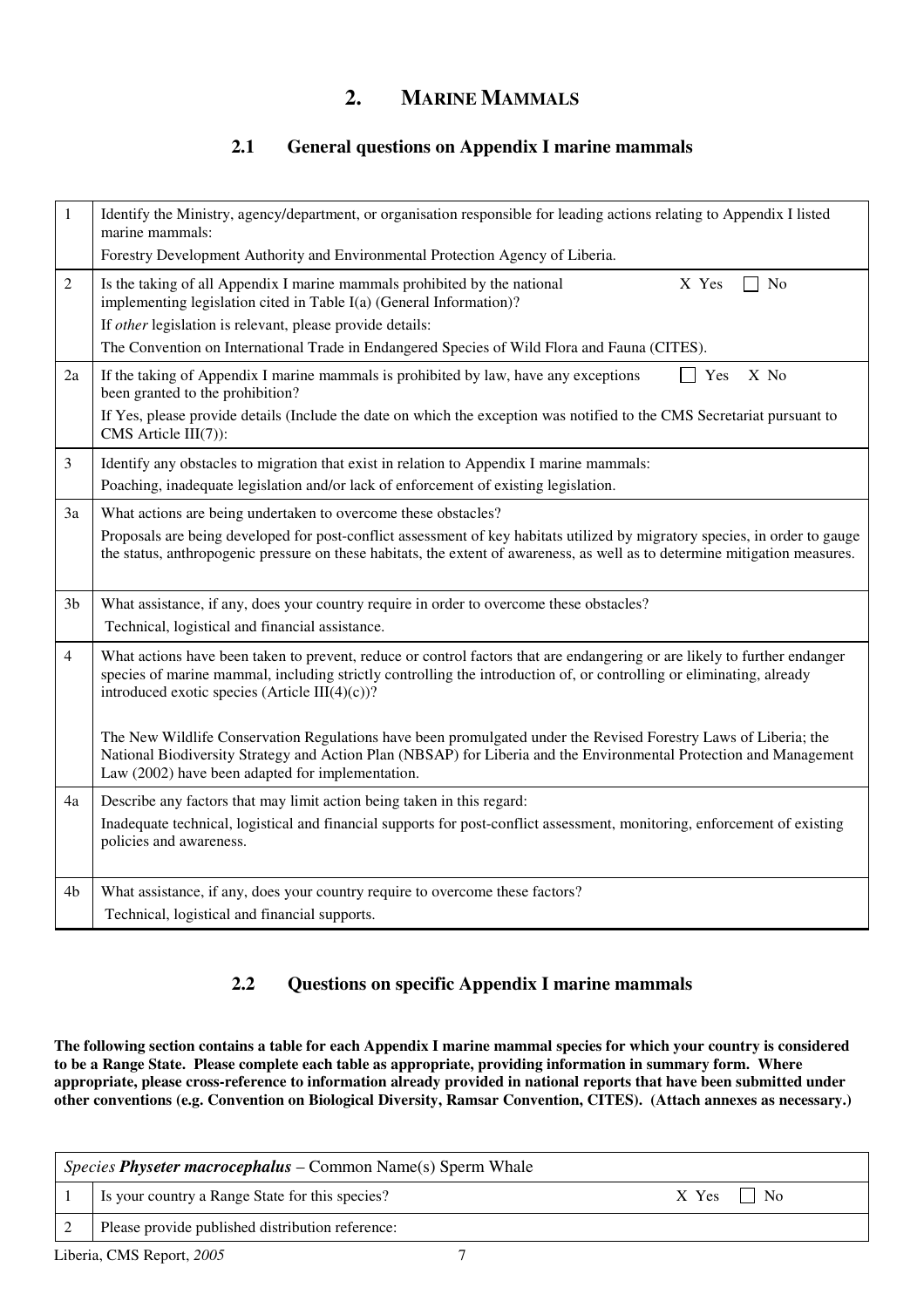|                | The Sperm Whale has reportedly been seen along the sea coast of Liberia over the years, but no study has been done to<br>date regarding the ecology of this species.                                                                                                                                                                                          |
|----------------|---------------------------------------------------------------------------------------------------------------------------------------------------------------------------------------------------------------------------------------------------------------------------------------------------------------------------------------------------------------|
| 3              | Summarise information on population size, trends and distribution (if known):                                                                                                                                                                                                                                                                                 |
| $\overline{4}$ | Indicate (with an 'X') and briefly describe any activities that have been carried out in favour of this species in the<br>reporting period. (Please provide the title of the project and contact details, where available.) NONE<br>Research<br>Monitoring<br>Species protection<br>Species restoration<br>Habitat protection<br>Habitat restoration<br>Other |
| 5              | If no activities have been carried out for this species in the reporting period, what has prevented such action being taken?<br>Lack technical, logistical and financial supports, and inadequate legislation.                                                                                                                                                |
| 6              | Describe any future activities that are planned for this species:<br>Post-conflict assessment (short-term) and monitoring, research, education and awareness and protection (medium and<br>long-term).                                                                                                                                                        |

#### **If you have information indicating that your country should be considered a Range State for any other marine mammal**  species that is listed in CMS Appendix I, but which is <u>not</u> included in the tables above, please complete a table (provided **below) for each species.**

|                | Species name, Common name(s): Manatee                                                                                        |
|----------------|------------------------------------------------------------------------------------------------------------------------------|
| 1              | Please provide published distribution reference:                                                                             |
|                |                                                                                                                              |
|                | No study has been done on this species to date. However, matinees are poached on a regularly basis in Liberia.               |
| $\overline{2}$ | Summarise information on population size, trends and distribution (if known):                                                |
|                |                                                                                                                              |
| 3              | Indicate (with an 'X') and briefly describe any activities that have been carried out in favour of this species in the       |
|                | reporting period. (Please provide the title of the project and contact details, where available):<br>Research                |
|                |                                                                                                                              |
|                | Monitoring                                                                                                                   |
|                | Species protection                                                                                                           |
|                | Species restoration                                                                                                          |
|                | Habitat protection<br>Habitat restoration                                                                                    |
|                | Other                                                                                                                        |
|                |                                                                                                                              |
| 4              | If no activities have been carried out for this species in the reporting period, what has prevented such action being taken? |
|                |                                                                                                                              |
|                | Lack technical, logistical and financial supports, and inadequate legislation.                                               |
| 5              | Describe any future activities that are planned for this species:                                                            |
|                |                                                                                                                              |
|                | Post-conflict assessment (short-term) and monitoring, research, education and awareness and protection (medium and           |
|                | long-term).                                                                                                                  |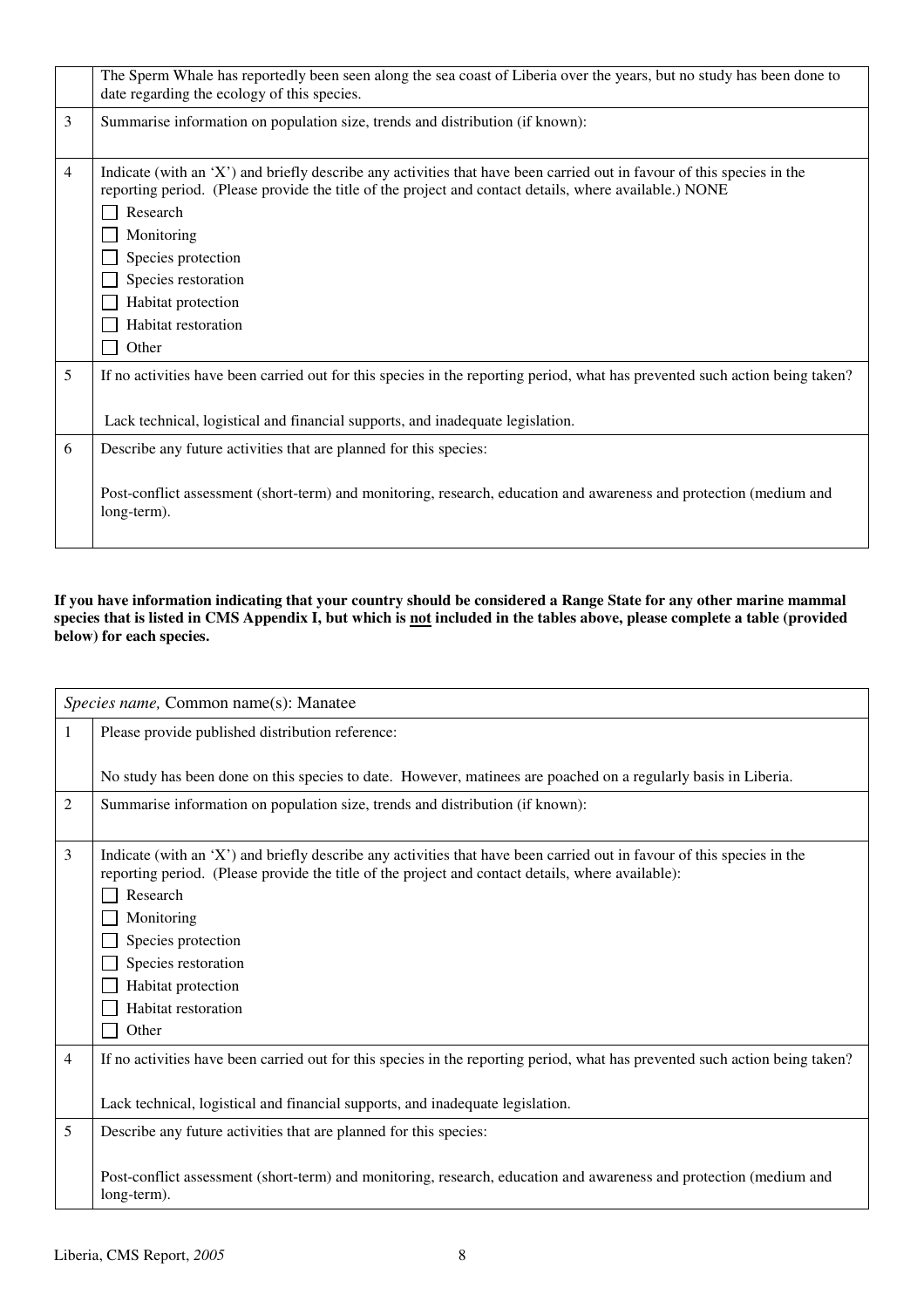Miscellaneous information or comments on Appendix I marine mammals in general: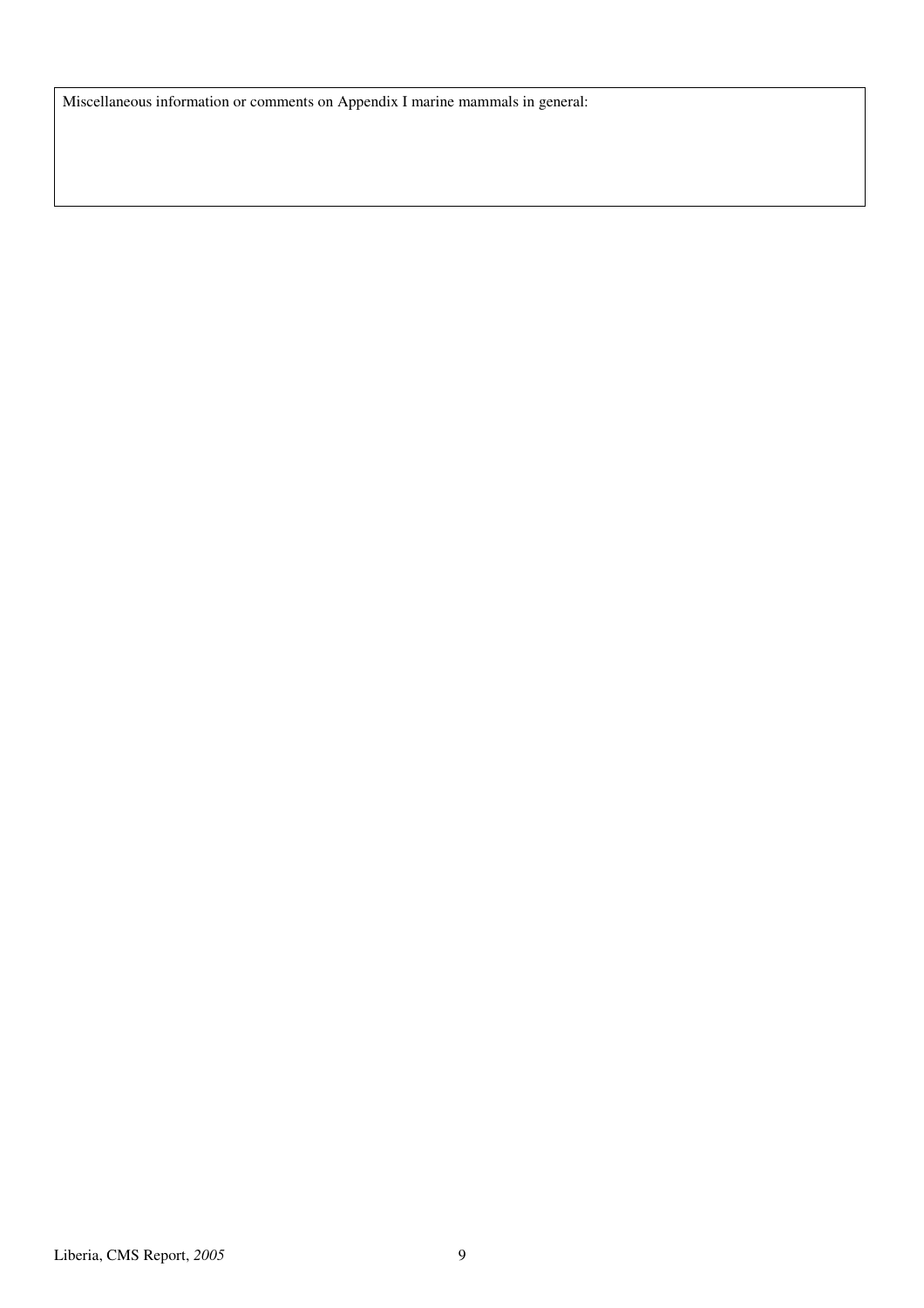## **3 MARINE TURTLES**

### **3.1 General questions on Appendix I marine turtles**

| 1              | Identify the Ministry, agency/department, or organisation responsible for leading actions relating to Appendix I listed<br>marine turtles: The Forestry Development Authority and the Environmental Protection Agency of Liberia                                                                     |
|----------------|------------------------------------------------------------------------------------------------------------------------------------------------------------------------------------------------------------------------------------------------------------------------------------------------------|
| $\mathfrak{2}$ | Is the taking of all Appendix I marine turtles prohibited by the national implementing<br>X Yes<br>N <sub>0</sub><br>legislation cited in Table I(a) (General Information)?                                                                                                                          |
|                | If other legislation is relevant, please provide details:                                                                                                                                                                                                                                            |
| 2a             | If the taking of Appendix I marine turtles is prohibited by law, have any exceptions<br>Yes<br>X No<br>been granted to the prohibition?                                                                                                                                                              |
|                | If Yes, please provide details (Include the date on which the exception was notified to the CMS Secretariat pursuant to<br>CMS Article III(7)):                                                                                                                                                      |
| 3              | Identify any obstacles to migration that exist in relation to Appendix I marine turtles:                                                                                                                                                                                                             |
|                | Poaching, inadequate legislation and/or lack of enforcement of existing legislation.                                                                                                                                                                                                                 |
| 3a             | What actions are being undertaken to overcome these obstacles?                                                                                                                                                                                                                                       |
|                | Proposals are being developed for post-conflict assessment of key habitats utilized by migratory species, in order to gauge<br>the status, anthropogenic pressure on these habitats, the extent of awareness, as well as to determine mitigation measures.                                           |
| 3 <sub>b</sub> | What assistance, if any, does your country require in order to overcome these obstacles?                                                                                                                                                                                                             |
|                | Technical, logistical and financial supports.                                                                                                                                                                                                                                                        |
| $\overline{4}$ | What actions have been taken to prevent, reduce or control factors that are endangering or are likely to further endanger<br>species of marine turtles, including strictly controlling the introduction of, or controlling or eliminating, already<br>introduced exotic species (Article III(4)(c))? |
|                | The New Wildlife Conservation Regulations have been promulgated under the Revised Forestry Laws of Liberia; the<br>National Biodiversity Strategy and Action Plan (NBSAP) for Liberia and the Environmental Protection and Management<br>Law (2002) have been adapted for implementation.            |
| 4a             | Describe any factors that may limit action being taken in this regard:                                                                                                                                                                                                                               |
|                | Inadequate technical, logistical and financial supports for post-conflict assessment, monitoring, enforcement of existing<br>policies and awareness.                                                                                                                                                 |
| 4b             | What assistance, if any, does your country require to overcome these factors?                                                                                                                                                                                                                        |
|                | Technical, logistical and financial supports.                                                                                                                                                                                                                                                        |

### **3.2 Questions on specific Appendix I marine turtles**

**The following section contains a table for each Appendix I marine turtle species for which your country is considered to be a Range State. Please complete each table as appropriate, providing information in summary form. Where appropriate, please cross-reference to information already provided in national reports that have been submitted under other conventions (e.g. Convention on Biological Diversity, Ramsar Convention, CITES). (Attach annexes as necessary.)** 

| <i>Species Chelonia mydas</i> – Common Name(s) Green Turtle |                                                                                                      |                   |
|-------------------------------------------------------------|------------------------------------------------------------------------------------------------------|-------------------|
|                                                             | Is your country a Range State for this species?                                                      | $X$ Yes $\Box$ No |
|                                                             | Please provide published distribution reference:                                                     |                   |
|                                                             | No actual work has been published regarding the ecology of this species. However, the Save My Future |                   |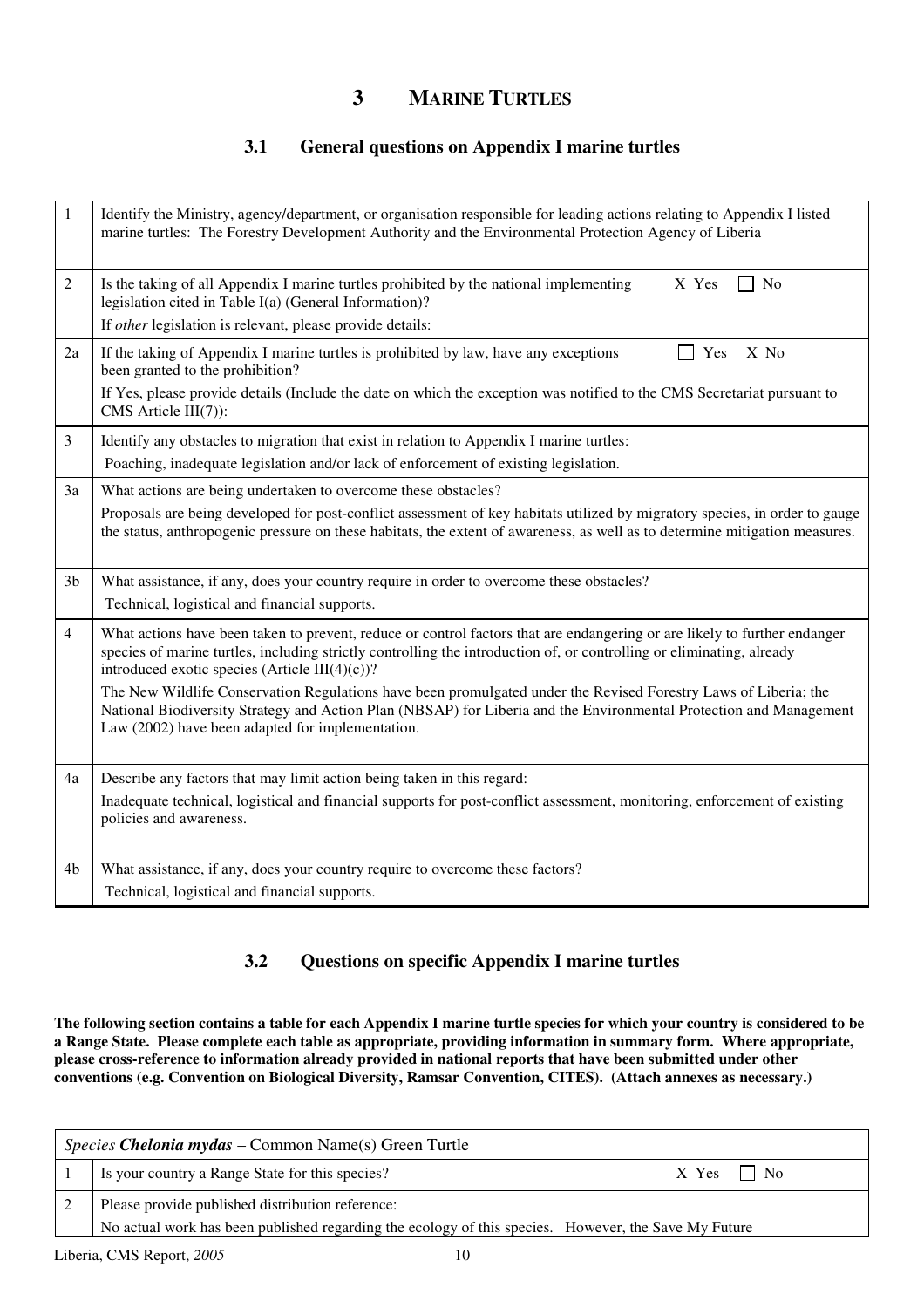|                | Foundation/Liberia (SAMFU) attempted a project of the 350 miles coastal strip of Liberia in mid 1990s to determine the<br>distribution of marine turtles, and recorded the presence of five species of turtles almost along the entire coastal strip of<br>Liberia, including the Green turtle.                                                               |
|----------------|---------------------------------------------------------------------------------------------------------------------------------------------------------------------------------------------------------------------------------------------------------------------------------------------------------------------------------------------------------------|
| 3              | Summarise information on population size, trends and distribution (if known):<br>Not available, to date.                                                                                                                                                                                                                                                      |
| $\overline{4}$ | Indicate (with an 'X') and briefly describe any activities that have been carried out in favour of this species in the<br>reporting period. (Please provide the title of the project and contact details, where available.)<br>Research<br>X<br>Monitoring<br>Species protection<br>Species restoration<br>Habitat protection<br>Habitat restoration<br>Other |
| 5              | If no activities have been carried out for this species in the reporting period, what has prevented such action being taken?<br>Lack technical, logistical and financial supports.                                                                                                                                                                            |
| 6              | Describe any future activities that are planned for this species:<br>Post-conflict assessment (short-term) and monitoring, research, education and awareness and protection (medium and<br>long-term).                                                                                                                                                        |

| Species Dermochelys coriacea - Common Name(s) Leatherback Turtle, Leathery Turtle |                                                                                                                                                                                                                                                                                                                                                                                                                                                                  |  |
|-----------------------------------------------------------------------------------|------------------------------------------------------------------------------------------------------------------------------------------------------------------------------------------------------------------------------------------------------------------------------------------------------------------------------------------------------------------------------------------------------------------------------------------------------------------|--|
| 1                                                                                 | Is your country a Range State for this species?<br>X Yes<br>N <sub>0</sub>                                                                                                                                                                                                                                                                                                                                                                                       |  |
| 2                                                                                 | Please provide published distribution reference:<br>No actual work has been published regarding the ecology of this species. However, the Save My Future<br>Foundation/Liberia (SAMFU) attempted a survey of the 350 miles coastal strip of Liberia in mid 1990s to determine the<br>distribution of marine turtles, and recorded the presence of five species of turtles almost along the entire coastal strip of<br>Liberia, including the Leatherback turtle. |  |
| 3                                                                                 | Summarise information on population size, trends and distribution (if known):<br>Not yet available.                                                                                                                                                                                                                                                                                                                                                              |  |
| $\overline{4}$                                                                    | Indicate (with an 'X') and briefly describe any activities that have been carried out in favour of this species in the<br>reporting period. (Please provide the title of the project and contact details, where available.)<br>Research<br>X Monitoring<br>Species protection<br>Species restoration<br>Habitat protection<br>Habitat restoration<br>Other                                                                                                       |  |
| 5                                                                                 | If no activities have been carried out for this species in the reporting period, what has prevented such action being taken?<br>Lack technical, logistical and financial supports.                                                                                                                                                                                                                                                                               |  |
| 6                                                                                 | Describe any future activities that are planned for this species:<br>Post-conflict assessment (short-term) and monitoring, research, education and awareness and protection (medium and<br>long-term).                                                                                                                                                                                                                                                           |  |
|                                                                                   | If you have information indicating that your country should be considered a Range State for any other marine turtle<br>species that is listed in CMS Appendix I, but which is not included in the tables above, please complete a table (provided                                                                                                                                                                                                                |  |

**below) for each species.** 

*Species name,* Erethmlchelys imbricata - Common name(s): Hawibill turtle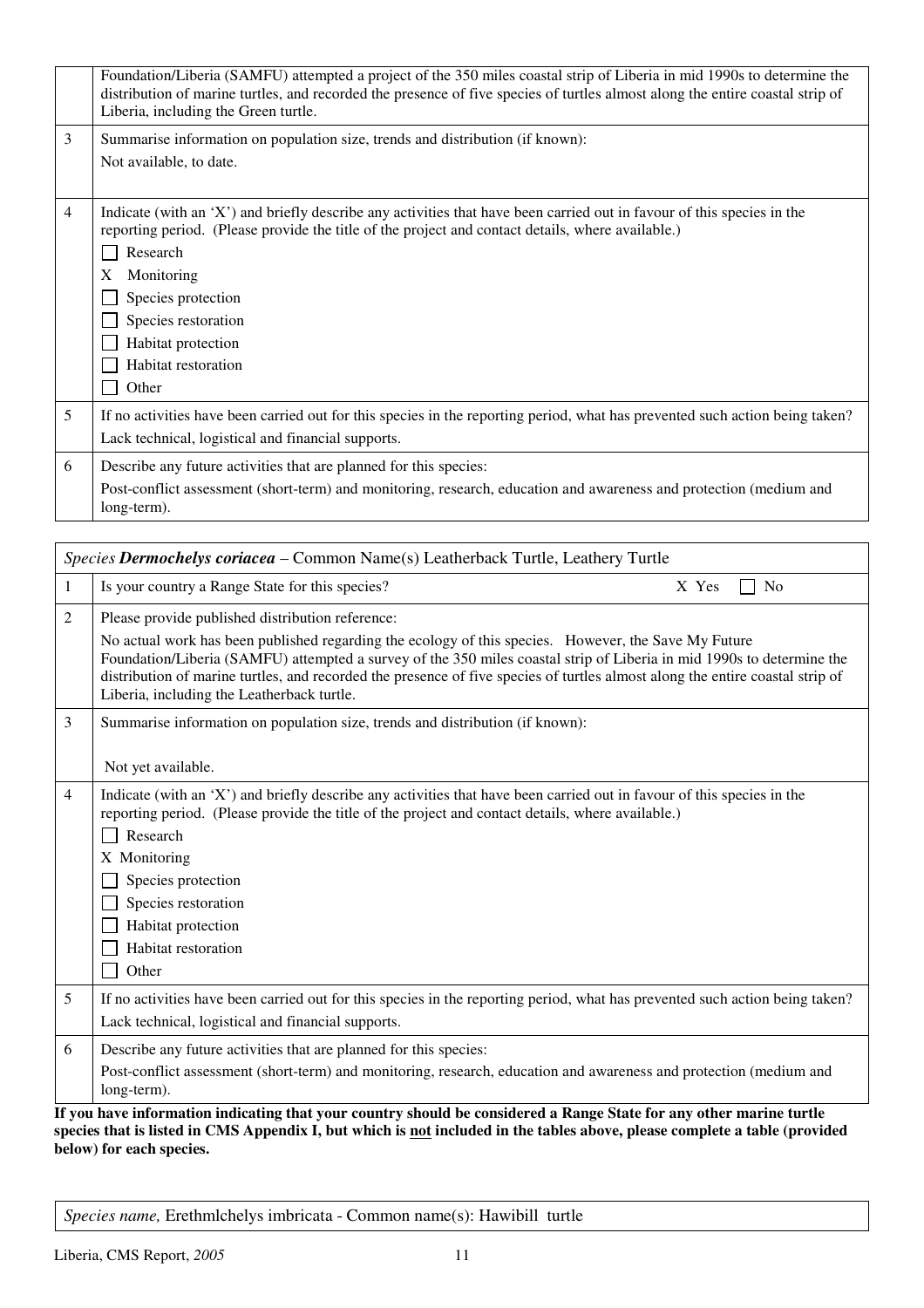| 1              | Please provide published distribution reference: No actual work has been published regarding the ecology of this<br>species. However, the Save My Future Foundation/Liberia (SAMFU) attempted a survey of the 350 miles coastal strip<br>of Liberia in mid 1990s to determine the distribution of marine turtles, and recorded the presence of five species of turtles<br>almost along the entire coastal strip of Liberia, including the Hawilbill. |
|----------------|------------------------------------------------------------------------------------------------------------------------------------------------------------------------------------------------------------------------------------------------------------------------------------------------------------------------------------------------------------------------------------------------------------------------------------------------------|
| $\overline{c}$ | Summarise information on population size, trends and distribution (if known):<br>Not yet available.                                                                                                                                                                                                                                                                                                                                                  |
| 3              | Indicate (with an 'X') and briefly describe any activities that have been carried out in favour of this species in the<br>reporting period. (Please provide the title of the project and contact details, where available):<br>Research<br>X Monitoring<br>Species protection<br>Species restoration<br>Habitat protection<br>Habitat restoration<br>Other                                                                                           |
| 4              | If no activities have been carried out for this species in the reporting period, what has prevented such action being taken?<br>Lack technical, logistical and financial supports.                                                                                                                                                                                                                                                                   |
| 5              | Describe any future activities that are planned for this species?<br>Post-conflict assessment (short-term) and monitoring, research, education and awareness and protection (medium and<br>long-term).                                                                                                                                                                                                                                               |

| Miscellaneous information or comments on Appendix I marine turtles in general: |  |
|--------------------------------------------------------------------------------|--|
|--------------------------------------------------------------------------------|--|

|                | Species name, Lapidochelys kempii - Common name(s): Kemp's Ridley turtle                                                                                                                                                                                                                                                                                   |  |  |
|----------------|------------------------------------------------------------------------------------------------------------------------------------------------------------------------------------------------------------------------------------------------------------------------------------------------------------------------------------------------------------|--|--|
| 1              | Please provide published distribution reference: Not yet available.                                                                                                                                                                                                                                                                                        |  |  |
| 2              | Summarise information on population size, trends and distribution (if known):<br>Not available.                                                                                                                                                                                                                                                            |  |  |
| 3              | Indicate (with an 'X') and briefly describe any activities that have been carried out in favour of this species in the<br>reporting period. (Please provide the title of the project and contact details, where available):<br>Research<br>X Monitoring<br>Species protection<br>Species restoration<br>Habitat protection<br>Habitat restoration<br>Other |  |  |
| $\overline{4}$ | If no activities have been carried out for this species in the reporting period, what has prevented such action being taken?<br>Lack technical, logistical and financial supports.                                                                                                                                                                         |  |  |
| 5              | Describe any future activities that are planned for this species?<br>Post-conflict assessment (short-term) and monitoring, research, education and awareness and protection (medium and<br>long-term).                                                                                                                                                     |  |  |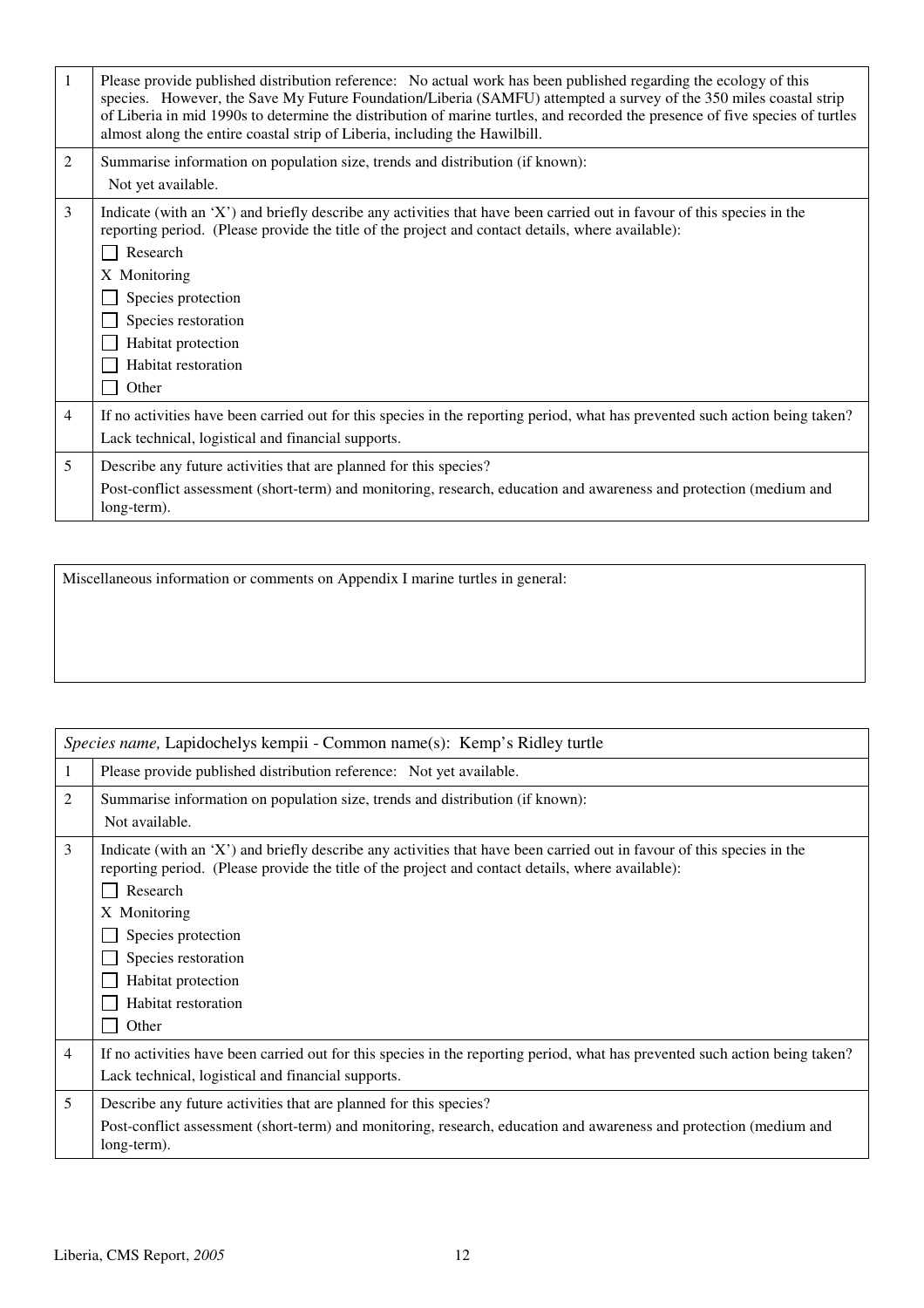Miscellaneous information or comments on Appendix I marine turtles in general:

|                | Species name, Lepidochelys olivecea - Common name(s): Olive Ridley turtle                                                                                                                                                                                                                                                                                                                                                                                         |  |
|----------------|-------------------------------------------------------------------------------------------------------------------------------------------------------------------------------------------------------------------------------------------------------------------------------------------------------------------------------------------------------------------------------------------------------------------------------------------------------------------|--|
| 1              | Please provide published distribution reference:<br>No actual work has been published regarding the ecology of this species. However, the Save My Future<br>Foundation/Liberia (SAMFU) attempted a survey of the 350 miles coastal strip of Liberia in mid 1990s to determine the<br>distribution of marine turtles, and recorded the presence of five species of turtles almost along the entire coastal strip of<br>Liberia, including the Olive Ridley turtle. |  |
| 2              | Summarise information on population size, trends and distribution (if known):<br>Not available.                                                                                                                                                                                                                                                                                                                                                                   |  |
| $\mathfrak{Z}$ | Indicate (with an 'X') and briefly describe any activities that have been carried out in favour of this species in the<br>reporting period. (Please provide the title of the project and contact details, where available):<br>Research<br>X Monitoring<br>Species protection<br>Species restoration<br>Habitat protection<br>Habitat restoration<br>Other                                                                                                        |  |
| $\overline{4}$ | If no activities have been carried out for this species in the reporting period, what has prevented such action being taken?<br>Lack technical, logistical and financial supports.                                                                                                                                                                                                                                                                                |  |
| 5              | Describe any future activities that are planned for this species?<br>Post-conflict assessment (short-term) and monitoring, research, education and awareness and protection (medium and<br>long-term).                                                                                                                                                                                                                                                            |  |

Miscellaneous information or comments on Appendix I marine turtles in general:

*Species name,eretta ceretta -* Common name(s): Loggerhead turtle

| 1 | Please provide published distribution reference:                                                                                                                                                                                                                                                                                                                                                            |
|---|-------------------------------------------------------------------------------------------------------------------------------------------------------------------------------------------------------------------------------------------------------------------------------------------------------------------------------------------------------------------------------------------------------------|
|   | No actual work has been published regarding the ecology of this species. However, the Save My Future<br>Foundation/Liberia (SAMFU) attempted a survey of the 350 miles coastal strip of Liberia in mid 1990s to determine the<br>distribution of marine turtles, and recorded the presence of five species of turtles almost along the entire coastal strip of<br>Liberia, including the Loggerhead turtle. |
| 2 | Summarise information on population size, trends and distribution (if known):                                                                                                                                                                                                                                                                                                                               |
|   | Not available                                                                                                                                                                                                                                                                                                                                                                                               |
| 3 | Indicate (with an 'X') and briefly describe any activities that have been carried out in favour of this species in the<br>reporting period. (Please provide the title of the project and contact details, where available):<br>Research<br>X Monitoring<br>Species protection<br>Species restoration<br>Habitat protection<br>Habitat restoration                                                           |
|   | Other                                                                                                                                                                                                                                                                                                                                                                                                       |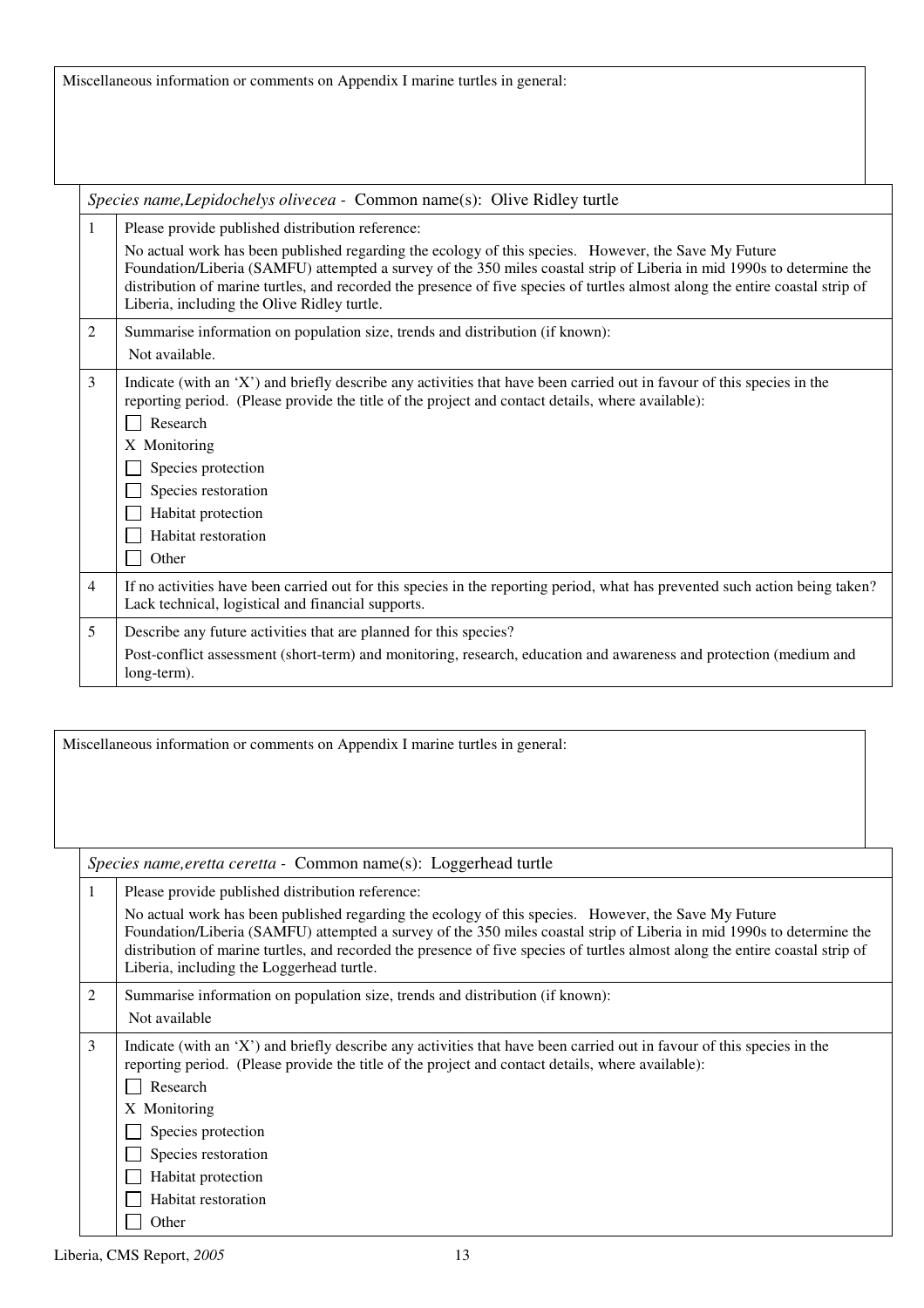| 4 | If no activities have been carried out for this species in the reporting period, what has prevented such action being taken?<br>Lack technical, logistical and financial supports. |
|---|------------------------------------------------------------------------------------------------------------------------------------------------------------------------------------|
|   | Describe any future activities that are planned for this species?                                                                                                                  |
|   | Post-conflict assessment (short-term) and monitoring, research, education and awareness and protection (medium and<br>long-term).                                                  |

Miscellaneous information or comments on Appendix I marine turtles in general:

## **4. TERRESTRIAL MAMMALS (OTHER THAN BATS)**

## **4.1 General questions on Appendix I terrestrial mammals (other than bats)**

| $\mathbf{1}$   | Identify the Ministry, agency/department, or organisation responsible for leading actions relating to Appendix I listed<br>terrestrial mammals (other than bats): Forestry Development Authority and Environmental Protection Agency of Liberia.                                                                           |
|----------------|----------------------------------------------------------------------------------------------------------------------------------------------------------------------------------------------------------------------------------------------------------------------------------------------------------------------------|
| $\overline{2}$ | Is the taking of all Appendix I terrestrial mammals (other than bats) prohibited by<br>X Yes<br>No<br>the national implementing legislation cited in Table I(a) (General Information)?<br>If other legislation is relevant, please provide details:                                                                        |
|                |                                                                                                                                                                                                                                                                                                                            |
| 2a             | X No<br>If the taking of Appendix I terrestrial mammals (other than bats) is prohibited by<br>Yes<br>law, have any exceptions been granted to the prohibition?                                                                                                                                                             |
|                | If Yes, please provide details (Include the date on which the exception was notified to the CMS Secretariat pursuant to<br>CMS Article III(7)):                                                                                                                                                                            |
| $\mathfrak{Z}$ | Identify any obstacles to migration that exist in relation to Appendix I terrestrial mammals (other than bats):                                                                                                                                                                                                            |
|                | Habitat alteration and destruction, poaching, inadequate legislation and/or lack of enforcement of existing legislation.                                                                                                                                                                                                   |
| 3a             | What actions are being undertaken to overcome these obstacles?                                                                                                                                                                                                                                                             |
|                | Proposals are being developed for post-conflict assessment of key habitats utilized by migratory species, in order to gauge<br>the status, anthropogenic pressure on these habitats, the extent of awareness, as well as to determine mitigation measures.                                                                 |
| 3 <sub>b</sub> | What assistance, if any, does your country require in order to overcome these obstacles?                                                                                                                                                                                                                                   |
|                | Technical, logistical and financial assistance.                                                                                                                                                                                                                                                                            |
| $\overline{4}$ | What actions have been taken to prevent, reduce or control factors that are endangering or are likely to further endanger<br>species of terrestrial mammal (other than bats), including strictly controlling the introduction of, or controlling or<br>eliminating, already introduced exotic species (Article III(4)(c))? |
|                | The New Wildlife Conservation Regulations have been promulgated under the Revised Forestry Laws of Liberia; the<br>National Biodiversity Strategy and Action Plan (NBSAP) for Liberia and the Environmental Protection and Management<br>Law (2002) have been adapted for implementation.                                  |
| 4a             | Describe any factors which limit action being taken in this regard:                                                                                                                                                                                                                                                        |
|                | Inadequate technical, logistical and financial supports for post-conflict assessment, monitoring, enforcement of existing<br>policies and awareness.                                                                                                                                                                       |
| 4b             | What assistance, if any, does your country require to overcome these factors?                                                                                                                                                                                                                                              |
|                | Technical, logistical and financial assistance.                                                                                                                                                                                                                                                                            |
|                |                                                                                                                                                                                                                                                                                                                            |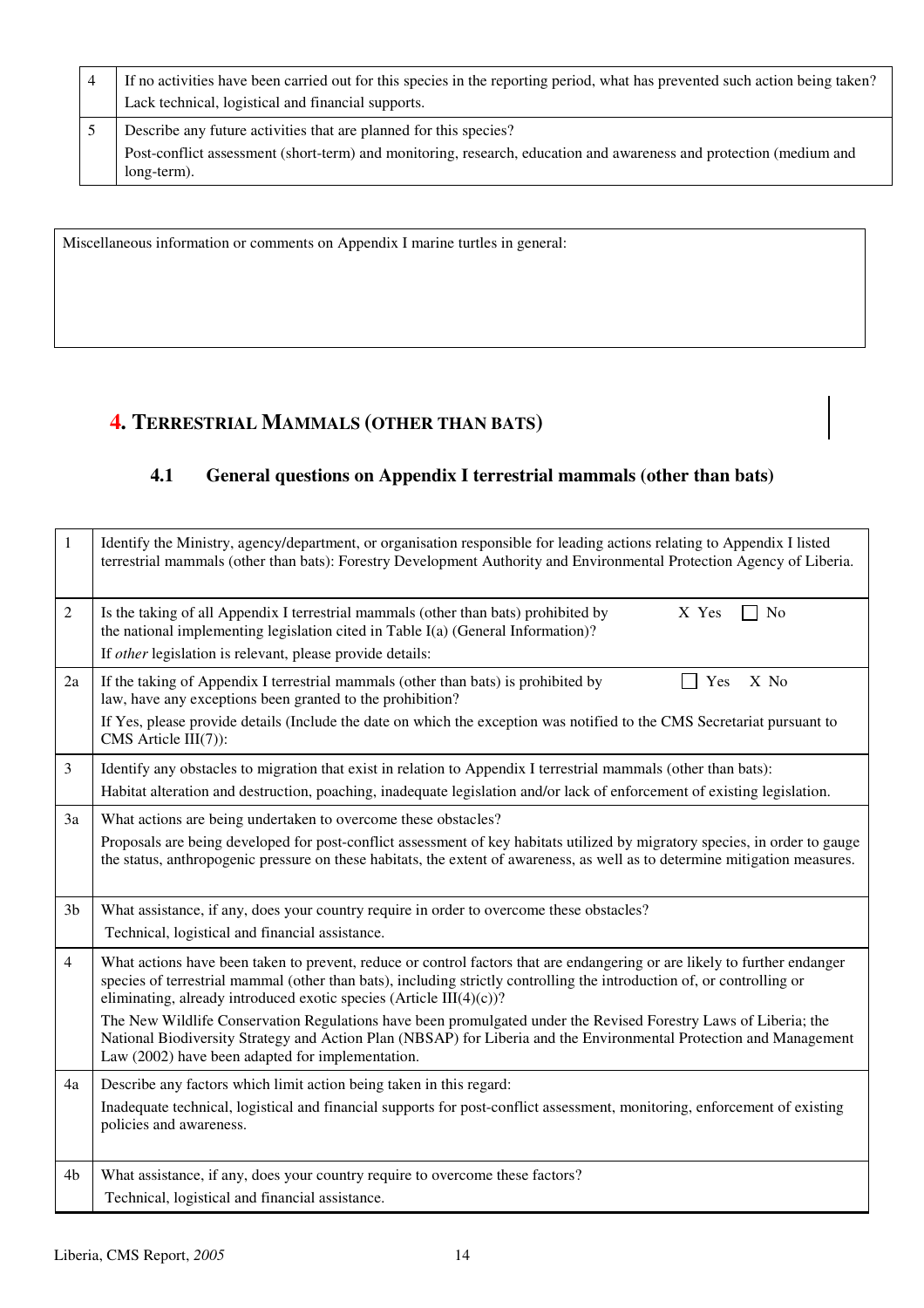### **4.2 Questions on specific Appendix I terrestrial mammals (other than bats)**

**If you have information indicating that your country should be considered a Range State for any terrestrial mammal**  species (other than bats) that is listed in CMS Appendix I, please complete a table (provided below) for each species.

|   | Species name, Common name(s): None.                                                                                                                                                                                                                                                                                                                      |
|---|----------------------------------------------------------------------------------------------------------------------------------------------------------------------------------------------------------------------------------------------------------------------------------------------------------------------------------------------------------|
| 1 | Please provide published distribution reference:                                                                                                                                                                                                                                                                                                         |
| 2 | Summarise information on population size, trends and distribution (if known):                                                                                                                                                                                                                                                                            |
| 3 | Indicate (with an 'X') and briefly describe any activities that have been carried out in favour of this species in the<br>reporting period. (Please provide the title of the project and contact details, where available):<br>Research<br>Monitoring<br>Species protection<br>Species restoration<br>Habitat protection<br>Habitat restoration<br>Other |
| 4 | If no activities have been carried out for this species in the reporting period, what has prevented such action being taken?                                                                                                                                                                                                                             |
| 5 | Describe any future activities that are planned for this species:                                                                                                                                                                                                                                                                                        |

Miscellaneous information or comments on Appendix I terrestrial mammals (other than bats) in general: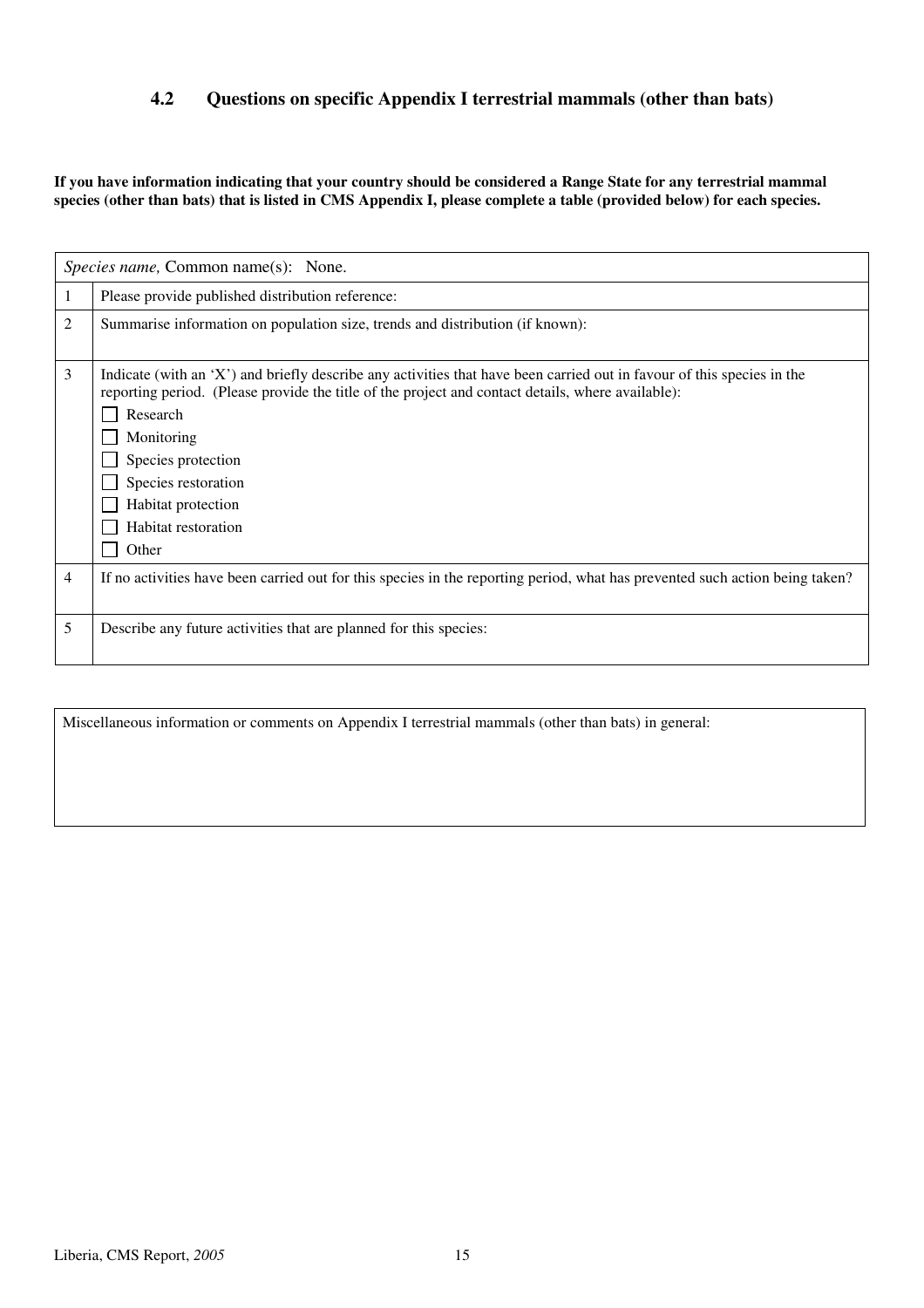## **5 BATS**

### **5.1 General questions on Appendix I bats**

| $\mathbf{1}$   | Identify the Ministry, agency/department, or organisation responsible for leading actions relating to Appendix I listed<br>bats: Forestry Development Authority and Environmental Protection Agency of Liberia.<br>Forestry Development Authority and Environmental Protection Agency of Liberia.                                                                                                                                                                                                                                                                                       |
|----------------|-----------------------------------------------------------------------------------------------------------------------------------------------------------------------------------------------------------------------------------------------------------------------------------------------------------------------------------------------------------------------------------------------------------------------------------------------------------------------------------------------------------------------------------------------------------------------------------------|
| 2              | Is the taking of all Appendix I bats prohibited by the national implementing<br>X Yes<br>N <sub>o</sub><br>$\Box$<br>legislation cited in Table I(a) (General Information)?<br>If other legislation is relevant, please provide details:                                                                                                                                                                                                                                                                                                                                                |
| 2a             | If the taking of Appendix I bats is prohibited by law, have any exceptions<br>X No<br>Yes<br>been granted to the prohibition?<br>If Yes, please provide details (Include the date on which the exception was notified to the CMS Secretariat pursuant to<br>CMS Article $III(7)$ :                                                                                                                                                                                                                                                                                                      |
| 3              | Identify any obstacles to migration that exist in relation to Appendix I bats:<br>Habitat alteration and destruction, poaching, inadequate legislation and/or lack of enforcement of existing legislation.                                                                                                                                                                                                                                                                                                                                                                              |
| 3a             | What actions are being undertaken to overcome these obstacles?<br>Proposals are being developed for post-conflict assessment of key habitats utilized by migratory species, in order to gauge<br>the status, anthropogenic pressure on these habitats, the extent of awareness, as well as to determine mitigation measures.                                                                                                                                                                                                                                                            |
| 3 <sub>b</sub> | What assistance, if any, does your country require in order to overcome these obstacles?<br>Technical, logistical and financial assistance.                                                                                                                                                                                                                                                                                                                                                                                                                                             |
| 4              | What actions have been taken to prevent, reduce or control factors that are endangering or are likely to further endanger<br>species of bats, including strictly controlling the introduction of, or controlling or eliminating, already introduced exotic<br>species (Article III(4)(c))?<br>The New Wildlife Conservation Regulations have been promulgated under the Revised Forestry Laws of Liberia; the<br>National Biodiversity Strategy and Action Plan (NBSAP) for Liberia and the Environmental Protection and Management<br>Law (2002) have been adapted for implementation. |
| 4a             | Describe any factors that may limit action being taken in this regard:<br>Inadequate technical, logistical and financial supports for post-conflict assessment, monitoring, enforcement of existing<br>policies and awareness.                                                                                                                                                                                                                                                                                                                                                          |
| 4 <sub>b</sub> | What assistance, if any, does your country require to overcome these factors?<br>Technical, logistical and financial assistance.                                                                                                                                                                                                                                                                                                                                                                                                                                                        |

### **5.2 Questions on specific Appendix I bat species**

#### **If you have information indicating that your country should be considered a Range State for any bat species that is listed in CMS Appendix I, please complete a table (provided below) for each species.**

| <i>Species name,</i> Common name(s): NONE YET                                                                                                                                                                               |  |  |
|-----------------------------------------------------------------------------------------------------------------------------------------------------------------------------------------------------------------------------|--|--|
| Please provide published distribution reference:                                                                                                                                                                            |  |  |
| Summarise information on population size, trends and distribution (if known):                                                                                                                                               |  |  |
| Indicate (with an 'X') and briefly describe any activities that have been carried out in favour of this species in the<br>reporting period. (Please provide the title of the project and contact details, where available): |  |  |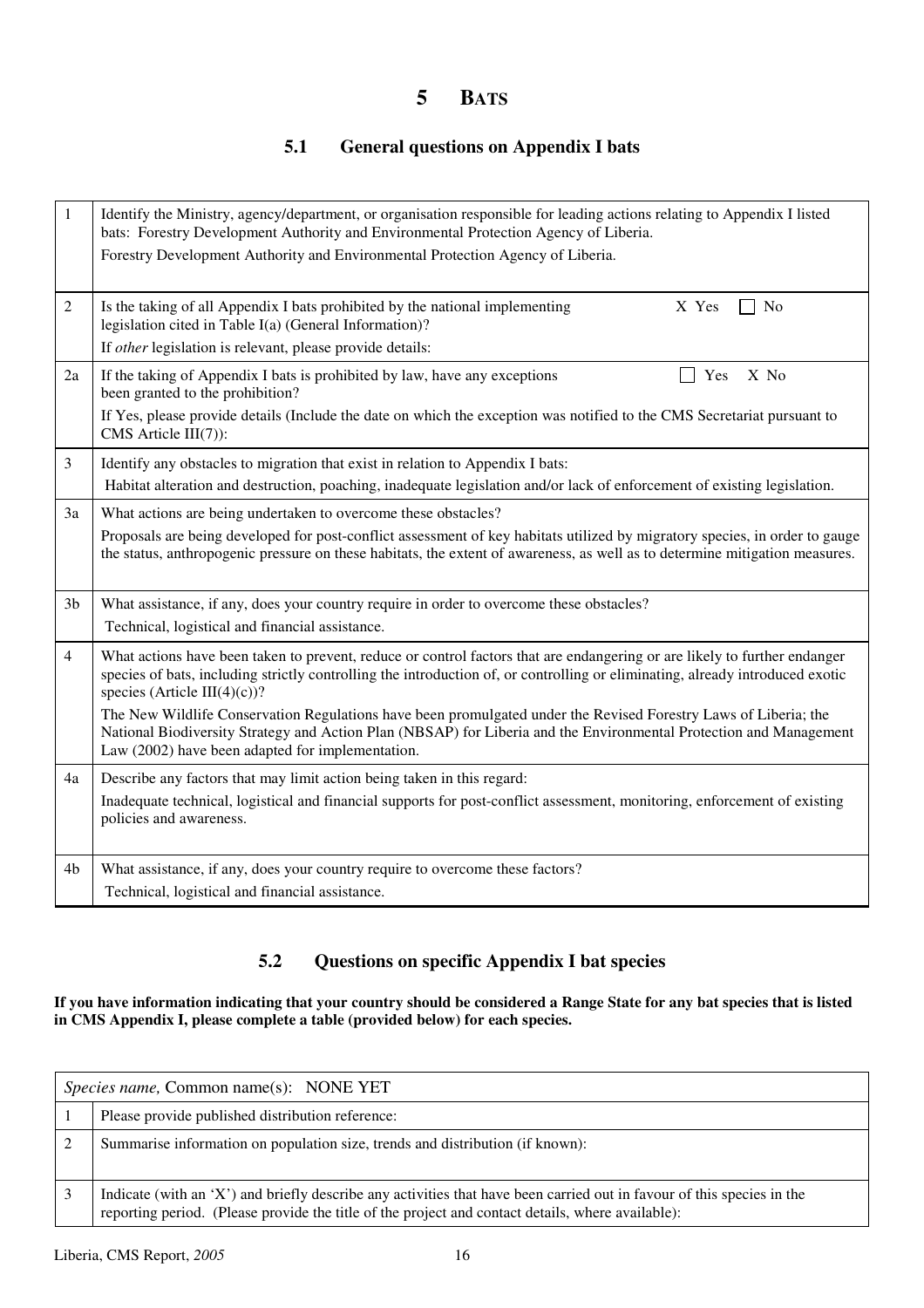|   | Research<br>Monitoring<br>Species protection<br>Species restoration<br>Habitat protection<br>Habitat restoration<br>Other    |
|---|------------------------------------------------------------------------------------------------------------------------------|
| 4 | If no activities have been carried out for this species in the reporting period, what has prevented such action being taken? |
| 5 | Describe any future activities that are planned for this species?                                                            |

Miscellaneous information or comments on Appendix I bats in general: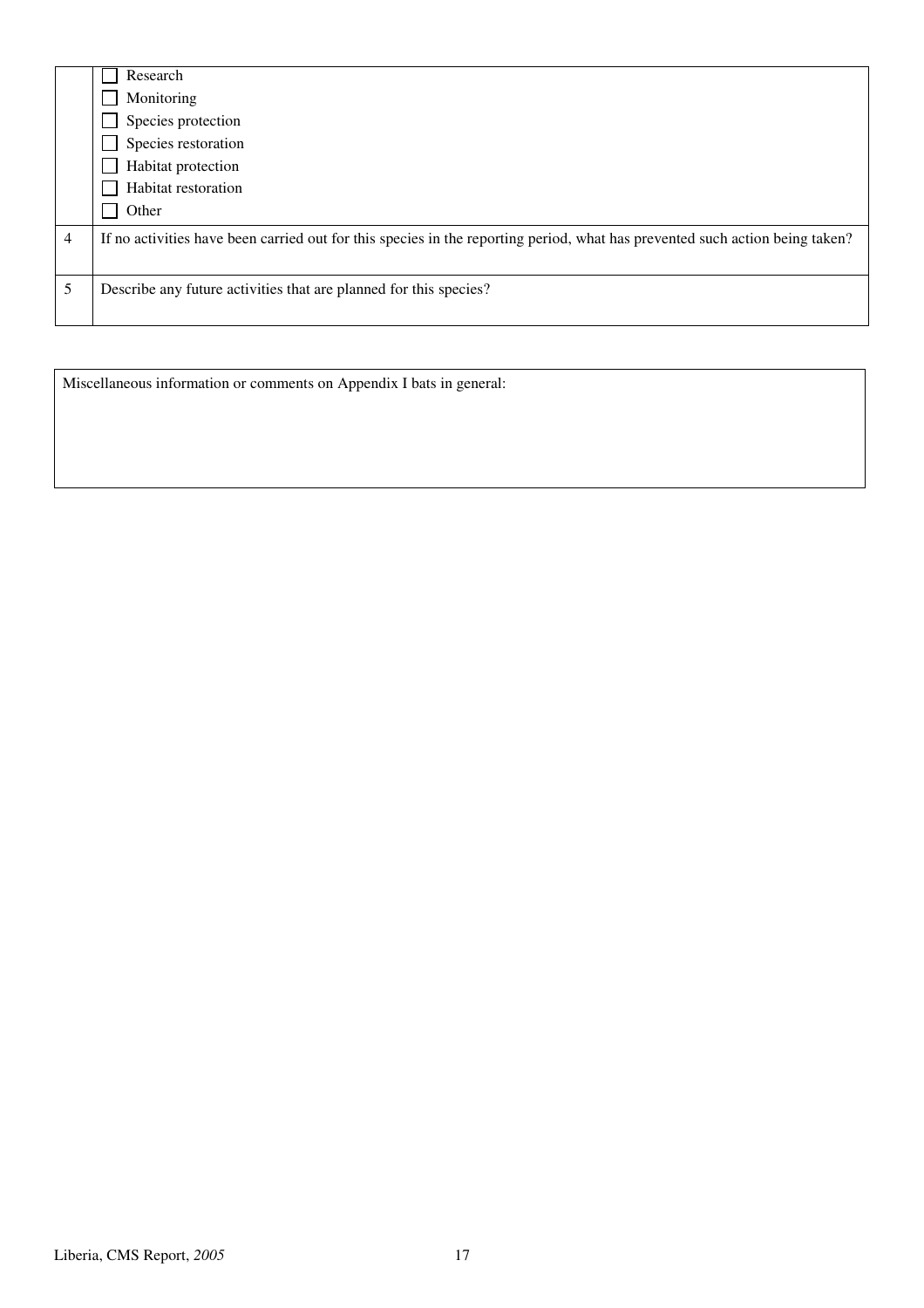#### **6.1 General questions on Appendix I species belonging to other taxa**

| 1              | Identify the Ministry, agency/department, or organisation responsible for leading actions relating to Appendix I listed<br>species belonging to taxa not included in sections 1-5 above:                                                                                                                                                  |
|----------------|-------------------------------------------------------------------------------------------------------------------------------------------------------------------------------------------------------------------------------------------------------------------------------------------------------------------------------------------|
| $\overline{2}$ | Is the taking of all Appendix I species belonging to taxa not included in<br>N <sub>o</sub><br>Yes<br>sections 1-5 above, prohibited by the national legislation listed as being<br>implementing legislation in Table I(a) (General Information)?                                                                                         |
|                | If other legislation is relevant, please provide details:                                                                                                                                                                                                                                                                                 |
| 2a             | If the taking of Appendix I species belonging to taxa not included in<br>N <sub>0</sub><br>Yes<br>sections 1-5 above is prohibited by law, have any exceptions been<br>granted to the prohibition?                                                                                                                                        |
|                | If Yes, please provide details (Include the date on which the exception was notified to the CMS Secretariat pursuant to<br>$CMS$ Article $III(7)$ :                                                                                                                                                                                       |
| $\mathfrak{Z}$ | Identify any obstacles to migration that exist in relation to Appendix I species belonging to taxa not included in sections<br>$1-5$ above:                                                                                                                                                                                               |
| 3a             | What actions are being undertaken to overcome these obstacles?                                                                                                                                                                                                                                                                            |
| 3 <sub>b</sub> | What assistance, if any, does your country require in order to overcome these obstacles?                                                                                                                                                                                                                                                  |
| $\overline{4}$ | What actions have been taken to prevent, reduce or control factors that are endangering or are likely to further endanger<br>species belonging to taxa not included in section 1-5 above, including strictly controlling the introduction of, or<br>controlling or eliminating, already introduced exotic species (Article $III(4)(c)$ )? |
| 4a             | Describe any factors that may limit action being taken in this regard:                                                                                                                                                                                                                                                                    |
| 4b             | What assistance, if any, does your country require to overcome these factors?                                                                                                                                                                                                                                                             |

### **6.2 Questions on specific Appendix I species belonging to other taxa**

**The following section contains a table for each Appendix I species belonging to taxa not included in sections 1-5 above, for which your country is considered to be a Range State. Please complete each table as appropriate, providing information in summary form. Where appropriate, please cross-reference to information already provided in national reports that have been submitted under other conventions (e.g. Convention on Biological Diversity, Ramsar Convention, CITES). (Attach annexes as necessary.)** 

| <i>Species Carcharodon carcharias – Common Name(s)</i> Great White Shark |                                                                               |                      |
|--------------------------------------------------------------------------|-------------------------------------------------------------------------------|----------------------|
|                                                                          | Is your country a Range State for this species?                               | $\vert$   Yes     No |
|                                                                          | Please provide published distribution reference:                              |                      |
|                                                                          | Summarise information on population size, trends and distribution (if known): |                      |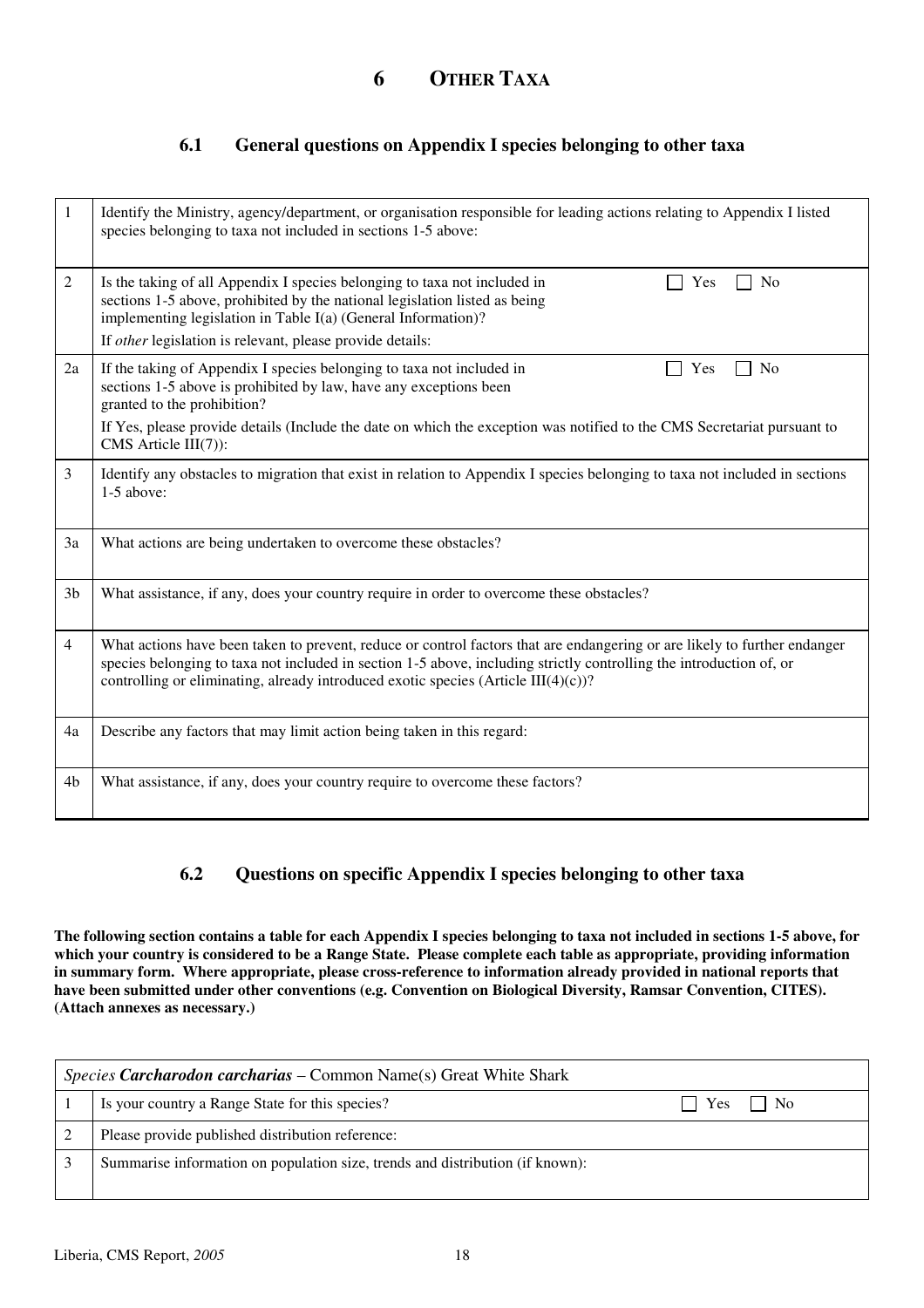| 4 | Indicate (with an 'X') and briefly describe any activities that have been carried out in favour of this species in the<br>reporting period. (Please provide the title of the project and contact details, where available): |
|---|-----------------------------------------------------------------------------------------------------------------------------------------------------------------------------------------------------------------------------|
|   | Research                                                                                                                                                                                                                    |
|   | Monitoring                                                                                                                                                                                                                  |
|   | Species protection                                                                                                                                                                                                          |
|   | Species restoration                                                                                                                                                                                                         |
|   | Habitat protection                                                                                                                                                                                                          |
|   | Habitat restoration                                                                                                                                                                                                         |
|   | Other                                                                                                                                                                                                                       |
| 5 | If no activities have been carried out for this species in the reporting period, what has prevented such action being taken?                                                                                                |
|   |                                                                                                                                                                                                                             |
| 6 | Describe any future activities that are planned for this species:                                                                                                                                                           |
|   |                                                                                                                                                                                                                             |

**If you have information indicating that your country should be considered a Range State for any other Appendix I listed**  species that belongs to taxa not included in sections 1-5 above, please complete a table (provided below) for each species.

|   | Species name, Common name(s):                                                                                                                                                                                                                                                                                                                            |
|---|----------------------------------------------------------------------------------------------------------------------------------------------------------------------------------------------------------------------------------------------------------------------------------------------------------------------------------------------------------|
|   | Please provide published distribution reference:                                                                                                                                                                                                                                                                                                         |
| 2 | Summarise information on population size, trends and distribution (if known):                                                                                                                                                                                                                                                                            |
| 3 | Indicate (with an 'X') and briefly describe any activities that have been carried out in favour of this species in the<br>reporting period. (Please provide the title of the project and contact details, where available):<br>Research<br>Monitoring<br>Species protection<br>Species restoration<br>Habitat protection<br>Habitat restoration<br>Other |
| 4 | If no activities have been carried out for this species in the reporting period, what has prevented such action being taken?                                                                                                                                                                                                                             |
| 5 | Describe any future activities that are planned for this species?                                                                                                                                                                                                                                                                                        |

Miscellaneous information or comments on Appendix I species that belong to taxa not included in sections 1-5 above:

## **7 LISTING OF OTHER ENDANGERED MIGRATORY SPECIES IN APPENDIX I**

|  | Is your country a Range State for any other endangered migratory species | X Yes | No. |
|--|--------------------------------------------------------------------------|-------|-----|
|  | not currently listed in Appendix I?                                      |       |     |
|  | If Yes, please provide details:                                          |       |     |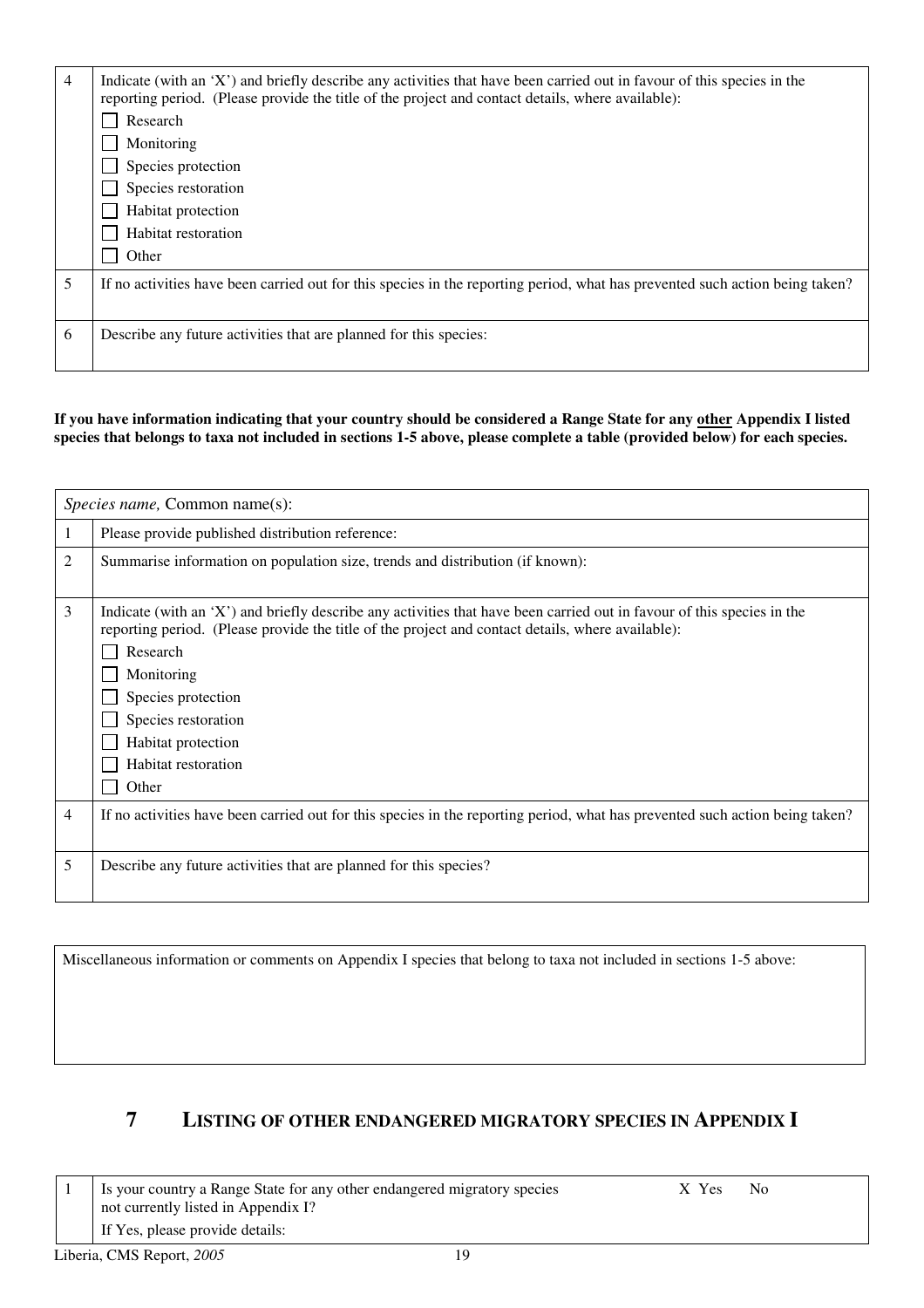| 1a | Is your country taking any steps to propose listing any of these species?                                                                                                                                                                      | $X$ Yes $\Box$ | N <sub>0</sub> |
|----|------------------------------------------------------------------------------------------------------------------------------------------------------------------------------------------------------------------------------------------------|----------------|----------------|
|    | If Yes, please provide details:                                                                                                                                                                                                                |                |                |
|    | Once a proper national post-conflict assessment is done, appropriate steps will be taken to propose listing of relevant<br>species based on field data that will be generated, as Liberia is currently a biodiversity hot spot in West Africa. |                |                |
| 1b | What assistance, if any, does your country require to initiate the listing of these species?<br>Technical and financial assistance.                                                                                                            |                |                |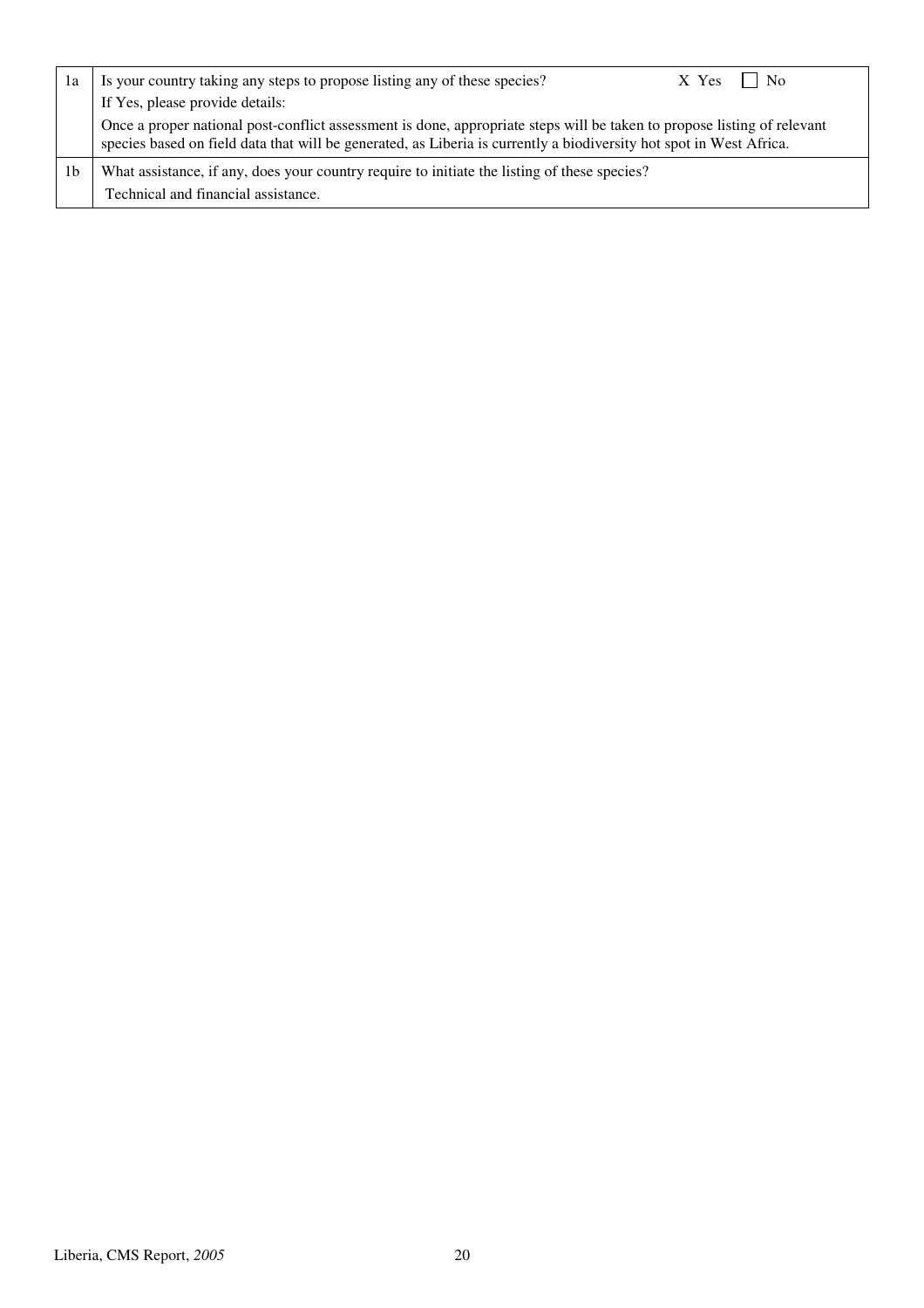# **III. Appendix II Species**

### **1. INFORMATION ON APPENDIX II SPECIES**

**Information pertaining to the conservation of Appendix II species that are the object of CMS Agreements will have been provided in periodic Party reports to those instruments. It will suffice therefore to reference (below), and preferably append, a copy of the latest report that has been submitted to the Secretariat each of the Agreement/MoUs to which your country is a Party.** 

**MARINE TURTLES – AFRICA MoU (1999) Note: Since the signing of the MoU in 1999, no actions have been taken, as the country was involved in intermittent civil conflict.** 

| Date of last report: | Period covered: |  |
|----------------------|-----------------|--|
| <b>AEWA</b> (1999)   |                 |  |
| Date of last report: | Period covered: |  |

## **2. QUESTIONS ON CMS AGREEMENTS**

#### **2.1 Questions on the development of new CMS Agreements relating to birds**

| 1              | In the current reporting period, has your country <b>initiated</b> the development of any<br>$X$ No<br>Yes<br>new CMS Agreements, including Memoranda of Understanding, to address the<br>conservation needs of Appendix II bird species?<br>If Yes, what is the current state of development?                                                                    |
|----------------|-------------------------------------------------------------------------------------------------------------------------------------------------------------------------------------------------------------------------------------------------------------------------------------------------------------------------------------------------------------------|
| 2              | In the current reporting period, has your country <b>participated</b> in the development<br>$X$ No<br><b>Yes</b><br>of any new CMS Agreements, including Memoranda of Understanding, which address<br>the conservation needs of Appendix II bird species?<br>If Yes, please provide details:                                                                      |
| 3              | If your country has initiated or is participating in the development of a new Agreement or Memorandum of<br>Understanding, what assistance, if any, does your country require in order to initiate or participate in the instrument's<br>development?<br>Technical and financial assistance.                                                                      |
| $\overline{4}$ | Is the development of any CMS Agreement for birds, including Memoranda of<br>X Yes<br>No<br>Understanding, planned by your country in the foreseeable future?<br>If Yes, please provide details:                                                                                                                                                                  |
|                | The development of any CMS Agreement or MoU for birds in the foreseeable future will be predicated upon field surveys<br>and monitoring initiatives in consonance with the implementation of Liberia's NBSAP. Moreover, because Liberia is<br>now a signatory to the CMS, serious work is expected to begin soon on the status of birds in post-conflict Liberia. |

#### **2.2 Questions on the development of new CMS Agreements relating to marine mammals**

| In the current reporting period, has your country <b>initiated</b> the development of any<br>$X$ No<br><b>Yes</b><br>new CMS Agreements, including Memoranda of Understanding, to address the<br>conservation needs of Appendix II marine mammal species?<br>If Yes, what is the current state of development? |
|----------------------------------------------------------------------------------------------------------------------------------------------------------------------------------------------------------------------------------------------------------------------------------------------------------------|
| In the current reporting period, has your country <b>participated</b> in the development<br>Yes X No<br>of any new CMS Agreements, including Memoranda of Understanding, which address<br>the conservation needs of Appendix II marine mammal species?<br>If Yes, please provide details:                      |
| If your country has initiated or is participating in the development of a new Agreement or Memorandum of<br>Understanding, what assistance, if any, does your country require in order to initiate or participate in the instrument's                                                                          |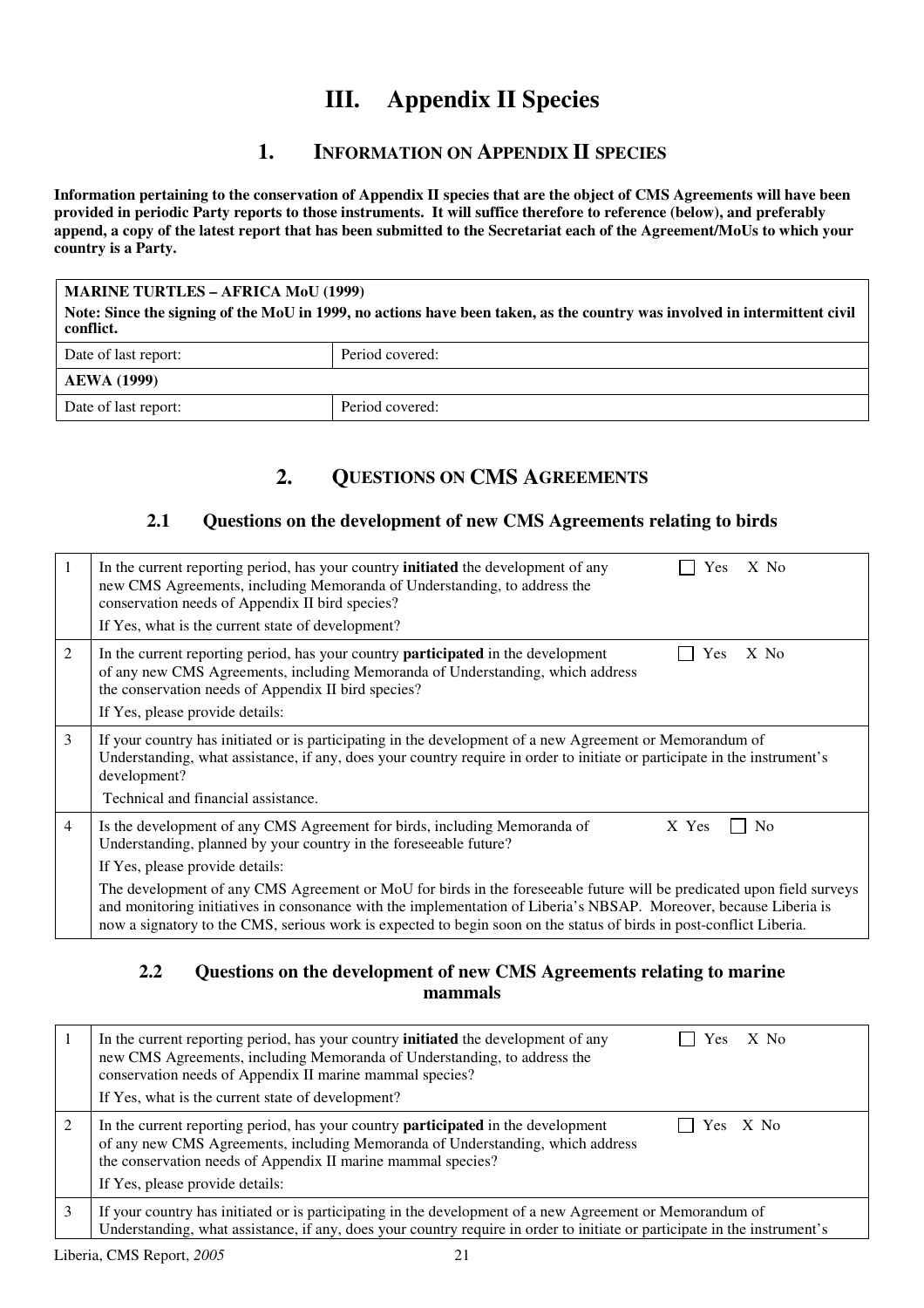| development?                                                                                                                                                                                                                                                                                                                                                                            |
|-----------------------------------------------------------------------------------------------------------------------------------------------------------------------------------------------------------------------------------------------------------------------------------------------------------------------------------------------------------------------------------------|
| Is the development of any CMS Agreement for marine mammals, including<br>$X$ Yes $ $   No                                                                                                                                                                                                                                                                                               |
| Memoranda of Understanding, planned by your country in the foreseeable future?                                                                                                                                                                                                                                                                                                          |
| If Yes, please provide details:                                                                                                                                                                                                                                                                                                                                                         |
| The development of any CMS Agreement or MoU for marine mammals in the foreseeable future will be predicated upon<br>field surveys and monitoring initiatives in consonance with the implementation of Liberia's NBSAP. Moreover, because<br>Liberia is now a signatory to the CMS, serious work is expected to begin soon on the status of marine mammals in post-<br>conflict Liberia. |

### **2.3 Questions on the development of new CMS Agreements relating to marine turtles**

| 1 | In the current reporting period, has your country <b>initiated</b> the development of any<br>$\overline{N}$<br>Yes<br>new CMS Agreements, including Memoranda of Understanding, to address the<br>conservation needs of Appendix II marine turtles?<br>If Yes, what is the current state of development?                                                                     |
|---|------------------------------------------------------------------------------------------------------------------------------------------------------------------------------------------------------------------------------------------------------------------------------------------------------------------------------------------------------------------------------|
| 2 | In the current reporting period, has your country <b>participated</b> in the development<br>N <sub>0</sub><br>Yes<br>of any new CMS Agreements, including Memoranda of Understanding, which address<br>The conservation needs of Appendix II marine turtles?<br>If Yes, please provide details:                                                                              |
| 3 | If your country has initiated or is participating in the development of a new Agreement or Memorandum of<br>Understanding, what assistance, if any, does your country require in order to initiate or participate in the instrument's<br>development?                                                                                                                        |
| 4 | Is the development of any CMS Agreement for marine turtles, including<br>No<br>X Yes<br>Memoranda of Understanding, planned by your country in the foreseeable future?<br>If Yes, please provide details:                                                                                                                                                                    |
|   | The development of any CMS Agreement or MoU for marine turtles in the foreseeable future will be predicated upon field<br>surveys and monitoring initiatives in consonance with the implementation of Liberia's NBSAP. Moreover, Liberia is now<br>a signatory to the CMS - serious work is expected to begin soon on the status of marine turtles in post-conflict Liberia. |

#### **2.4 Questions on the development of new CMS Agreements relating to terrestrial mammals (other than bats)**

| -1 | $X$ No<br>In the current reporting period, has your country <b>initiated</b> the development of any<br>Yes<br>new CMS Agreements, including Memoranda of Understanding, to address the<br>conservation needs of Appendix II terrestrial mammal species (other than bats)?<br>If Yes, what is the current state of development?                                                                                                                                 |
|----|----------------------------------------------------------------------------------------------------------------------------------------------------------------------------------------------------------------------------------------------------------------------------------------------------------------------------------------------------------------------------------------------------------------------------------------------------------------|
| 2  | In the current reporting period, has your country <b>participated</b> in the development<br>Yes<br>$X$ No<br>of any new CMS Agreements, including Memoranda of Understanding, which address<br>the conservation needs of Appendix II terrestrial mammal species (other than bats)?<br>If Yes, please provide details:                                                                                                                                          |
| 3  | If your country has initiated or is participating in the development of a new Agreement or Memorandum of<br>Understanding, what assistance, if any, does your country require in order to initiate or participate in the instrument's<br>development?<br>Logistical and financial assistance.                                                                                                                                                                  |
| 4  | Is the development of any CMS Agreement for terrestrial mammals (other than bats),<br>X Yes<br>N <sub>0</sub><br>including Memoranda of Understanding, planned by your country in the foreseeable future?<br>If Yes, please provide details:<br>Based on the National Biodiversity Strategy and Action Plan for Liberia, several new agreements or MoUs will be<br>developed or entered into, as would be dictated by field data generated in the near future. |

### **2.5 Questions on the development of new CMS Agreements relating to bats**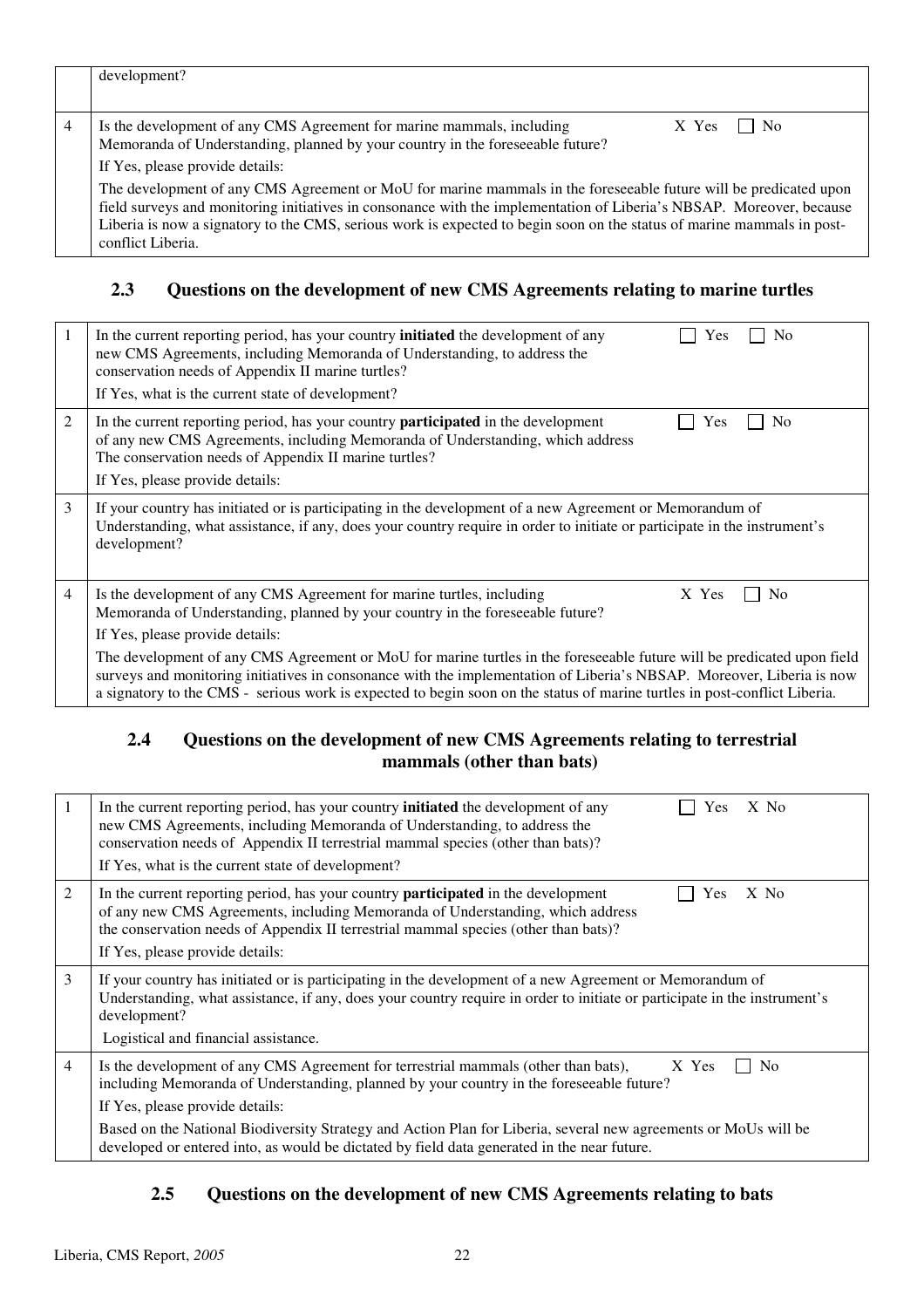| 1              | In the current reporting period, has your country <b>initiated</b> the development of any<br>$X$ No<br>Yes<br>new CMS Agreements, including Memoranda of Understanding, to address the<br>conservation needs of Appendix II bat species?<br>If Yes, what is the current state of development? |
|----------------|-----------------------------------------------------------------------------------------------------------------------------------------------------------------------------------------------------------------------------------------------------------------------------------------------|
| $\overline{2}$ | In the current reporting period, has your country <b>participated</b> in the development<br>Yes<br>$X$ No<br>of any new CMS Agreements, including Memoranda of Understanding, which address<br>the conservation needs of Appendix II bat species?<br>If Yes, please provide details:          |
| 3              | If your country has initiated or is participating in the development of a new Agreement or Memorandum of<br>Understanding, what assistance, if any, does your country require in order to initiate or participate in the instrument's<br>development?                                         |
| 4              | Is the development of any CMS Agreement for bats, including Memoranda of<br>X Yes<br>N <sub>0</sub><br>Understanding, planned by your country in the future?<br>If Yes, please provide details:                                                                                               |
|                | Based on the National Biodiversity Strategy and Action Plan for Liberia, several new agreements or MoUs will be<br>developed or entered into, as would be dictated by field data generated in the near future.                                                                                |

### **2.6 Questions on the development of new CMS Agreements relating to other taxa**

| 1              | In the current reporting period, has your country <b>initiated</b> the development of any<br>X No<br>Yes<br>new CMS Agreements, including Memoranda of Understanding, to address the<br>conservation needs of Appendix II species belonging to taxa not<br>included in sections 1-6 above?<br>If Yes, what is the current state of development?                                                                                     |
|----------------|-------------------------------------------------------------------------------------------------------------------------------------------------------------------------------------------------------------------------------------------------------------------------------------------------------------------------------------------------------------------------------------------------------------------------------------|
| 2              | In the current reporting period, has your country <b>participated</b> in the development<br>Yes<br>$X$ No<br>of any new CMS Agreements, including Memoranda of Understanding, which address<br>the conservation needs of species belonging to taxa not included in sections 1-6 above?<br>If Yes, please provide details:                                                                                                           |
| 3              | If your country has initiated or is participating in the development of a new Agreement or Memorandum of<br>Understanding, what assistance, if any, does your country require in order to initiate or participate in the instrument's<br>development?                                                                                                                                                                               |
| $\overline{4}$ | Is the development of any CMS Agreement for other taxa, including Memoranda of<br>X Yes<br>N <sub>0</sub><br>Understanding, planned by your country in the foreseeable future?<br>If Yes, please provide details:<br>Based on the National Biodiversity Strategy and Action Plan for Liberia, several new agreements or MoUs will be<br>developed or entered into, as would be dictated by field data generated in the near future. |

## **3. LISTING OF MIGRATORY SPECIES IN APPENDIX II**

|                | Is your country a Range State for any migratory species that has an unfavourable<br>conservation status, but is not currently listed in Appendix II and could benefit<br>from the conclusion of an Agreement for its conservation?<br>If Yes, please provide details: | X Yes | No.             |
|----------------|-----------------------------------------------------------------------------------------------------------------------------------------------------------------------------------------------------------------------------------------------------------------------|-------|-----------------|
| 1a             | Is your country taking any steps to propose the listing of this/these species in Appendix II? $\bar{X}$ Yes<br>If Yes, please provide details:                                                                                                                        |       | $\mathsf{I}$ No |
| 1 <sub>b</sub> | What assistance, if any, does your country require to initiate the listing of this/these species?                                                                                                                                                                     |       |                 |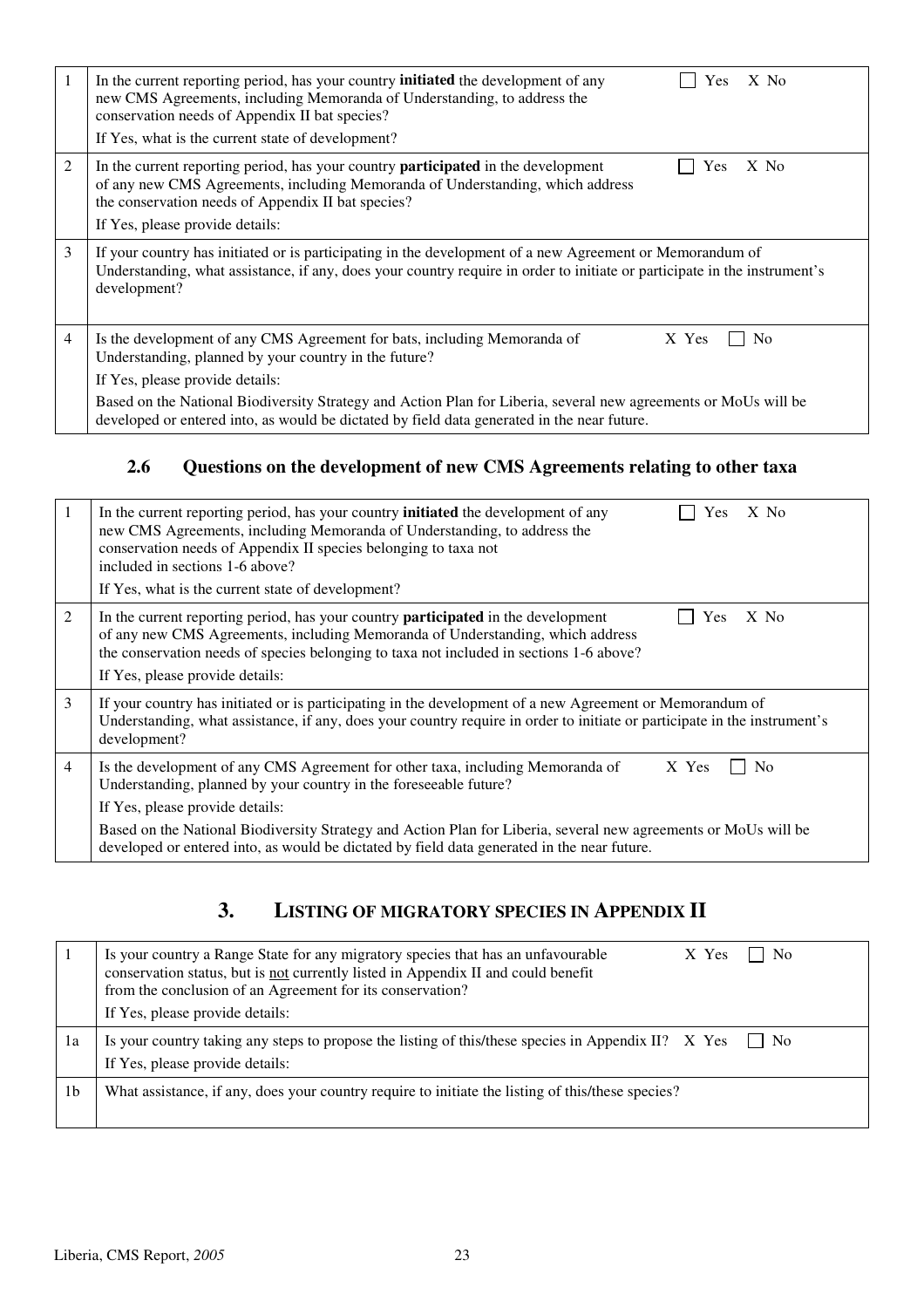# **IV. National and Regional Priorities**

| 1  | What priority does your country assign to the conservation and,<br>Medium<br>X High<br>Low<br>where applicable, sustainable use of migratory species in<br>comparison to other biodiversity-related issues?                                                                                                                                                                                                                                                                                                                                                                                                                                                                                                                                                                                                                                                                                                                                                                                                                                                                                                                                                                                                                                                                                                                                                                               |
|----|-------------------------------------------------------------------------------------------------------------------------------------------------------------------------------------------------------------------------------------------------------------------------------------------------------------------------------------------------------------------------------------------------------------------------------------------------------------------------------------------------------------------------------------------------------------------------------------------------------------------------------------------------------------------------------------------------------------------------------------------------------------------------------------------------------------------------------------------------------------------------------------------------------------------------------------------------------------------------------------------------------------------------------------------------------------------------------------------------------------------------------------------------------------------------------------------------------------------------------------------------------------------------------------------------------------------------------------------------------------------------------------------|
| 2  | Are migratory species and their habitats addressed by your country's national<br>X Yes<br>No<br>biodiversity strategy or action plan?                                                                                                                                                                                                                                                                                                                                                                                                                                                                                                                                                                                                                                                                                                                                                                                                                                                                                                                                                                                                                                                                                                                                                                                                                                                     |
|    | If Yes, please indicate and briefly describe the extent to which it addresses the following issues:<br>Conservation, sustainable use and/or restoration of migratory species<br>$\mathbf{I}$<br>Conservation, sustainable use and/or restoration of the habitats of migratory species, including protected areas<br>X<br>Actions to prevent, reduce or control factors that are endangering or are likely to further endanger migratory<br>$\mathcal{L}_{\mathcal{A}}$<br>species (e.g. alien invasive species or by-catch)<br>Minimising or eliminating barriers or obstacles to migration<br>e de<br>Research and monitoring of migratory species<br>X<br>Transboundary co-operation<br>X<br>The Guiding principles of Liberia's NBSAP stress the following: Regular assessment, monitoring and evaluation of<br>biological diversity and results widely publicized; Ecosystem approach should be seen as critical to comprehensive and<br>effective conservation and sustainable use of biological diversity; The underlying caused of biodiversity loss, which<br>include poverty, ignorance, population dynamics, must be addressed in an effort to effectively conserve biological.<br>Diversity; and, Sustainable use of biological diversity requires appropriate policies and legislation and their enforcement<br>requires adequate institutional capacity and human resources. |
| 3  | Does the conservation of migratory species currently feature in any other national<br>X Yes<br>N <sub>0</sub><br>or regional policies/plans (apart from CMS Agreements)<br>If Yes, please provide details:<br>Among other things, the National Environmental Policy of Liberia (2002) seeks to maintain ecosystems and ecological                                                                                                                                                                                                                                                                                                                                                                                                                                                                                                                                                                                                                                                                                                                                                                                                                                                                                                                                                                                                                                                         |
|    | processes essential for the functioning of the biosphere; ensure sound management of the natural resources and the<br>environment; adequately protect human, flora, fauna, their biological communities and habitats against harmful impacts,<br>and preserve biological diversity; and, find common solutions to environmental problems at regional and international<br>levels.                                                                                                                                                                                                                                                                                                                                                                                                                                                                                                                                                                                                                                                                                                                                                                                                                                                                                                                                                                                                         |
| 3a | Do these policies/plans cover the following areas (if Yes, please provide details):                                                                                                                                                                                                                                                                                                                                                                                                                                                                                                                                                                                                                                                                                                                                                                                                                                                                                                                                                                                                                                                                                                                                                                                                                                                                                                       |
|    | No<br>Yes                                                                                                                                                                                                                                                                                                                                                                                                                                                                                                                                                                                                                                                                                                                                                                                                                                                                                                                                                                                                                                                                                                                                                                                                                                                                                                                                                                                 |
|    | Exploitation of natural resources (e.g. fisheries, hunting, etc.)<br>Х                                                                                                                                                                                                                                                                                                                                                                                                                                                                                                                                                                                                                                                                                                                                                                                                                                                                                                                                                                                                                                                                                                                                                                                                                                                                                                                    |
|    | $\mathbf X$<br>Economic development<br>$\sim$                                                                                                                                                                                                                                                                                                                                                                                                                                                                                                                                                                                                                                                                                                                                                                                                                                                                                                                                                                                                                                                                                                                                                                                                                                                                                                                                             |
|    | $\mathbf X$<br>Land-use planning<br>Pollution control<br>X                                                                                                                                                                                                                                                                                                                                                                                                                                                                                                                                                                                                                                                                                                                                                                                                                                                                                                                                                                                                                                                                                                                                                                                                                                                                                                                                |
|    | $\mathbf X$<br>Designation and development of protected areas                                                                                                                                                                                                                                                                                                                                                                                                                                                                                                                                                                                                                                                                                                                                                                                                                                                                                                                                                                                                                                                                                                                                                                                                                                                                                                                             |
|    | Development of ecological networks<br>X                                                                                                                                                                                                                                                                                                                                                                                                                                                                                                                                                                                                                                                                                                                                                                                                                                                                                                                                                                                                                                                                                                                                                                                                                                                                                                                                                   |
|    | Planning of powerlines<br>X                                                                                                                                                                                                                                                                                                                                                                                                                                                                                                                                                                                                                                                                                                                                                                                                                                                                                                                                                                                                                                                                                                                                                                                                                                                                                                                                                               |
|    | Planning of fences<br>$\mathbf X$                                                                                                                                                                                                                                                                                                                                                                                                                                                                                                                                                                                                                                                                                                                                                                                                                                                                                                                                                                                                                                                                                                                                                                                                                                                                                                                                                         |
|    | Planning of dams<br>$\mathbf X$                                                                                                                                                                                                                                                                                                                                                                                                                                                                                                                                                                                                                                                                                                                                                                                                                                                                                                                                                                                                                                                                                                                                                                                                                                                                                                                                                           |
|    | П<br>Other                                                                                                                                                                                                                                                                                                                                                                                                                                                                                                                                                                                                                                                                                                                                                                                                                                                                                                                                                                                                                                                                                                                                                                                                                                                                                                                                                                                |

# **V. Protected Areas**

|    | Are migratory species taken into account in the selection, establishment and<br><b>No</b><br>$X$ Yes $\Box$<br>management of protected areas in your country?<br>If Yes, please provide details: |  |
|----|--------------------------------------------------------------------------------------------------------------------------------------------------------------------------------------------------|--|
| 1a | Do these protected areas cover the following areas? (If Yes, please provide details and include the amount of protected<br>areas coverage and the number of protected areas):                    |  |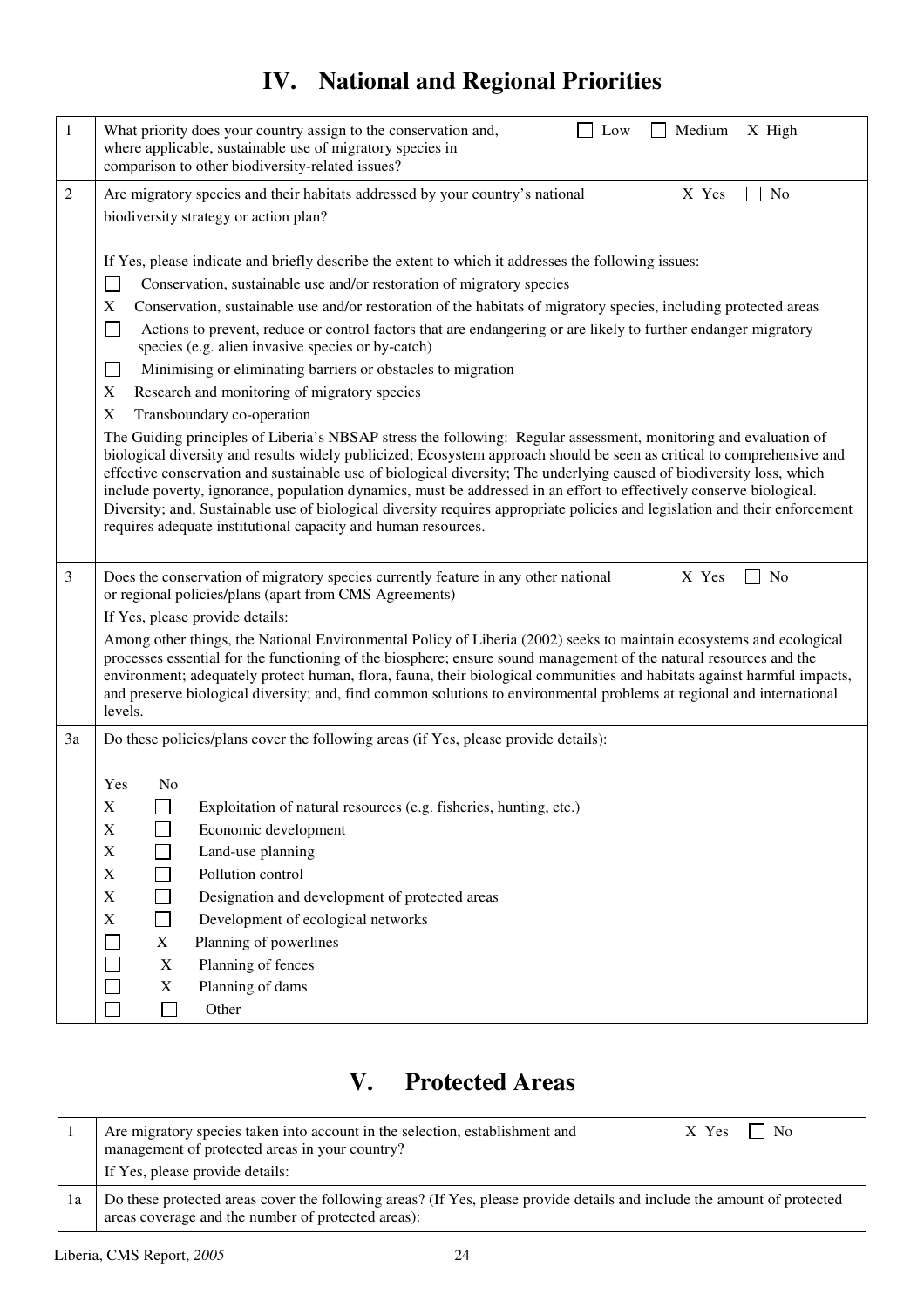|                | The first goal and corresponding objective of the National Biodiversity Strategy and Action Plan of Liberia are as<br>follow:                                                                                                                                                                                                                                                                                                                                                                                                                                                                        |
|----------------|------------------------------------------------------------------------------------------------------------------------------------------------------------------------------------------------------------------------------------------------------------------------------------------------------------------------------------------------------------------------------------------------------------------------------------------------------------------------------------------------------------------------------------------------------------------------------------------------------|
|                | Goal: to take appropriate measures to protect critical ecosystems against harmful effects or destructive practices for<br>conservation of biological diversity.                                                                                                                                                                                                                                                                                                                                                                                                                                      |
|                | Objective: Set aside at least $10\%$ of the land area for Strict Protection and $30\%$ of the land area for protection and<br>multiple-use for partial protection.                                                                                                                                                                                                                                                                                                                                                                                                                                   |
|                | A large area of Liberia (15%) was set-aside in the 1950s as forest reserves where hunting and settlement were banned<br>but sustainable logging permitted. The National Forests and associated areas are of key importance for the conservation<br>of wildlife but have tended to be undervalued in this regard compared to their value for timber resources. Currently,<br>there are 10 National Forest areas in Liberia, covering a total area of about 15,736 sq.km. Also, there are three fully<br>protected areas: Sapo National Park, West Nimba Nature Reserve and Lake Pisco Nature Reserve. |
|                | <b>Yes</b><br>N <sub>0</sub>                                                                                                                                                                                                                                                                                                                                                                                                                                                                                                                                                                         |
|                | X<br>Terrestrial                                                                                                                                                                                                                                                                                                                                                                                                                                                                                                                                                                                     |
|                | $\mathbf{X}$<br>Aquatic                                                                                                                                                                                                                                                                                                                                                                                                                                                                                                                                                                              |
|                | X<br>Marine                                                                                                                                                                                                                                                                                                                                                                                                                                                                                                                                                                                          |
| 1 <sub>b</sub> | Identify the agency, department or organization responsible for leading on this action in your country:                                                                                                                                                                                                                                                                                                                                                                                                                                                                                              |
|                | The Environmental Protection Agency of Liberia                                                                                                                                                                                                                                                                                                                                                                                                                                                                                                                                                       |

# **VI. Policies on Satellite Telemetry**

|   | $X$ No<br>In the current reporting period, has your country undertaken<br><b>Yes</b><br>conservation/research projects that use satellite telemetry?                                                                                                                                                                                      |
|---|-------------------------------------------------------------------------------------------------------------------------------------------------------------------------------------------------------------------------------------------------------------------------------------------------------------------------------------------|
|   | If Yes, please provide details (Indicate <i>inter alia</i> the scientific justification for the research, describe briefly the measures<br>taken to ensure that risks to the welfare of individual animals and $-$ in the case of severely depleted populations $-$ to the<br>species are minimised, and summarise the results obtained): |
| 2 | $X$ No<br>Are any future conservation/research projects planned that will use<br>Yes<br>satellite telemetry?                                                                                                                                                                                                                              |
|   | If Yes, please provide details (including the expected timeframe for these projects):                                                                                                                                                                                                                                                     |
|   | If No, please explain any impediments or requirements in this regard:                                                                                                                                                                                                                                                                     |
|   | Lack of technical, logistical and financial supports.                                                                                                                                                                                                                                                                                     |
|   |                                                                                                                                                                                                                                                                                                                                           |

# **VII. Membership**

|    | $X$ No<br>Have actions been taken by your country to encourage non-Parties<br><b>Yes</b><br>to join CMS and its related Agreements?                                                           |
|----|-----------------------------------------------------------------------------------------------------------------------------------------------------------------------------------------------|
|    | NOTE: LIBERIA ONLY RECENTLY BECAME A SIGNATORY TO THE CMS.                                                                                                                                    |
|    | If Yes, please provide details. (In particular, describe actions taken to recruit the non-Parties that have been identified by<br>the Standing Committee as high priorities for recruitment.) |
| 1a | Identify the agency, department or organization responsible for leading on this action in your country:<br>The Environmental Protection Agency of Liberia.                                    |

# **VIII. Global and National Importance of CMS**

1 Have actions been taken by your country to increase national, regional  $\Box$  Yes X No and/or global awareness of the relevance of CMS and its global importance in the context of biodiversity conservation?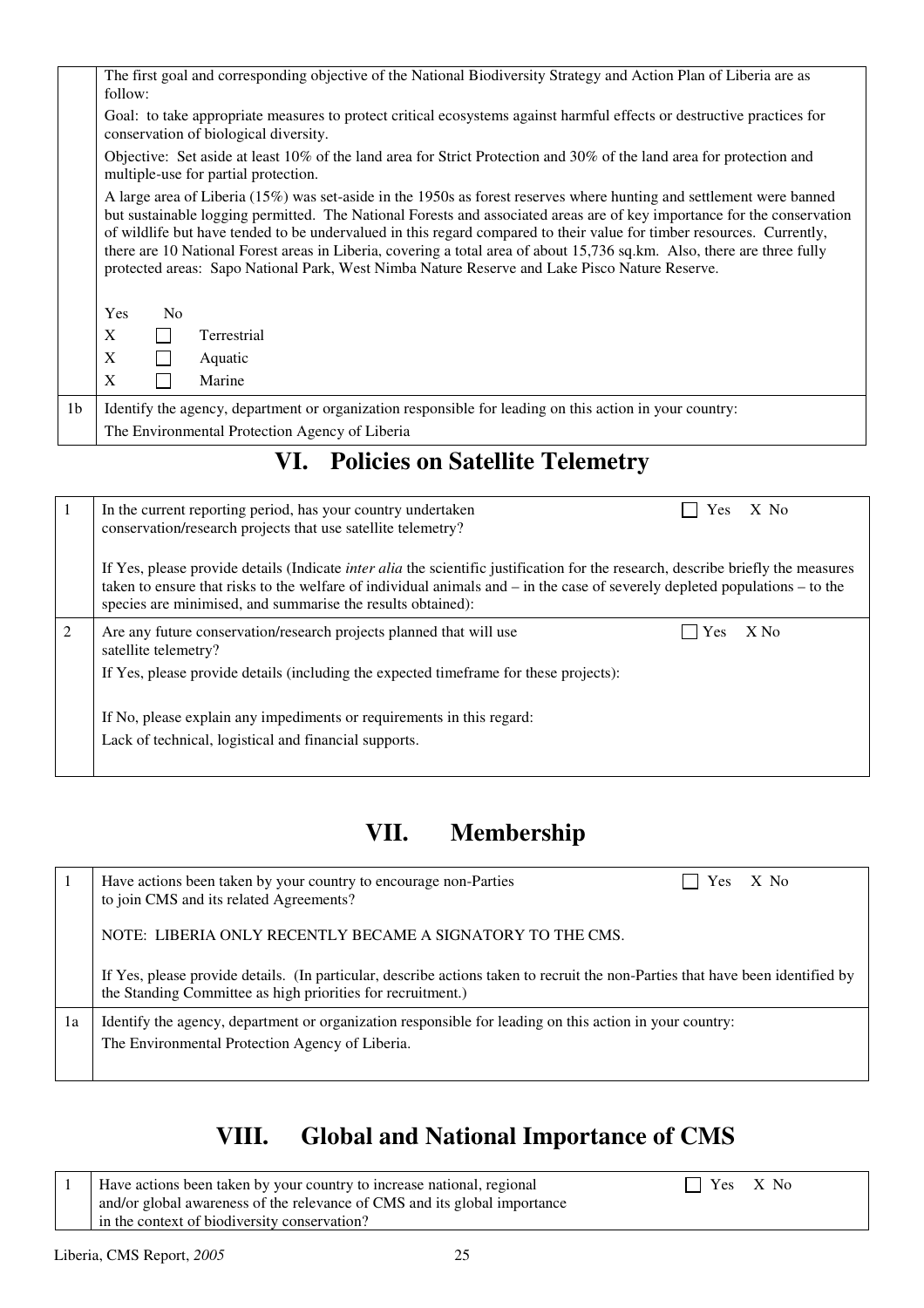| If Yes, please provide details:                                                                                                                            |
|------------------------------------------------------------------------------------------------------------------------------------------------------------|
| Identify the agency, department or organization responsible for leading on this action in your country:<br>The Environmental Protection Agency of Liberia. |

# **IX. Mobilization of Resources**

| $\mathbf{1}$   | $X$ No<br>Has your country made financial resources available for conservation activities having<br>Yes<br>direct benefits for migratory species in your country?<br>If Yes, please provide details (Indicate the migratory species that have benefited from these activities): |
|----------------|---------------------------------------------------------------------------------------------------------------------------------------------------------------------------------------------------------------------------------------------------------------------------------|
| 2              | Has your country made voluntary contributions to the CMS Trust Fund to support<br>Yes<br>$X$ No<br>requests from developing countries and countries with economies in transition?<br>If Yes, please provide details:                                                            |
| 3              | Has your country made other voluntary financial contributions to support<br>Yes<br>X No<br>conservation activities having direct benefits for migratory species in other<br>countries (particularly developing countries)?                                                      |
|                | If Yes, please provide details (Indicate the migratory species that have benefited from these activities):                                                                                                                                                                      |
| $\overline{4}$ | Has your country provided technical and/or scientific assistance to<br>Yes<br>$X$ No<br>developing countries to facilitate initiatives for the benefit of migratory<br>species?                                                                                                 |
|                | If Yes, please provide details (Indicate the migratory species that have benefited from these activities):                                                                                                                                                                      |
| 5              | Has your country received financial assistance/support from the CMS Trust<br>Yes<br>$X$ No<br>Fund, via the CMS Secretariat, for national conservation activities having<br>direct benefits for migratory species in your country?                                              |
|                | If Yes, please provide details (Indicate the migratory species that have benefited from these activities):                                                                                                                                                                      |
| 6              | Has your country received financial assistance/support from sources other<br>Yes<br>$X$ No<br>than the CMS Secretariat for conservation activities having direct benefit for<br>migratory species in your country?                                                              |
|                | If Yes, please provide details (Indicate the migratory species that have benefited from these activities):                                                                                                                                                                      |

# **X. Implementation of COP Resolutions and Recommendations**

**Please summarize the measures undertaken by your country to implement the substantive, operational Resolutions and Recommendations adopted by the Conference of the Parties, where these have not been mentioned elsewhere in this report, giving particular emphasis to those identified below (as appropriate).**

**NOTE: Liberia only recently became a signatory of the CMS and still has yet to familiarize itself with the various resolutions and recommendations of recent times.**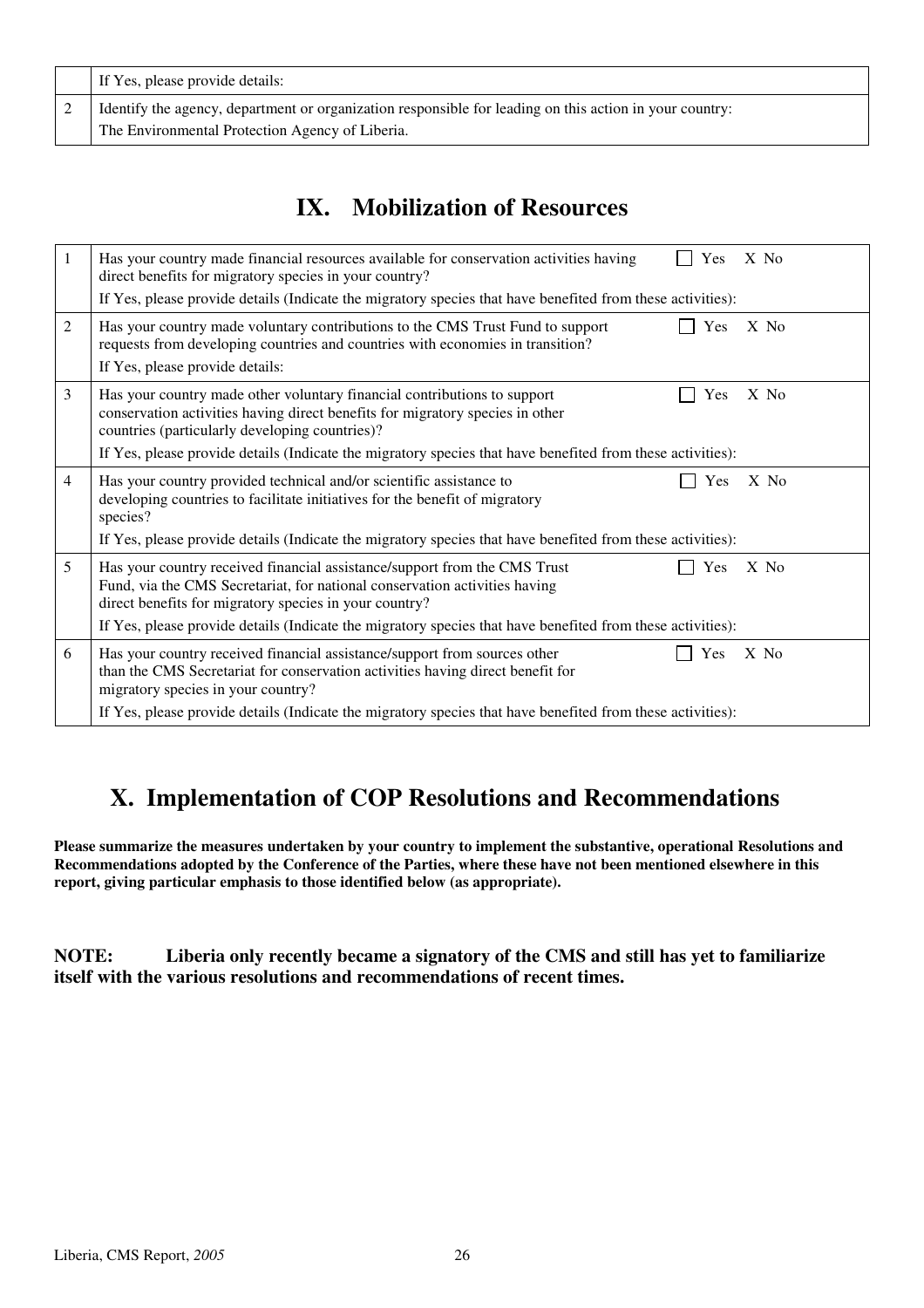#### **Resolutions**

Resolution 6.2 – By-catch, and Recommendation 7.2 – Implementation of Resolution 6.2 on By-catch:

Resolution 6.3 – Southern Hemisphere Albatross Conservation:

Resolution 7.2 – Impact Assessment and Migratory Species:

Resolution 7.3 – Oil Pollution and Migratory Species:

Resolution 7.4 – Electrocution of Migratory Birds:

Resolution 7.5 – Wind Turbines and Migratory Species:

Resolution 7.9 – Cooperation with Other Bodies and Processes:

Resolution 7.15 – Future Action on the Antarctic Minke, Bryde's and Pygmy Right Whales under the Convention on Migratory Species:

#### **Recommendations**

Recommendation 7.5 – Range State Agreement for Dugong (*Dugong dugon*) Conservation:

Recommendation 7.6 – Improving the Conservation Status of the Leatherback Turtle (*Dermochelys coriacea*):

Recommendation 7.7 – America Pacific Flyway Programme:

**Other resolutions/recommendations:** 

#### **Other remarks:**

**NOTE: Liberia only recently became a signatory of the CMS and still has yet to familiarize itself with the various resolutions and recommendations of recent times.**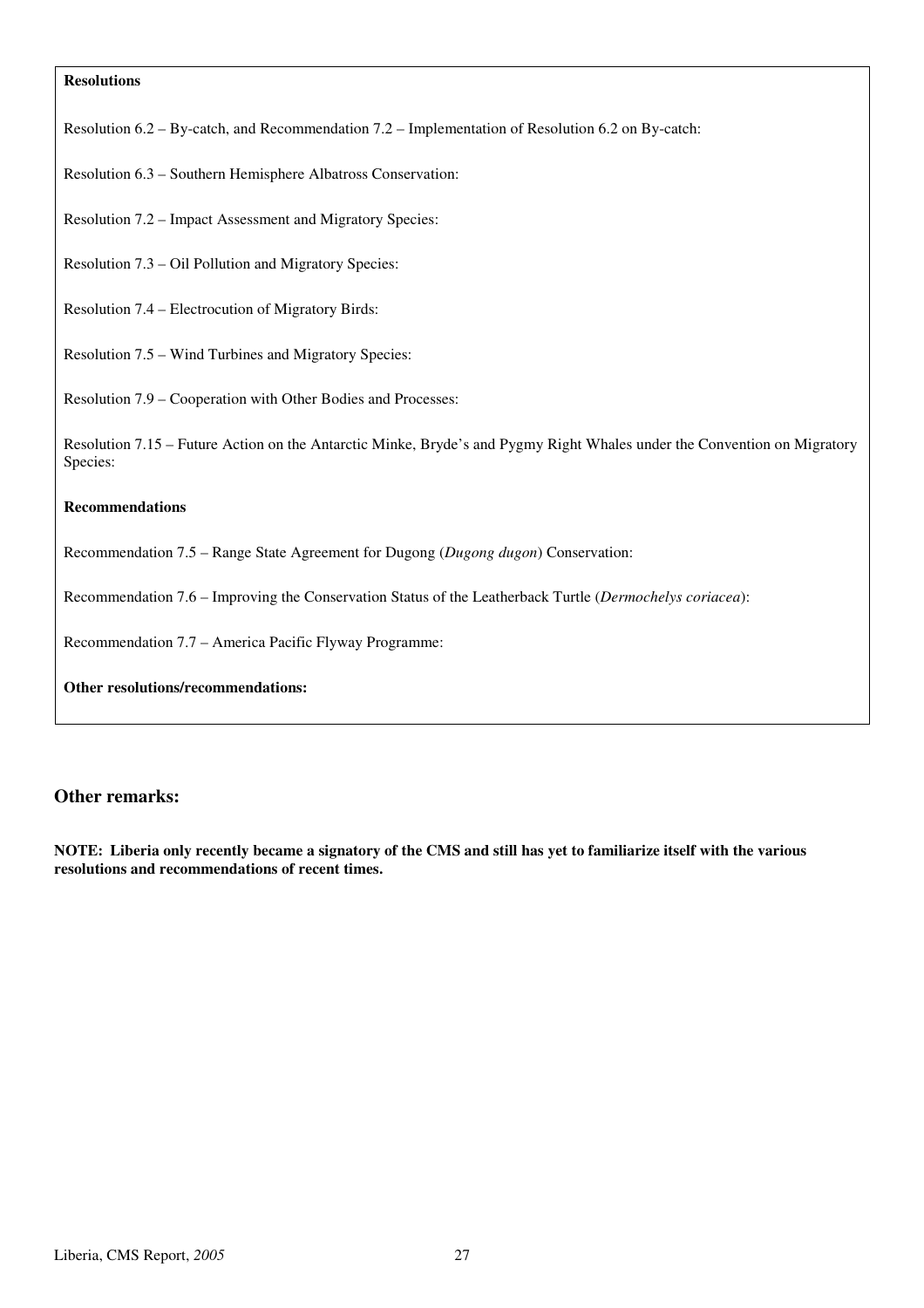# **Annex: Questions on specific Appendix II species**

**The tables below contain the list of all species listed in Appendix II. Boxes have been checked to indicate the species for which your country is considered to be a Range State. Please amend the boxes where appropriate. (If you wish to provide further information on any of these species, please attach as an annex.) Please also provide published distribution references where available.** 

| Species                                                  | Range<br><b>State</b>       | Not a<br>Range State | Extinct                     | No<br>information<br>available | Published distribution reference |  |  |  |  |  |  |
|----------------------------------------------------------|-----------------------------|----------------------|-----------------------------|--------------------------------|----------------------------------|--|--|--|--|--|--|
| <b>CHIROPTERA</b>                                        |                             |                      |                             |                                |                                  |  |  |  |  |  |  |
| Rhinolophus ferrumequinum<br>(only European populations) | J.                          | $\boxtimes$          |                             |                                |                                  |  |  |  |  |  |  |
| Rhinolophus hipposideros<br>(only European populations)  |                             | $\boxtimes$          |                             |                                |                                  |  |  |  |  |  |  |
| Rhinolophus euryale<br>(only European populations)       |                             | $\boxtimes$          |                             |                                |                                  |  |  |  |  |  |  |
| Rhinolophus mehelyi<br>(only European populations)       |                             | $\boxtimes$          |                             |                                |                                  |  |  |  |  |  |  |
| Rhinolophus blasii<br>(only European populations)        |                             | $\boxtimes$          | $\sim$                      | $\sim$                         |                                  |  |  |  |  |  |  |
| Myotis bechsteini<br>(only European populations)         | $\mathcal{L}_{\mathcal{A}}$ | $\boxtimes$          | $\sim$                      | $\sim$                         |                                  |  |  |  |  |  |  |
| Myotis blythi<br>(only European populations)             |                             | $\boxtimes$          |                             |                                |                                  |  |  |  |  |  |  |
| Myotis brandtii<br>(only European populations)           |                             | $\boxtimes$          |                             |                                |                                  |  |  |  |  |  |  |
| Myotis capaccinii<br>(only European populations)         |                             | $\boxtimes$          |                             |                                |                                  |  |  |  |  |  |  |
| Myotis dasycneme<br>(only European populations)          |                             | $\boxtimes$          |                             |                                |                                  |  |  |  |  |  |  |
| Myotis daubentoni<br>(only European populations)         |                             | $\boxtimes$          |                             |                                |                                  |  |  |  |  |  |  |
| Myotis emarginatus<br>(only European populations)        |                             | $\boxtimes$          |                             |                                |                                  |  |  |  |  |  |  |
| Myotis myotis<br>(only European populations)             |                             | $\boxtimes$          |                             |                                |                                  |  |  |  |  |  |  |
| Myotis mystacinus<br>(only European populations)         |                             | $\boxtimes$          |                             | $\overline{\phantom{0}}$       |                                  |  |  |  |  |  |  |
| Myotis nattereri<br>(only European populations)          |                             | $\boxtimes$          | n an an Aon                 |                                |                                  |  |  |  |  |  |  |
| Pipistrellus kuhli<br>(only European populations)        |                             | $\boxtimes$          |                             |                                |                                  |  |  |  |  |  |  |
| Pipistrellus nathusii<br>(only European populations)     |                             | $\boxtimes$          | $\mathcal{L}_{\mathcal{A}}$ | $\Box$                         |                                  |  |  |  |  |  |  |
| Pipistrellus pipistrellus<br>(only European populations) |                             | $\boxtimes$          |                             |                                |                                  |  |  |  |  |  |  |
| Pipistrellus savii<br>(only European populations)        |                             | $\boxtimes$          | $\Box$                      | $\vert \ \ \vert$              |                                  |  |  |  |  |  |  |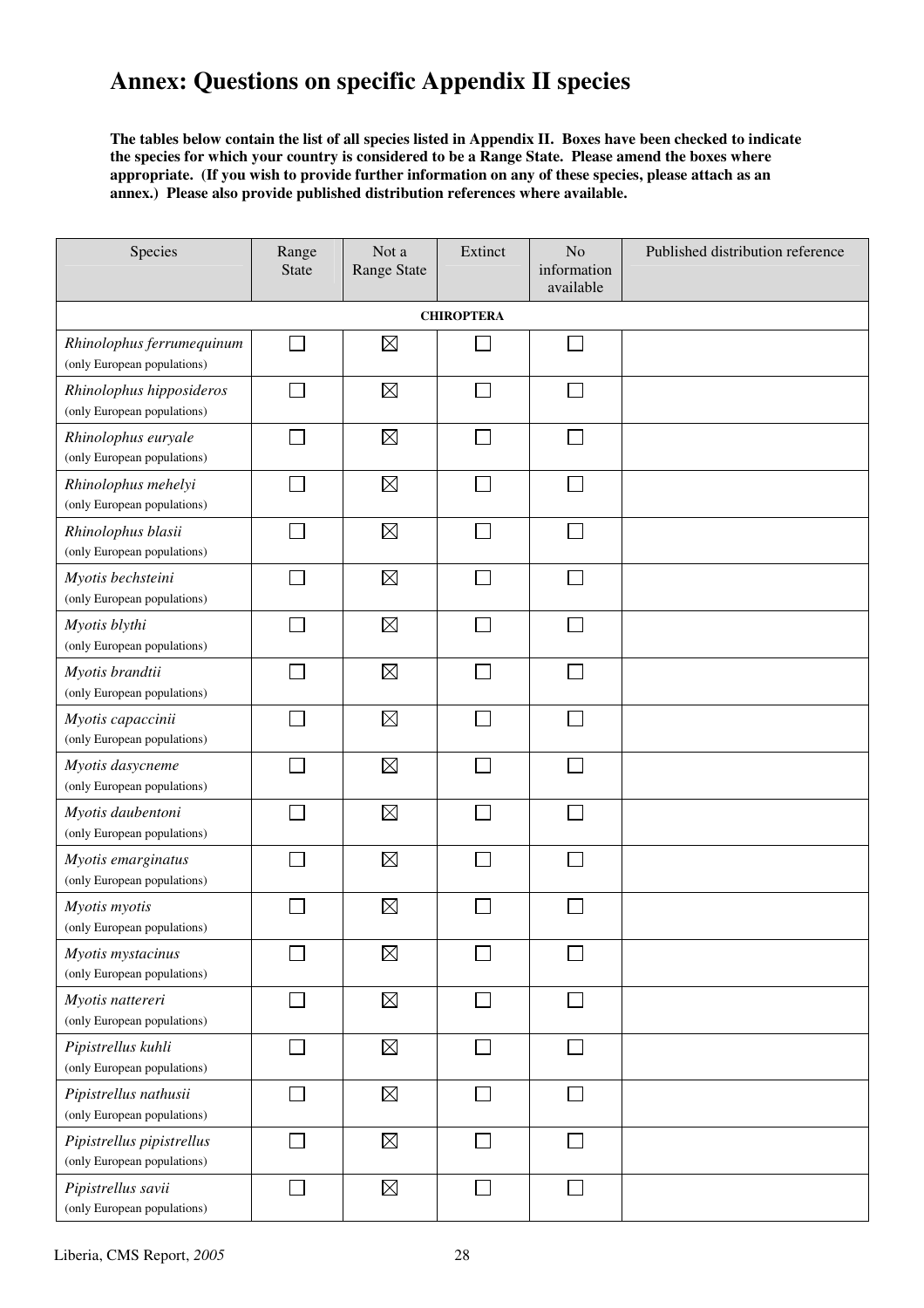| Species                                                                  | Range<br><b>State</b> | Not a<br><b>Range State</b> | Extinct        | No<br>information<br>available | Published distribution reference |
|--------------------------------------------------------------------------|-----------------------|-----------------------------|----------------|--------------------------------|----------------------------------|
| Nyctalus lasiopterus<br>(only European populations)                      |                       | $\boxtimes$                 |                |                                |                                  |
| Nyctalus leisleri<br>(only European populations)                         |                       | $\boxtimes$                 |                |                                |                                  |
| Nyctalus noctula<br>(only European populations)                          |                       | $\boxtimes$                 |                |                                |                                  |
| Eptesicus nilssonii<br>(only European populations)                       |                       | $\boxtimes$                 |                |                                |                                  |
| Eptesicus serotinus<br>(only European populations)                       |                       | $\boxtimes$                 |                |                                |                                  |
| Vespertilio murinus<br>(only European populations)                       |                       | $\boxtimes$                 |                |                                |                                  |
| Barbastella barbastellus<br>(only European populations)                  |                       | $\boxtimes$                 |                |                                |                                  |
| Plecotus auritus<br>(only European populations)                          |                       | $\boxtimes$                 |                |                                |                                  |
| Plecotus austriacus<br>(only European populations)                       |                       | $\boxtimes$                 |                |                                |                                  |
| Miniopterus schreibersii<br>(only European populations)                  |                       | $\boxtimes$                 |                |                                |                                  |
| Tadarida teniotis                                                        |                       | $\boxtimes$                 |                |                                |                                  |
|                                                                          |                       |                             | <b>CETACEA</b> |                                |                                  |
| Physeter macrocephalus                                                   | $\boxtimes$           |                             |                |                                |                                  |
| Platanista gangetica<br>gangetica                                        |                       | $\boxtimes$                 |                |                                |                                  |
| Pontoporia blainvillei                                                   |                       | $\boxtimes$                 |                |                                |                                  |
| Inia geoffrensis                                                         |                       | $\boxtimes$                 |                |                                |                                  |
| Delphinapterus leucas                                                    |                       | $\boxtimes$                 |                |                                |                                  |
| Monodon monoceros                                                        |                       | $\boxtimes$                 |                |                                |                                  |
| Phocoena phocoena<br>(North and Baltic Sea populations)                  |                       | $\boxtimes$                 |                |                                |                                  |
| Phocoena phocoena<br>(western North Atlantic population)                 |                       | $\boxtimes$                 |                |                                |                                  |
| Phocoena phocoena<br>(Black Sea population)                              |                       | $\boxtimes$                 |                |                                |                                  |
| Neophocaena phocaenoides                                                 |                       | $\boxtimes$                 |                |                                |                                  |
| Phocoenoides dalli                                                       |                       | $\boxtimes$                 |                |                                |                                  |
| Phocoena spinipinnis                                                     |                       | $\boxtimes$                 |                |                                |                                  |
| Phocoena dioptrica                                                       |                       | $\boxtimes$                 |                |                                |                                  |
| Sousa chinensis                                                          |                       | $\boxtimes$                 |                |                                |                                  |
| Sousa teuszii                                                            |                       | $\boxtimes$                 |                |                                |                                  |
| Sotalia fluviatilis                                                      |                       | $\boxtimes$                 |                |                                |                                  |
| Lagenorhynchus albirostris<br>(only North and Baltic Sea<br>populations) |                       | $\boxtimes$                 |                |                                |                                  |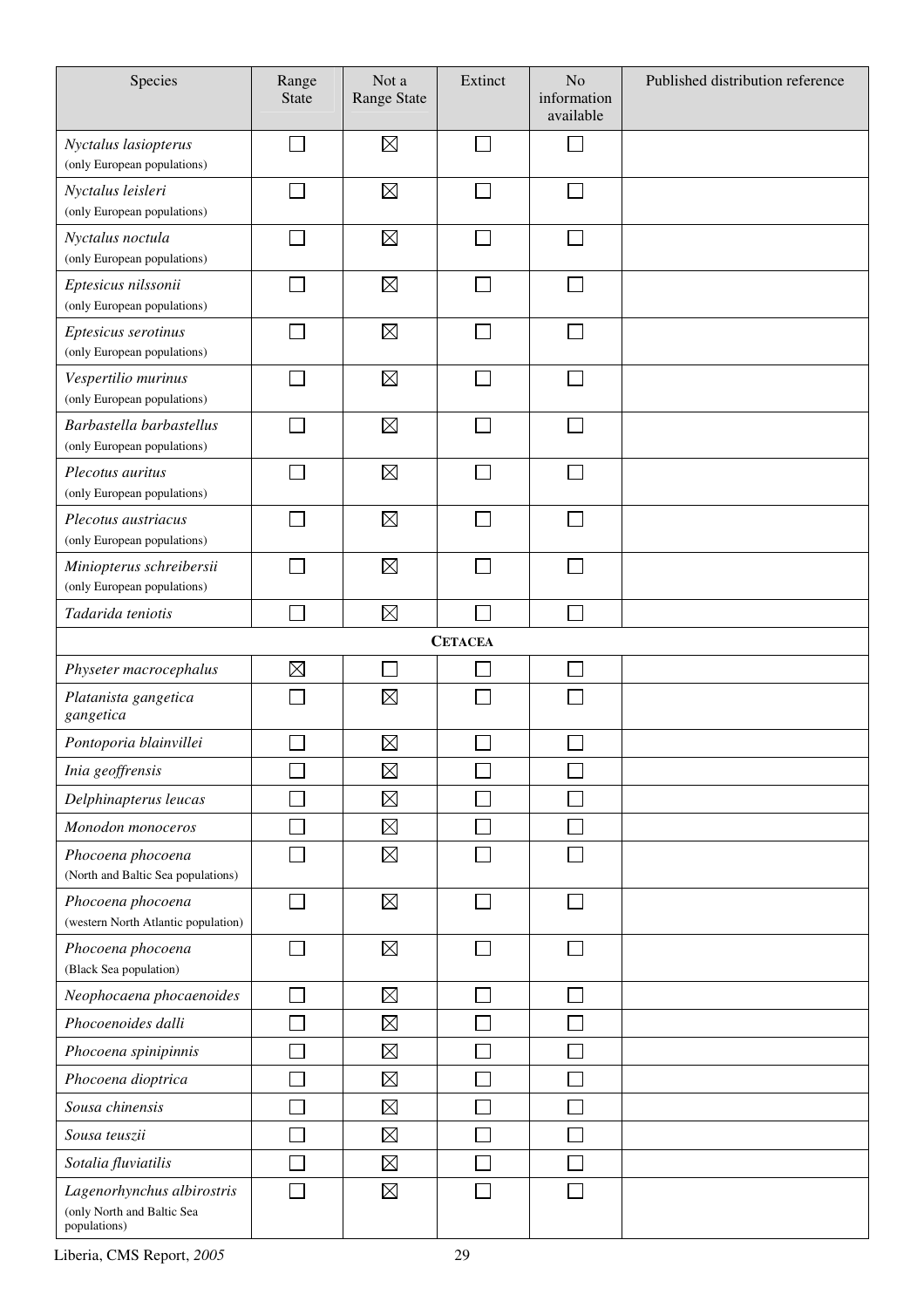| Species                                                             | Range<br><b>State</b>    | Not a<br>Range State | Extinct | N <sub>o</sub><br>information<br>available | Published distribution reference |
|---------------------------------------------------------------------|--------------------------|----------------------|---------|--------------------------------------------|----------------------------------|
| Lagenorhynchus acutus<br>(only North and Baltic Sea<br>populations) | $\blacksquare$           | $\boxtimes$          |         |                                            |                                  |
| Lagenorhynchus australis                                            |                          | $\boxtimes$          |         |                                            |                                  |
| Lagenorhynchus obscurus                                             |                          | $\boxtimes$          |         |                                            |                                  |
| Grampus griseus<br>(only North and Baltic Sea<br>populations)       |                          | $\boxtimes$          |         |                                            |                                  |
| Tursiops aduncus<br>(Arafura/Timor Sea populations)                 | ┓                        | $\boxtimes$          |         |                                            |                                  |
| Tursiops truncatus<br>(North and Baltic Sea populations)            | $\overline{\phantom{a}}$ | $\boxtimes$          |         |                                            |                                  |
| Tursiops truncatus<br>(western Mediterranean<br>population)         |                          | $\boxtimes$          |         |                                            |                                  |
| Tursiops truncatus<br>(Black Sea population)                        |                          | $\boxtimes$          |         |                                            |                                  |
| Stenella attenuata<br>(eastern tropical Pacific population)         |                          | $\boxtimes$          |         |                                            |                                  |
| Stenella attenuata<br>(Southeast Asian populations)                 |                          | $\boxtimes$          |         |                                            |                                  |
| Stenella longirostris<br>(eastern tropical Pacific<br>populations)  |                          | $\boxtimes$          |         |                                            |                                  |
| Stenella longirostris<br>(Southeast Asian populations)              |                          | $\boxtimes$          |         |                                            |                                  |
| Stenella coeruleoalba<br>(eastern tropical Pacific population)      |                          | $\boxtimes$          |         |                                            |                                  |
| Stenella coeruleoalba<br>(western Mediterranean<br>population)      |                          | $\boxtimes$          |         |                                            |                                  |
| Delphinus delphis<br>(North and Baltic Sea populations)             | $\overline{\phantom{a}}$ | $\boxtimes$          |         |                                            |                                  |
| Delphinus delphis<br>(western Mediterranean<br>population)          | $\Box$                   | $\boxtimes$          |         |                                            |                                  |
| Delphinus delphis<br>(Black Sea population)                         |                          | $\boxtimes$          |         |                                            |                                  |
| Delphinus delphis<br>(eastern tropical Pacific population)          |                          | $\boxtimes$          |         |                                            |                                  |
| Lagenodelphis hosei<br>(Southeast Asian populations)                |                          | $\boxtimes$          |         |                                            |                                  |
| Orcaella brevirostris                                               |                          | $\boxtimes$          |         |                                            |                                  |
| Cephalorhynchus<br>commersonii<br>(South American population)       |                          | $\boxtimes$          |         |                                            |                                  |
| Cephalorhynchus eutropia                                            |                          | $\boxtimes$          |         |                                            |                                  |
| Cephalorhynchus heavisidii                                          |                          | $\boxtimes$          |         |                                            |                                  |
| Orcinus orca                                                        | $\boxtimes$              |                      |         |                                            |                                  |

Liberia, CMS Report, 2005 30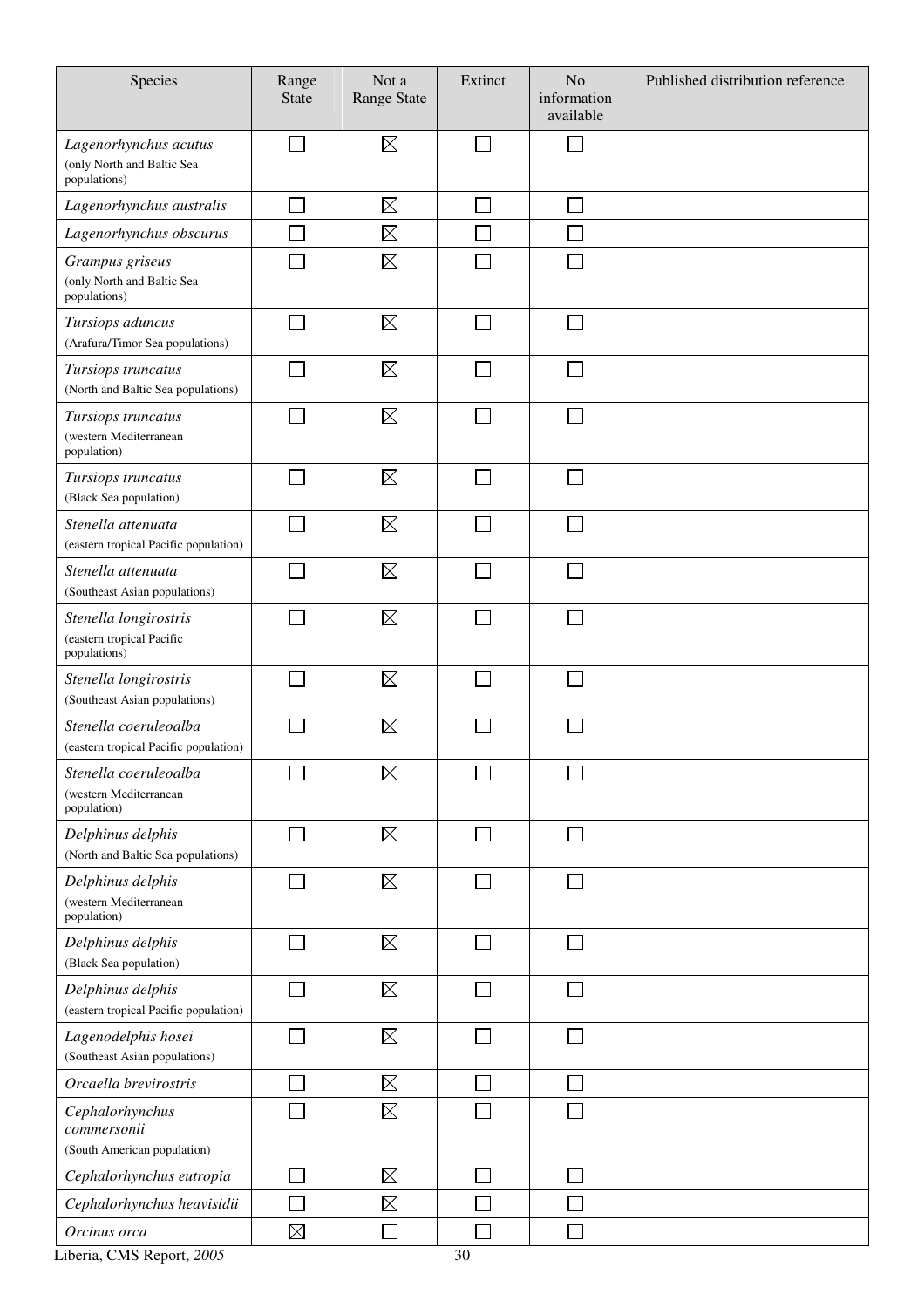| Species                                                                      | Range<br><b>State</b> | Not a<br><b>Range State</b> | Extinct               | N <sub>o</sub><br>information<br>available | Published distribution reference |  |  |  |  |  |
|------------------------------------------------------------------------------|-----------------------|-----------------------------|-----------------------|--------------------------------------------|----------------------------------|--|--|--|--|--|
| Globicephala melas<br>(only North and Baltic Sea<br>populations)             | $\Box$                | $\boxtimes$                 |                       | ٦                                          |                                  |  |  |  |  |  |
| Berardius bairdii                                                            |                       | $\boxtimes$                 |                       |                                            |                                  |  |  |  |  |  |
| Hyperoodon ampullatus                                                        |                       | $\boxtimes$                 |                       |                                            |                                  |  |  |  |  |  |
| Balaenoptera bonaerensis                                                     |                       | $\boxtimes$                 |                       |                                            |                                  |  |  |  |  |  |
| Balaenoptera edeni                                                           |                       | $\boxtimes$                 |                       |                                            |                                  |  |  |  |  |  |
| Balaenoptera borealis                                                        |                       | $\boxtimes$                 |                       |                                            |                                  |  |  |  |  |  |
| Balaenoptera physalus                                                        |                       | $\boxtimes$                 |                       |                                            |                                  |  |  |  |  |  |
| Caperea marginata                                                            |                       | $\boxtimes$                 |                       |                                            |                                  |  |  |  |  |  |
| <b>CARNIVORA</b>                                                             |                       |                             |                       |                                            |                                  |  |  |  |  |  |
| Arctocephalus australis                                                      |                       | $\boxtimes$                 |                       |                                            |                                  |  |  |  |  |  |
| Otaria flavescens                                                            |                       | $\boxtimes$                 |                       |                                            |                                  |  |  |  |  |  |
| Phoca vitulina<br>(only Baltic and Wadden Sea<br>populations)                |                       | $\boxtimes$                 |                       |                                            |                                  |  |  |  |  |  |
| Halichoerus grypus                                                           | $\mathcal{L}$         | $\boxtimes$                 |                       |                                            |                                  |  |  |  |  |  |
| (only Baltic Sea populations)                                                |                       |                             |                       |                                            |                                  |  |  |  |  |  |
| Monachus monachus                                                            |                       | $\boxtimes$                 |                       |                                            |                                  |  |  |  |  |  |
|                                                                              |                       |                             | <b>PROBOSCIDEA</b>    |                                            |                                  |  |  |  |  |  |
| Loxodonta africana                                                           | $\boxtimes$           | $\sim$                      |                       |                                            |                                  |  |  |  |  |  |
|                                                                              |                       |                             | <b>SIRENIA</b>        |                                            |                                  |  |  |  |  |  |
| Trichechus manatus<br>(populations between Honduras<br>and Panama)           |                       | $\boxtimes$                 |                       |                                            |                                  |  |  |  |  |  |
| Trichechus senegalensis                                                      | $\boxtimes$           | $\overline{\phantom{0}}$    |                       | $\overline{\phantom{0}}$                   |                                  |  |  |  |  |  |
| Trichechus inunguis                                                          |                       | $\boxtimes$                 |                       |                                            |                                  |  |  |  |  |  |
| Dugong dugon                                                                 |                       | $\boxtimes$                 |                       |                                            |                                  |  |  |  |  |  |
|                                                                              |                       |                             | <b>PERISSODACTYLA</b> |                                            |                                  |  |  |  |  |  |
| Equus hemionus<br>(includes Equus hemionus, Equus<br>onager and Equus kiang) | $\mathbf{L}$          | $\boxtimes$                 |                       |                                            |                                  |  |  |  |  |  |
| <b>ARTIODACTYLA</b>                                                          |                       |                             |                       |                                            |                                  |  |  |  |  |  |
| Vicugna vicugna                                                              |                       | $\boxtimes$                 |                       |                                            |                                  |  |  |  |  |  |
| Oryx dammah                                                                  |                       | $\boxtimes$                 |                       |                                            |                                  |  |  |  |  |  |
| Gazella gazella<br>(only Asian populations)                                  |                       | $\boxtimes$                 |                       |                                            |                                  |  |  |  |  |  |
| Gazella subgutturosa                                                         | Ξ                     | $\boxtimes$                 |                       |                                            |                                  |  |  |  |  |  |
| Procapra gutturosa                                                           |                       | $\boxtimes$                 |                       |                                            |                                  |  |  |  |  |  |
| Saiga tatarica tatarica                                                      |                       | $\boxtimes$                 |                       |                                            |                                  |  |  |  |  |  |
|                                                                              |                       |                             | <b>GAVIIFORMES</b>    |                                            |                                  |  |  |  |  |  |
| Gavia stellata                                                               |                       | $\boxtimes$                 |                       |                                            |                                  |  |  |  |  |  |
| (Western Palearctic populations)                                             |                       |                             |                       |                                            |                                  |  |  |  |  |  |
| Gavia arctica arctica                                                        |                       | $\boxtimes$                 |                       |                                            |                                  |  |  |  |  |  |

Liberia, CMS Report, *2005* 31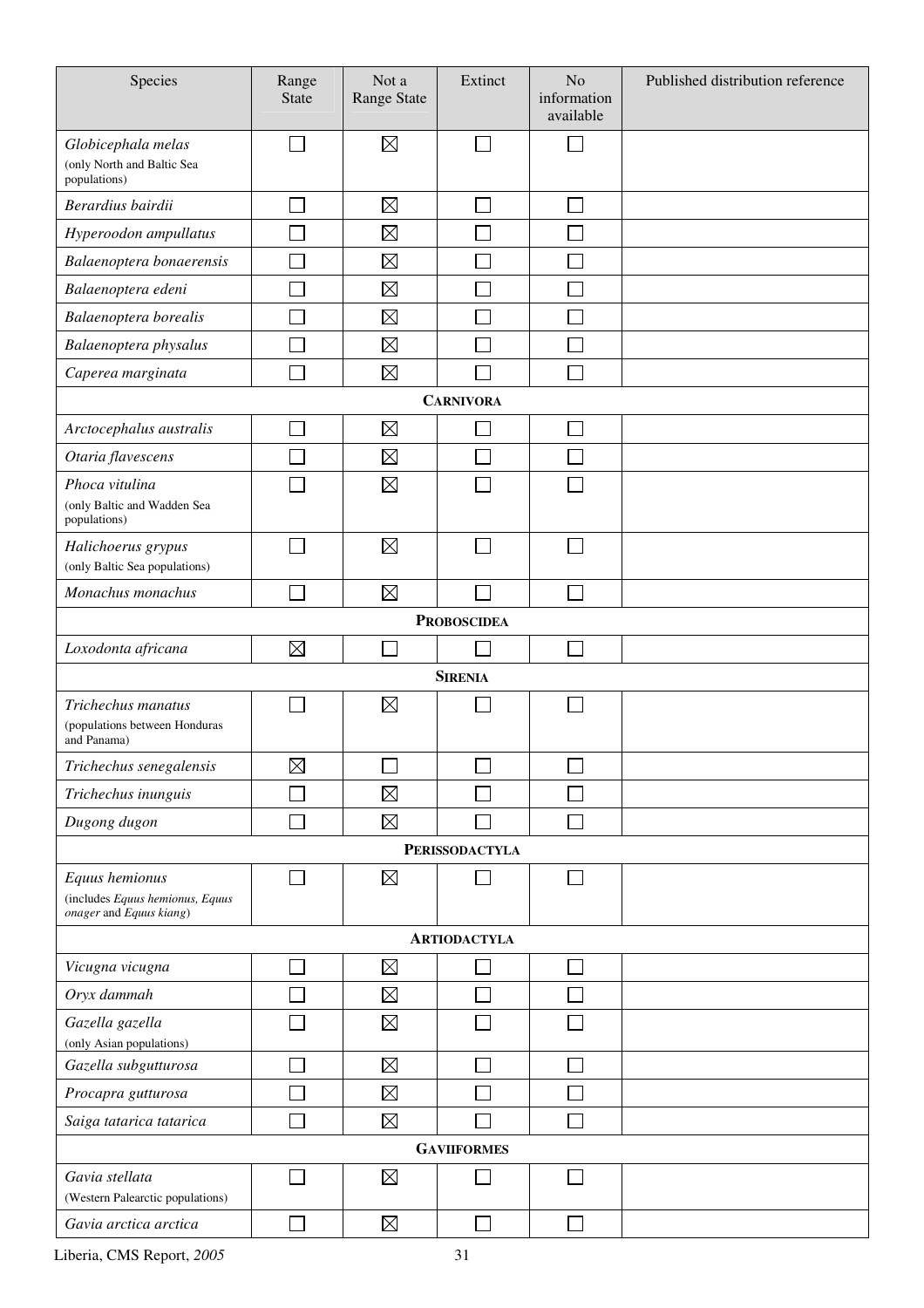| Species                                                                        | Range<br><b>State</b> | Not a<br><b>Range State</b> | Extinct              | N <sub>o</sub><br>information<br>available | Published distribution reference |  |  |  |  |  |  |  |
|--------------------------------------------------------------------------------|-----------------------|-----------------------------|----------------------|--------------------------------------------|----------------------------------|--|--|--|--|--|--|--|
| Gavia arctica suschkini                                                        |                       | $\boxtimes$                 |                      |                                            |                                  |  |  |  |  |  |  |  |
| Gavia immer immer<br>(Northwest European population)                           |                       | $\boxtimes$                 |                      |                                            |                                  |  |  |  |  |  |  |  |
| Gavia adamsii<br>(Western Palearctic population)                               |                       | $\boxtimes$                 |                      | ×                                          |                                  |  |  |  |  |  |  |  |
| <b>PODICIPEDIFORMES</b>                                                        |                       |                             |                      |                                            |                                  |  |  |  |  |  |  |  |
| Podiceps grisegena<br>grisegena                                                |                       | $\boxtimes$                 |                      |                                            |                                  |  |  |  |  |  |  |  |
| Podiceps auritus<br>(Western Palearctic populations)                           |                       | $\boxtimes$                 |                      |                                            |                                  |  |  |  |  |  |  |  |
|                                                                                | <b>PELECANIFORMES</b> |                             |                      |                                            |                                  |  |  |  |  |  |  |  |
| Phalacrocorax nigrogularis                                                     |                       | $\boxtimes$                 |                      | ×                                          |                                  |  |  |  |  |  |  |  |
| Phalacrocorax pygmeus                                                          |                       | $\boxtimes$                 |                      |                                            |                                  |  |  |  |  |  |  |  |
| Pelecanus onocrotalus<br>(Western Palearctic populations)                      |                       | $\boxtimes$                 |                      |                                            |                                  |  |  |  |  |  |  |  |
| Pelecanus crispus                                                              |                       | $\boxtimes$                 |                      |                                            |                                  |  |  |  |  |  |  |  |
|                                                                                |                       |                             | <b>CICONIIFORMES</b> |                                            |                                  |  |  |  |  |  |  |  |
| Botaurus stellaris stellaris<br>(Western Palearctic populations)               |                       | $\boxtimes$                 |                      |                                            |                                  |  |  |  |  |  |  |  |
| Ixobrychus minutus minutus<br>(Western Palearctic populations)                 |                       | $\boxtimes$                 |                      |                                            |                                  |  |  |  |  |  |  |  |
| Ixobrychus sturmii                                                             | $\boxtimes$           |                             |                      |                                            |                                  |  |  |  |  |  |  |  |
| Ardeola rufiventris                                                            |                       | $\boxtimes$                 |                      |                                            |                                  |  |  |  |  |  |  |  |
| Ardeola idae                                                                   |                       | $\boxtimes$                 |                      |                                            |                                  |  |  |  |  |  |  |  |
| Egretta vinaceigula                                                            |                       | $\boxtimes$                 |                      |                                            |                                  |  |  |  |  |  |  |  |
| Casmerodius albus albus<br>(Western Palearctic populations)                    |                       | $\boxtimes$                 |                      |                                            |                                  |  |  |  |  |  |  |  |
| Ardea purpurea purpurea<br>(populations breeding in the<br>Western Palearctic) |                       | $\boxtimes$                 |                      | ×                                          |                                  |  |  |  |  |  |  |  |
| Mycteria ibis                                                                  |                       | $\boxtimes$                 |                      | ×                                          |                                  |  |  |  |  |  |  |  |
| Ciconia nigra                                                                  |                       | $\boxtimes$                 |                      |                                            |                                  |  |  |  |  |  |  |  |
| Ciconia episcopus<br>microscelis                                               |                       | $\boxtimes$                 |                      |                                            |                                  |  |  |  |  |  |  |  |
| Ciconia ciconia                                                                | $\boxtimes$           |                             |                      |                                            |                                  |  |  |  |  |  |  |  |
| Plegadis falcinellus                                                           |                       | $\boxtimes$                 |                      |                                            |                                  |  |  |  |  |  |  |  |
| Geronticus eremita                                                             |                       | $\boxtimes$                 |                      |                                            |                                  |  |  |  |  |  |  |  |
| Threskiornis aethiopicus<br>aethiopicus                                        | $\boxtimes$           |                             |                      |                                            |                                  |  |  |  |  |  |  |  |
| Platalea alba<br>(excluding Malagasy population)                               | $\boxtimes$           |                             |                      |                                            |                                  |  |  |  |  |  |  |  |
| Platalea leucorodia                                                            |                       | $\boxtimes$                 |                      |                                            |                                  |  |  |  |  |  |  |  |
| Phoenicopterus ruber                                                           |                       | $\boxtimes$                 |                      |                                            |                                  |  |  |  |  |  |  |  |
| Phoenicopterus minor                                                           |                       | $\boxtimes$                 |                      |                                            |                                  |  |  |  |  |  |  |  |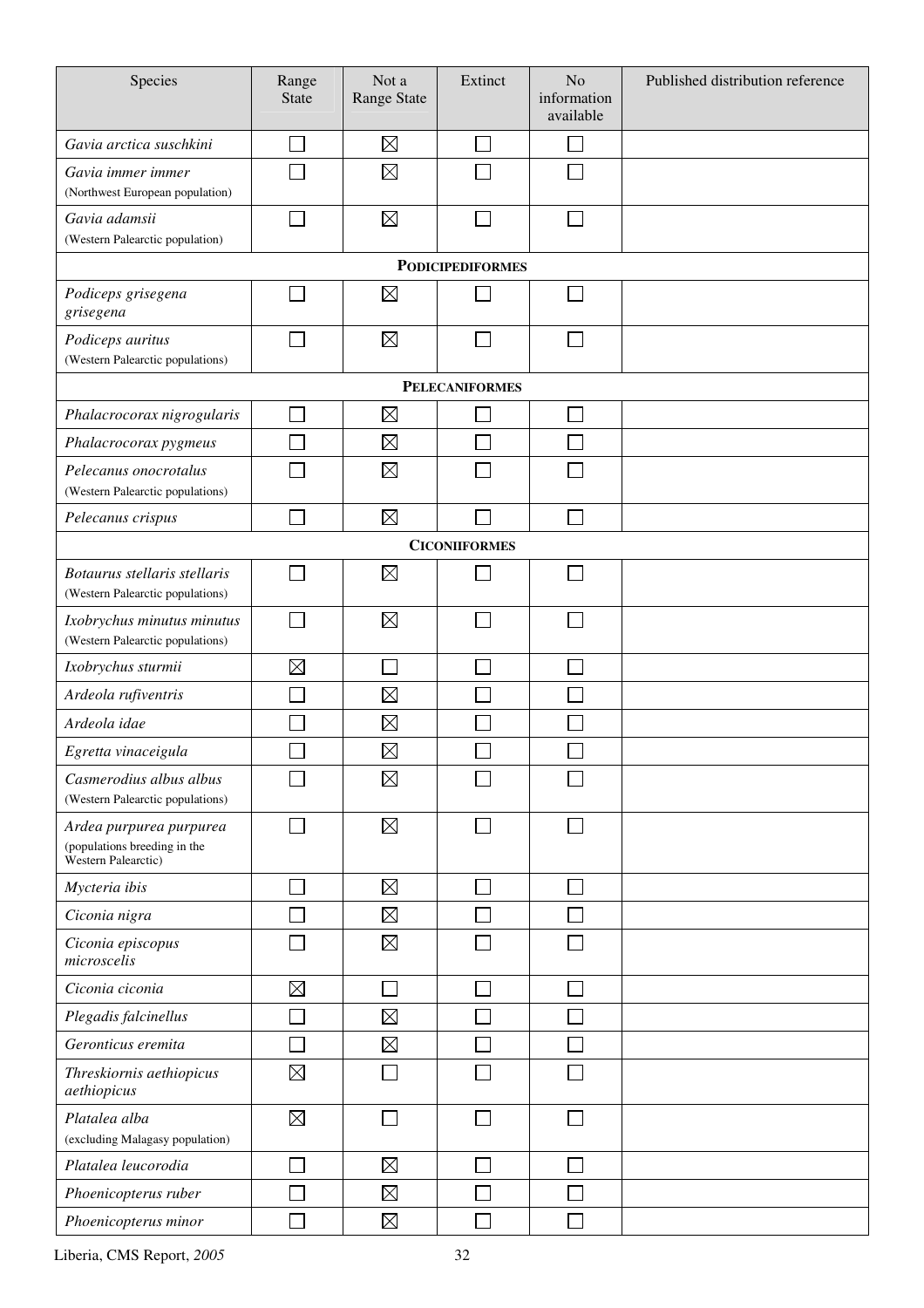| Species                        | Range<br><b>State</b> | Not a<br>Range State | Extinct | N <sub>o</sub><br>information<br>available | Published distribution reference |  |  |  |  |  |  |
|--------------------------------|-----------------------|----------------------|---------|--------------------------------------------|----------------------------------|--|--|--|--|--|--|
|                                | <b>ANSERIFORMES</b>   |                      |         |                                            |                                  |  |  |  |  |  |  |
| Dendrocygna bicolor            |                       | $\boxtimes$          |         |                                            |                                  |  |  |  |  |  |  |
| Dendrocygna viduata            | $\boxtimes$           |                      |         |                                            |                                  |  |  |  |  |  |  |
| Thalassornis leuconotus        |                       | $\boxtimes$          |         |                                            |                                  |  |  |  |  |  |  |
| Oxyura leucocephala            |                       | $\boxtimes$          |         |                                            |                                  |  |  |  |  |  |  |
| Cygnus olor                    |                       | $\boxtimes$          |         |                                            |                                  |  |  |  |  |  |  |
| Cygnus cygnus                  |                       | $\boxtimes$          |         |                                            |                                  |  |  |  |  |  |  |
| Cygnus columbianus             |                       | $\boxtimes$          |         |                                            |                                  |  |  |  |  |  |  |
| Anser brachyrhynchus           |                       | $\boxtimes$          |         |                                            |                                  |  |  |  |  |  |  |
| Anser fabalis                  |                       | $\boxtimes$          |         |                                            |                                  |  |  |  |  |  |  |
| Anser albifrons                |                       | $\boxtimes$          |         |                                            |                                  |  |  |  |  |  |  |
| Anser erythropus               |                       | $\boxtimes$          |         |                                            |                                  |  |  |  |  |  |  |
| Anser anser                    |                       | $\boxtimes$          |         |                                            |                                  |  |  |  |  |  |  |
| Branta leucopsis               |                       | $\boxtimes$          |         |                                            |                                  |  |  |  |  |  |  |
| Branta bernicla                |                       | $\boxtimes$          |         |                                            |                                  |  |  |  |  |  |  |
| Branta ruficollis              |                       | $\boxtimes$          |         |                                            |                                  |  |  |  |  |  |  |
| Alopochen aegyptiacus          |                       | $\boxtimes$          |         |                                            |                                  |  |  |  |  |  |  |
| Tadorna ferruginea             |                       | $\boxtimes$          |         |                                            |                                  |  |  |  |  |  |  |
| Tadorna cana                   |                       | $\boxtimes$          |         |                                            |                                  |  |  |  |  |  |  |
| Tadorna tadorna                |                       | $\boxtimes$          |         |                                            |                                  |  |  |  |  |  |  |
| Plectropterus gambensis        | $\boxtimes$           |                      |         |                                            |                                  |  |  |  |  |  |  |
| Sarkidiornis melanotos         | $\boxtimes$           |                      |         |                                            |                                  |  |  |  |  |  |  |
| Nettapus auritus               | $\boxtimes$           | ᄂ                    | ᄂ       | ٮ                                          |                                  |  |  |  |  |  |  |
| Anas penelope                  |                       | $\boxtimes$          |         |                                            |                                  |  |  |  |  |  |  |
| Anas strepera                  |                       | $\boxtimes$          |         |                                            |                                  |  |  |  |  |  |  |
| Anas crecca                    |                       | $\boxtimes$          |         |                                            |                                  |  |  |  |  |  |  |
| Anas capensis                  |                       | $\boxtimes$          |         |                                            |                                  |  |  |  |  |  |  |
| Anas platyrhynchos             |                       | $\boxtimes$          |         |                                            |                                  |  |  |  |  |  |  |
| Anas undulata                  |                       | $\boxtimes$          |         |                                            |                                  |  |  |  |  |  |  |
| Anas acuta                     | $\boxtimes$           | Г                    |         |                                            |                                  |  |  |  |  |  |  |
| Anas erythrorhyncha            |                       | $\boxtimes$          |         |                                            |                                  |  |  |  |  |  |  |
| Anas hottentota                | J.                    | $\boxtimes$          |         |                                            |                                  |  |  |  |  |  |  |
| Anas querquedula               | $\boxtimes$           |                      |         |                                            |                                  |  |  |  |  |  |  |
| Anas clypeata                  | $\boxtimes$           |                      |         |                                            |                                  |  |  |  |  |  |  |
| Marmaronetta<br>angustirostris |                       | $\boxtimes$          |         |                                            |                                  |  |  |  |  |  |  |
| Netta rufina                   | T,                    | $\boxtimes$          | Ξ       | Г                                          |                                  |  |  |  |  |  |  |
| Netta erythrophthalma          |                       | $\boxtimes$          |         |                                            |                                  |  |  |  |  |  |  |
| Aythya ferina                  | $\boxtimes$           | Γ                    |         |                                            |                                  |  |  |  |  |  |  |
| Aythya nyroca                  |                       | $\boxtimes$          |         |                                            |                                  |  |  |  |  |  |  |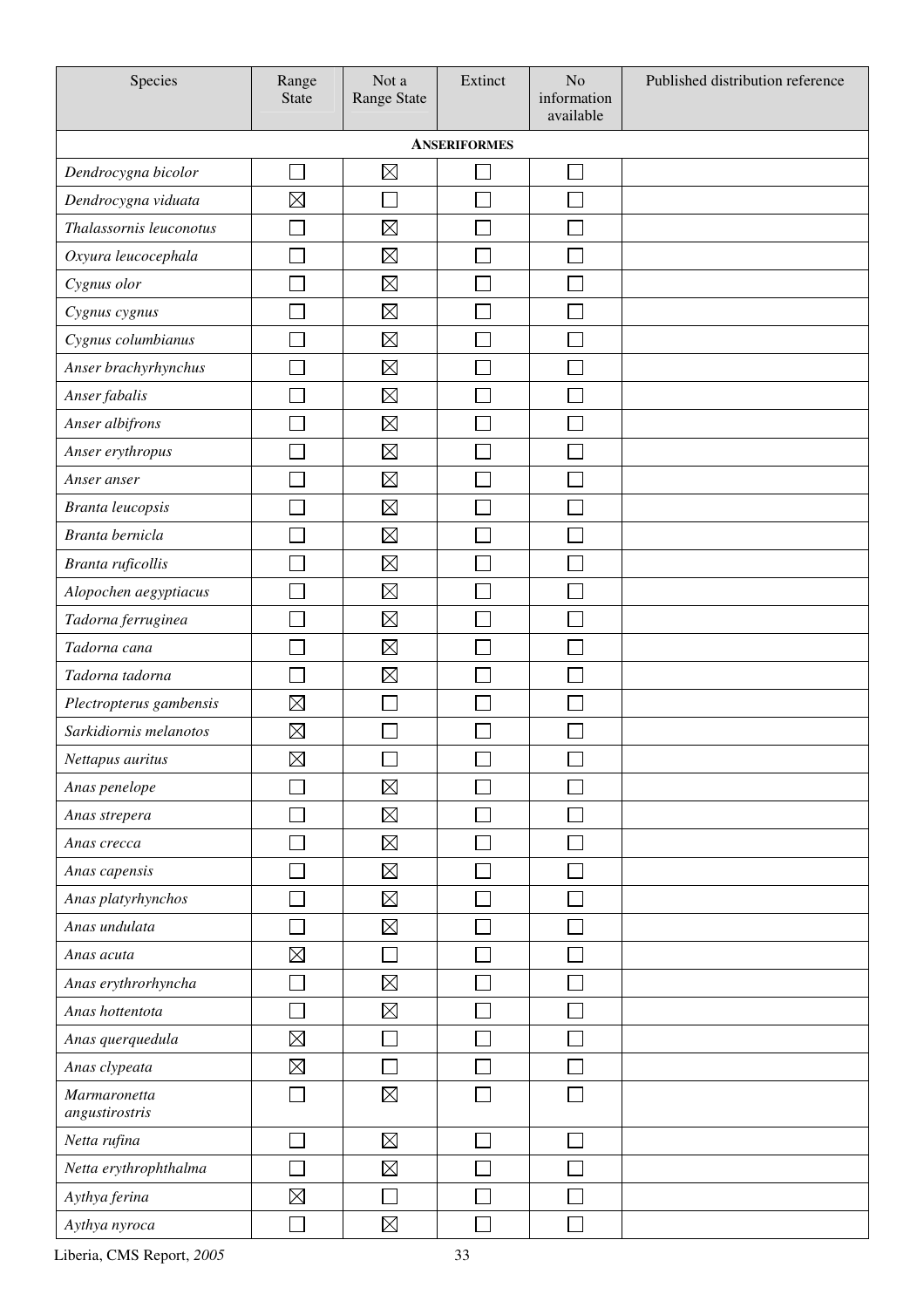| Species                                     | Range<br><b>State</b> | Not a<br>Range State | Extinct                  | N <sub>o</sub><br>information<br>available | Published distribution reference |  |  |  |  |
|---------------------------------------------|-----------------------|----------------------|--------------------------|--------------------------------------------|----------------------------------|--|--|--|--|
| Aythya fuligula                             |                       | $\boxtimes$          |                          |                                            |                                  |  |  |  |  |
| Aythya marila                               |                       | $\boxtimes$          |                          |                                            |                                  |  |  |  |  |
| Somateria mollissima                        |                       | $\boxtimes$          |                          |                                            |                                  |  |  |  |  |
| Somateria spectabilis                       |                       | $\boxtimes$          |                          |                                            |                                  |  |  |  |  |
| Polysticta stelleri                         |                       | $\boxtimes$          |                          |                                            |                                  |  |  |  |  |
| Clangula hyemalis                           |                       | $\boxtimes$          |                          |                                            |                                  |  |  |  |  |
| Melanitta nigra                             |                       | $\boxtimes$          |                          |                                            |                                  |  |  |  |  |
| Melanitta fusca                             |                       | $\boxtimes$          |                          |                                            |                                  |  |  |  |  |
| Bucephala clangula                          |                       | $\boxtimes$          |                          |                                            |                                  |  |  |  |  |
| Mergellus albellus                          |                       | $\boxtimes$          |                          |                                            |                                  |  |  |  |  |
| Mergus serrator                             |                       | $\boxtimes$          |                          |                                            |                                  |  |  |  |  |
| Mergus merganser                            |                       | $\boxtimes$          |                          |                                            |                                  |  |  |  |  |
|                                             |                       |                      | <b>FALCONIFORMES</b>     |                                            |                                  |  |  |  |  |
| Pandion haliaetus                           | $\boxtimes$           |                      |                          |                                            |                                  |  |  |  |  |
| <b>GALLIFORMES</b>                          |                       |                      |                          |                                            |                                  |  |  |  |  |
| Coturnix coturnix coturnix                  |                       | $\boxtimes$          |                          |                                            |                                  |  |  |  |  |
| <b>SPHENISCIFORMES</b>                      |                       |                      |                          |                                            |                                  |  |  |  |  |
| Spheniscus demersus                         |                       | $\boxtimes$          |                          |                                            |                                  |  |  |  |  |
|                                             |                       |                      | <b>PROCELLARIIFORMES</b> |                                            |                                  |  |  |  |  |
| Diomedea exulans                            |                       | $\boxtimes$          |                          |                                            |                                  |  |  |  |  |
| Diomedea epomophora                         |                       | $\boxtimes$          |                          |                                            |                                  |  |  |  |  |
| Diomedea irrorata                           |                       | $\boxtimes$          |                          |                                            |                                  |  |  |  |  |
| Diomedea nigripes                           | ᄂ                     | $\boxtimes$          | ᄂ                        | ٮ                                          |                                  |  |  |  |  |
| Diomedea immutabilis                        |                       | $\boxtimes$          |                          |                                            |                                  |  |  |  |  |
| Diomedea melanophris                        |                       | $\boxtimes$          |                          |                                            |                                  |  |  |  |  |
| Diomedea bulleri                            |                       | $\boxtimes$          |                          |                                            |                                  |  |  |  |  |
| Diomedea cauta                              |                       | $\boxtimes$          |                          |                                            |                                  |  |  |  |  |
| Diomedea chlororhynchos                     |                       | $\boxtimes$          |                          |                                            |                                  |  |  |  |  |
| Diomedea chrysostoma                        |                       | $\boxtimes$          |                          |                                            |                                  |  |  |  |  |
| Phoebetria fusca                            |                       | $\boxtimes$          |                          |                                            |                                  |  |  |  |  |
| Phoebetria palpebrata                       |                       | $\boxtimes$          |                          |                                            |                                  |  |  |  |  |
| Macronectes giganteus                       |                       | $\boxtimes$          |                          |                                            |                                  |  |  |  |  |
| Macronectes halli                           |                       | $\boxtimes$          |                          |                                            |                                  |  |  |  |  |
| Procellaria cinerea                         |                       | $\boxtimes$          |                          |                                            |                                  |  |  |  |  |
| Procellaria aequinoctialis                  |                       | $\boxtimes$          |                          |                                            |                                  |  |  |  |  |
| Procellaria aequinoctialis<br>conspicillata |                       | $\boxtimes$          |                          |                                            |                                  |  |  |  |  |
| Procellaria parkinsoni                      |                       | $\boxtimes$          |                          |                                            |                                  |  |  |  |  |
| Procellaria westlandica                     |                       | $\boxtimes$          |                          |                                            |                                  |  |  |  |  |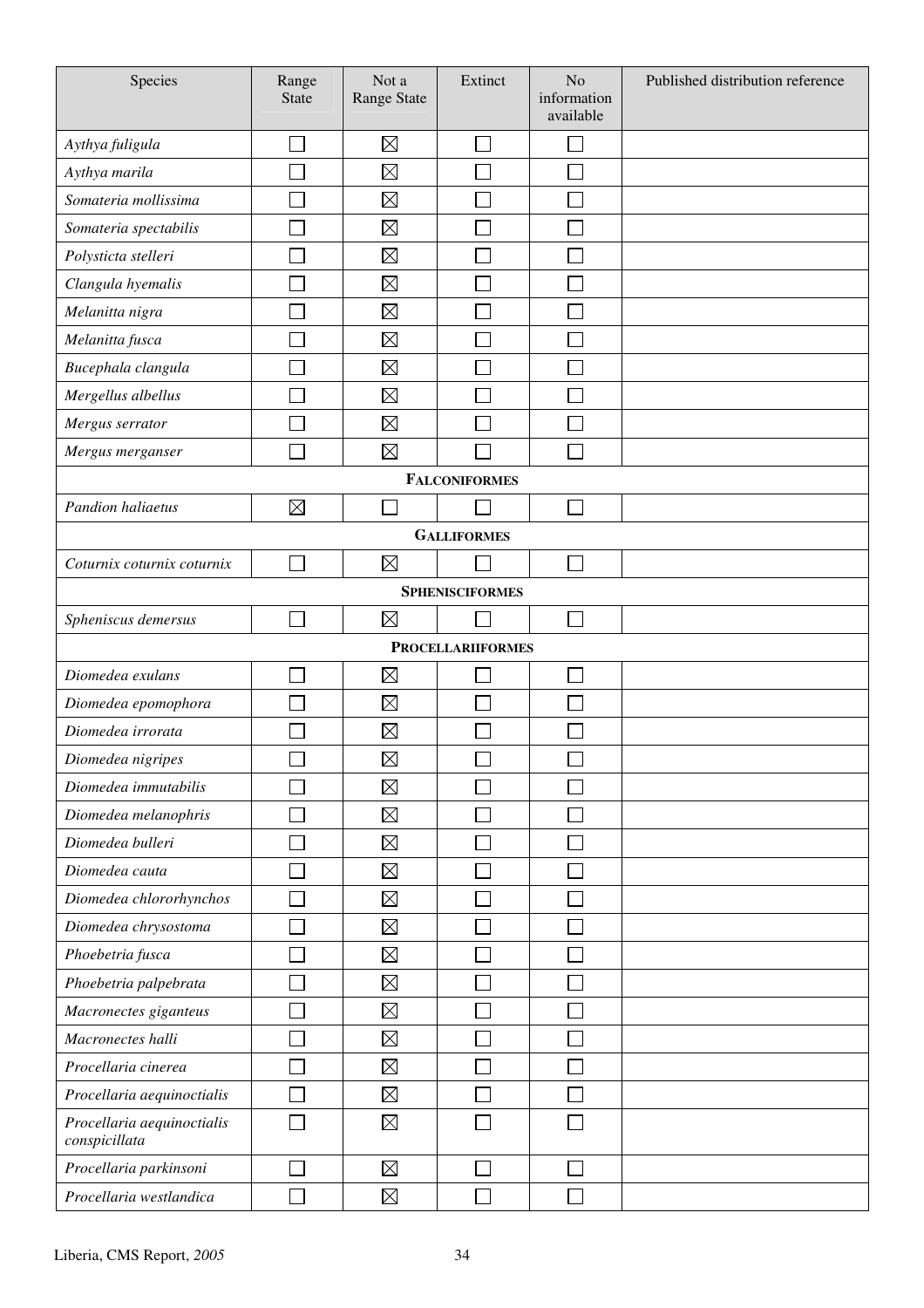| Species                                                                       | Range<br><b>State</b>       | Not a<br>Range State        | Extinct                | N <sub>o</sub><br>information<br>available | Published distribution reference |  |  |  |  |  |
|-------------------------------------------------------------------------------|-----------------------------|-----------------------------|------------------------|--------------------------------------------|----------------------------------|--|--|--|--|--|
| <b>GRUIFORMES</b>                                                             |                             |                             |                        |                                            |                                  |  |  |  |  |  |
| Porzana porzana<br>(populations breeding in the<br><b>Western Palearctic)</b> |                             | $\boxtimes$                 |                        |                                            |                                  |  |  |  |  |  |
| Porzana parva parva                                                           | $\boxtimes$                 | $\mathcal{L}_{\mathcal{A}}$ |                        |                                            |                                  |  |  |  |  |  |
| Porzana pusilla intermedia                                                    |                             | $\boxtimes$                 |                        |                                            |                                  |  |  |  |  |  |
| Fulica atra atra<br>(Mediterranean and Black Sea<br>populations)              |                             | $\boxtimes$                 |                        |                                            |                                  |  |  |  |  |  |
| Aenigmatolimnas<br>marginalis                                                 |                             | $\boxtimes$                 |                        | L.                                         |                                  |  |  |  |  |  |
| Sarothrura boehmi                                                             |                             | $\boxtimes$                 |                        |                                            |                                  |  |  |  |  |  |
| Sarothrura ayresi                                                             |                             | $\boxtimes$                 |                        |                                            |                                  |  |  |  |  |  |
| Crex crex                                                                     |                             | $\boxtimes$                 |                        |                                            |                                  |  |  |  |  |  |
| Grus leucogeranus                                                             |                             | $\boxtimes$                 |                        |                                            |                                  |  |  |  |  |  |
| Grus virgo (Syn.<br>Anthropoides virgo)                                       |                             | $\boxtimes$                 |                        |                                            |                                  |  |  |  |  |  |
| Grus paradisea                                                                |                             | $\boxtimes$                 |                        |                                            |                                  |  |  |  |  |  |
| Grus carunculatus                                                             |                             | $\boxtimes$                 |                        |                                            |                                  |  |  |  |  |  |
| Grus grus                                                                     |                             | $\boxtimes$                 |                        |                                            |                                  |  |  |  |  |  |
| Chlamydotis undulata<br>(only Asian populations)                              |                             | $\boxtimes$                 |                        |                                            |                                  |  |  |  |  |  |
| Otis tarda                                                                    | $\mathbb{R}^2$              | $\boxtimes$                 |                        | ┌                                          |                                  |  |  |  |  |  |
|                                                                               |                             |                             | <b>CHARADRIIFORMES</b> |                                            |                                  |  |  |  |  |  |
| Himantopus himantopus                                                         | $\boxtimes$                 |                             |                        |                                            |                                  |  |  |  |  |  |
| Recurvirostra avosetta                                                        | $\boxtimes$                 |                             |                        |                                            |                                  |  |  |  |  |  |
| Dromas ardeola                                                                |                             | $\boxtimes$                 |                        |                                            |                                  |  |  |  |  |  |
| <b>Burhinus oedicnemus</b>                                                    | ×                           | $\boxtimes$                 |                        |                                            |                                  |  |  |  |  |  |
| Glareola pratincola                                                           | $\boxtimes$                 | $\Box$                      |                        |                                            |                                  |  |  |  |  |  |
| Glareola nordmanni                                                            | $\mathcal{L}_{\mathcal{A}}$ | $\boxtimes$                 |                        | Г                                          |                                  |  |  |  |  |  |
| Pluvialis apricaria                                                           | ٦                           | $\boxtimes$                 |                        |                                            |                                  |  |  |  |  |  |
| Pluvialis squatarola                                                          | $\boxtimes$                 | $\Box$                      |                        |                                            |                                  |  |  |  |  |  |
| Charadrius hiaticula                                                          | $\boxtimes$                 |                             |                        |                                            |                                  |  |  |  |  |  |
| Charadrius dubius                                                             | $\boxtimes$                 |                             |                        |                                            |                                  |  |  |  |  |  |
| Charadrius pecuarius                                                          | $\boxtimes$                 |                             |                        |                                            |                                  |  |  |  |  |  |
| Charadrius tricollaris                                                        |                             | $\boxtimes$                 |                        |                                            |                                  |  |  |  |  |  |
| Charadrius forbesi                                                            | $\boxtimes$                 |                             |                        |                                            |                                  |  |  |  |  |  |
| Charadrius pallidus                                                           |                             | $\boxtimes$                 |                        |                                            |                                  |  |  |  |  |  |
| Charadrius alexandrinus                                                       | $\boxtimes$                 |                             |                        |                                            |                                  |  |  |  |  |  |
| Charadrius marginatus                                                         | $\boxtimes$                 | $\Box$                      |                        | Г                                          |                                  |  |  |  |  |  |
| Charadrius mongulus                                                           | Π                           | $\boxtimes$                 | Ξ                      | $\mathbb{R}^2$                             |                                  |  |  |  |  |  |
| Charadrius leschenaultii                                                      | $\mathbb{Z}$                | $\boxtimes$                 | $\Box$                 | П                                          |                                  |  |  |  |  |  |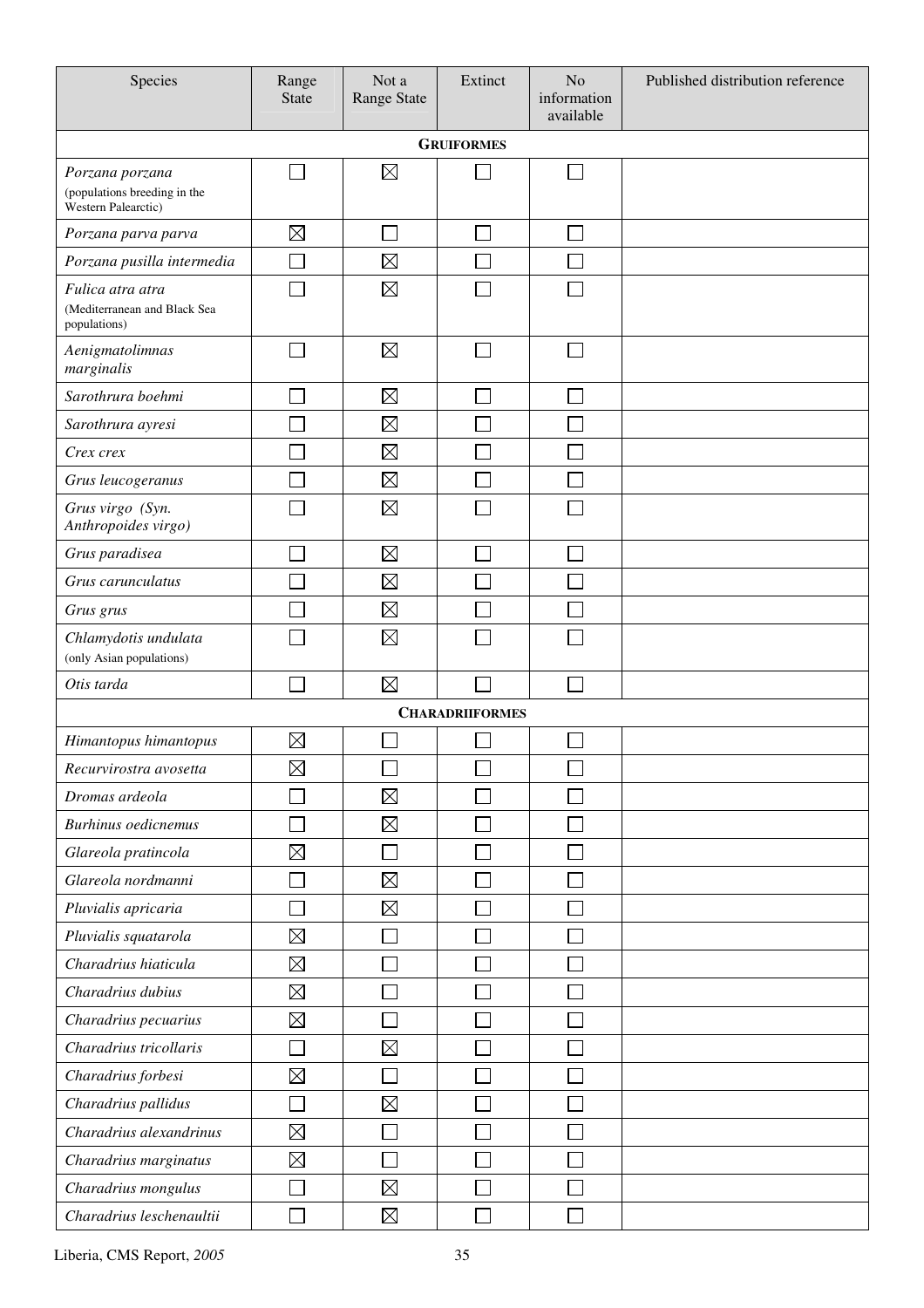| Species                                        | Range<br><b>State</b> | Not a<br><b>Range State</b> | Extinct | N <sub>o</sub><br>information<br>available | Published distribution reference |
|------------------------------------------------|-----------------------|-----------------------------|---------|--------------------------------------------|----------------------------------|
| Charadrius asiaticus                           |                       | $\boxtimes$                 |         |                                            |                                  |
| Eudromias morinellus                           |                       | $\boxtimes$                 |         |                                            |                                  |
| Vanellus vanellus                              |                       | $\boxtimes$                 |         |                                            |                                  |
| Vanellus spinosus                              | $\boxtimes$           |                             |         |                                            |                                  |
| Vanellus albiceps                              | $\boxtimes$           |                             |         |                                            |                                  |
| Vanellus senegallus                            | $\boxtimes$           |                             |         |                                            |                                  |
| Vanellus lugubris                              | $\boxtimes$           |                             |         |                                            |                                  |
| Vanellus melanopterus                          |                       | $\boxtimes$                 |         |                                            |                                  |
| Vanellus coronatus                             |                       | $\boxtimes$                 |         |                                            |                                  |
| Vanellus superciliosus                         |                       | $\boxtimes$                 |         |                                            |                                  |
| Vanellus gregarius (Syn<br>Chettusia gregaria) |                       | $\boxtimes$                 |         |                                            |                                  |
| Vanellus leucurus                              |                       | $\boxtimes$                 |         |                                            |                                  |
| Gallinago media                                | $\boxtimes$           |                             |         |                                            |                                  |
| Gallinago gallinago                            | $\boxtimes$           |                             |         |                                            |                                  |
| Lymnocryptes minimus                           | $\boxtimes$           |                             |         |                                            |                                  |
| Limosa limosa                                  | $\boxtimes$           |                             |         |                                            |                                  |
| Limosa lapponica                               | $\boxtimes$           |                             |         |                                            |                                  |
| Numenius phaeopus                              | $\boxtimes$           |                             |         |                                            |                                  |
| Numenius tenuirostris                          |                       | $\boxtimes$                 |         |                                            |                                  |
| Numenius arquata                               | $\boxtimes$           |                             |         |                                            |                                  |
| Tringa erythropus                              | ⊠                     |                             |         |                                            |                                  |
| Tringa totanus                                 | $\boxtimes$           |                             |         |                                            |                                  |
| Tringa stagnatilis                             | $\boxtimes$           |                             |         |                                            |                                  |
| Tringa nebularia                               | $\boxtimes$           |                             |         |                                            |                                  |
| Tringa ochropus                                | $\boxtimes$           |                             |         |                                            |                                  |
| Tringa glareola                                | $\boxtimes$           |                             |         |                                            |                                  |
| Tringa cinerea                                 |                       | $\boxtimes$                 |         |                                            |                                  |
| Tringa hypoleucos                              | $\boxtimes$           |                             |         |                                            |                                  |
| Arenaria interpres                             | $\boxtimes$           |                             |         |                                            |                                  |
| Calidris tenuirostris                          |                       | $\boxtimes$                 |         |                                            |                                  |
| Calidris canutus                               | $\boxtimes$           |                             |         |                                            |                                  |
| Calidris alba                                  | $\boxtimes$           |                             |         |                                            |                                  |
| Calidris minuta                                | $\boxtimes$           |                             |         |                                            |                                  |
| Calidris temminckii                            | $\boxtimes$           |                             |         |                                            |                                  |
| Calidris maritima                              |                       | $\boxtimes$                 |         |                                            |                                  |
| Calidris alpina                                | $\boxtimes$           |                             |         |                                            |                                  |
| Calidris ferruginea                            | $\boxtimes$           |                             |         |                                            |                                  |
| Limicola falcinellus                           |                       | $\boxtimes$                 |         |                                            |                                  |
| Philomachus pugnax                             | $\boxtimes$           |                             |         |                                            |                                  |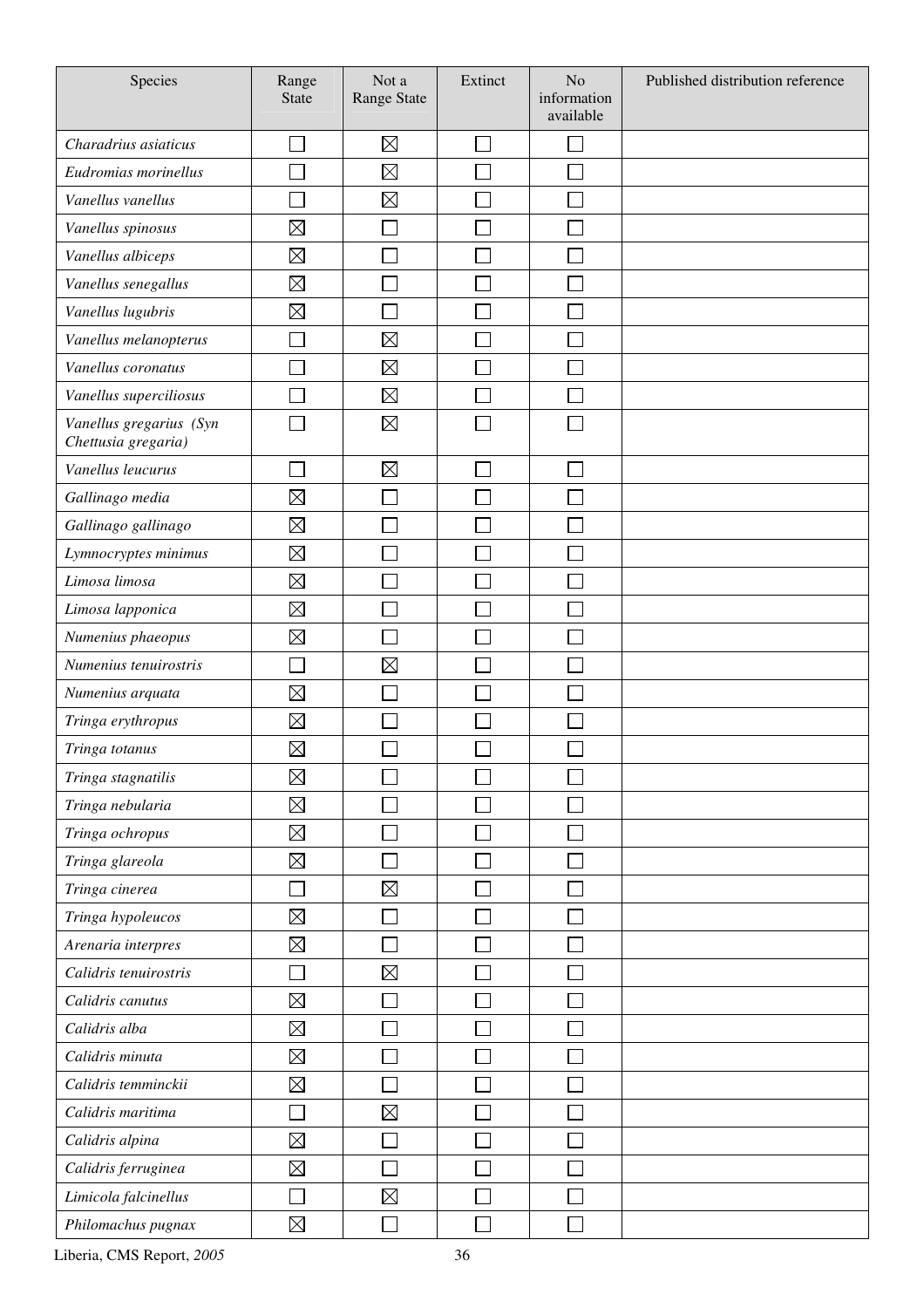| Species                                                             | Range<br>State | Not a<br><b>Range State</b> | Extinct                     | N <sub>o</sub><br>information<br>available | Published distribution reference |
|---------------------------------------------------------------------|----------------|-----------------------------|-----------------------------|--------------------------------------------|----------------------------------|
| Phalaropus lobatus                                                  |                | $\boxtimes$                 | l.                          |                                            |                                  |
| Phalaropus fulicaria                                                | $\boxtimes$    |                             |                             |                                            |                                  |
| Larus hemprichii                                                    |                | $\boxtimes$                 |                             |                                            |                                  |
| Larus leucophthalmus                                                |                | $\boxtimes$                 |                             |                                            |                                  |
| Larus ichthyaetus                                                   |                | $\boxtimes$                 |                             |                                            |                                  |
| (West Eurasian and African<br>population)                           |                |                             |                             |                                            |                                  |
| Larus melanocephalus                                                |                | $\boxtimes$                 |                             |                                            |                                  |
| Larus genei                                                         |                | $\boxtimes$                 |                             |                                            |                                  |
| Larus audouinii                                                     |                | $\boxtimes$                 |                             |                                            |                                  |
| Larus armenicus                                                     |                | $\boxtimes$                 |                             |                                            |                                  |
| Sterna nilotica nilotica                                            | $\boxtimes$    |                             |                             |                                            |                                  |
| (West Eurasian and African<br>populations)                          |                |                             |                             |                                            |                                  |
| Sterna caspia                                                       | $\boxtimes$    |                             | $\sim$                      |                                            |                                  |
| (West Eurasian and African<br>populations)                          |                |                             |                             |                                            |                                  |
| Sterna maxima albidorsalis                                          | $\boxtimes$    | e i                         |                             |                                            |                                  |
| Sterna bergii                                                       |                | $\boxtimes$                 |                             |                                            |                                  |
| (African and Southwest Asian<br>populations)                        |                |                             |                             |                                            |                                  |
| Sterna bengalensis                                                  |                | $\boxtimes$                 |                             |                                            |                                  |
| (African and Southwest Asian<br>populations)                        |                |                             |                             |                                            |                                  |
| Sterna sandvicensis<br>sandvicensis                                 | $\boxtimes$    |                             |                             |                                            |                                  |
| Sterna dougallii<br>(Atlantic population)                           | $\boxtimes$    |                             |                             |                                            |                                  |
| Sterna hirundo hirundo                                              |                | $\boxtimes$                 |                             |                                            |                                  |
| (populations breeding in the<br>Western Palearctic)                 |                |                             |                             |                                            |                                  |
| Sterna paradisaea                                                   | $\boxtimes$    | $\overline{\phantom{a}}$    | $\sim$                      |                                            |                                  |
| (Atlantic populations)                                              | $\boxtimes$    |                             |                             |                                            |                                  |
| Sterna albifrons<br>Sterna saundersi                                |                |                             | $\mathcal{L}_{\mathcal{A}}$ |                                            |                                  |
|                                                                     |                | $\boxtimes$                 |                             |                                            |                                  |
| Sterna balaenarum                                                   |                | $\boxtimes$                 |                             |                                            |                                  |
| Sterna repressa                                                     |                | $\boxtimes$                 |                             |                                            |                                  |
| Chlidonias niger niger                                              | $\boxtimes$    |                             |                             |                                            |                                  |
| Chlidonias leucopterus<br>(West Eurasian and African<br>population) | $\boxtimes$    |                             |                             |                                            |                                  |
|                                                                     |                |                             | <b>COLUMBIFORMES</b>        |                                            |                                  |
| Streptopelia turtur turtur                                          |                | $\boxtimes$                 |                             |                                            |                                  |
|                                                                     |                |                             | <b>CORACIIFORMES</b>        |                                            |                                  |
| Merops apiaster                                                     | $\boxtimes$    |                             |                             |                                            |                                  |
| Coracias garrulus                                                   | $\boxtimes$    |                             |                             |                                            |                                  |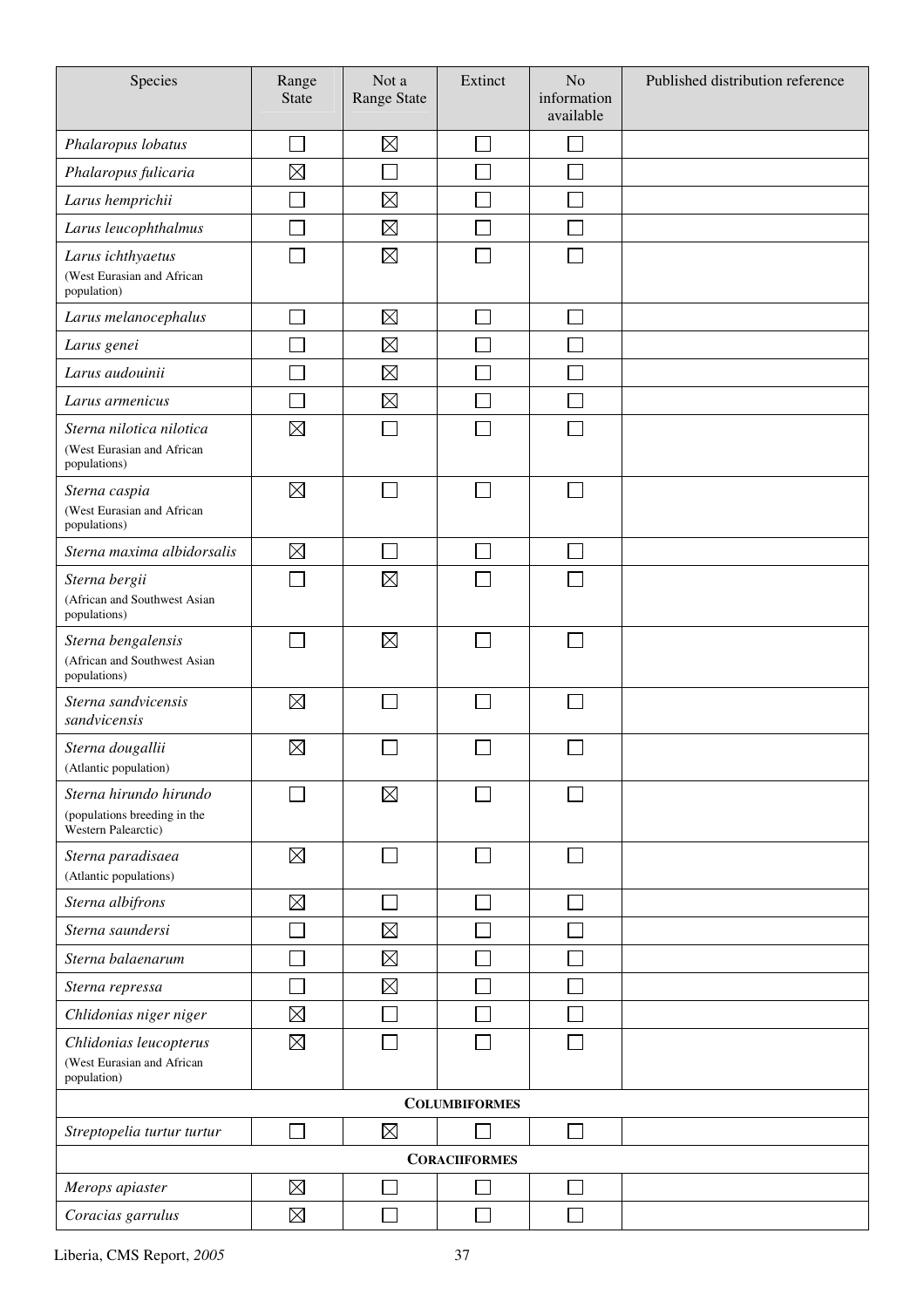| Species                                   | Range<br><b>State</b> | Not a<br>Range State | Extinct                 | N <sub>o</sub><br>information<br>available | Published distribution reference |  |  |  |  |  |
|-------------------------------------------|-----------------------|----------------------|-------------------------|--------------------------------------------|----------------------------------|--|--|--|--|--|
|                                           |                       |                      | <b>PSITTACIFORMES</b>   |                                            |                                  |  |  |  |  |  |
| Amazona tucumana                          |                       | $\boxtimes$          |                         |                                            |                                  |  |  |  |  |  |
| <b>PASSERIFORMES</b>                      |                       |                      |                         |                                            |                                  |  |  |  |  |  |
| Hirundo atrocaerulea                      |                       | $\boxtimes$          |                         |                                            |                                  |  |  |  |  |  |
| Pseudocolopteryx<br>dinellianus           |                       | $\boxtimes$          |                         |                                            |                                  |  |  |  |  |  |
| Polystictus pectoralis<br>pectoralis      |                       | $\boxtimes$          |                         |                                            |                                  |  |  |  |  |  |
| Sporophila ruficollis                     |                       | $\boxtimes$          |                         |                                            |                                  |  |  |  |  |  |
| Acrocephalus paludicola                   |                       | $\boxtimes$          |                         |                                            |                                  |  |  |  |  |  |
|                                           |                       |                      | <b>TESTUDINATA</b>      |                                            |                                  |  |  |  |  |  |
| Chelonia depressa                         |                       | $\boxtimes$          |                         |                                            |                                  |  |  |  |  |  |
| Chelonia mydas                            | $\boxtimes$           |                      |                         |                                            |                                  |  |  |  |  |  |
| Caretta caretta                           |                       | $\boxtimes$          |                         |                                            |                                  |  |  |  |  |  |
| Eretmochelys imbricata                    |                       | $\boxtimes$          |                         |                                            |                                  |  |  |  |  |  |
| Lepidochelys kempii                       |                       | $\boxtimes$          |                         |                                            |                                  |  |  |  |  |  |
| Lepidochelys olivacea                     |                       | $\boxtimes$          |                         |                                            |                                  |  |  |  |  |  |
| Dermochelys coriacea                      | $\boxtimes$           |                      |                         |                                            |                                  |  |  |  |  |  |
| Podocnemis expansa                        |                       | $\boxtimes$          |                         |                                            |                                  |  |  |  |  |  |
| <b>CROCODYLIA</b>                         |                       |                      |                         |                                            |                                  |  |  |  |  |  |
| Crocodylus porosus                        |                       | $\boxtimes$          |                         | L.                                         |                                  |  |  |  |  |  |
|                                           |                       |                      | <b>ACIPENSERIFORMES</b> |                                            |                                  |  |  |  |  |  |
| Huso huso                                 |                       | $\boxtimes$          |                         |                                            |                                  |  |  |  |  |  |
| Huso dauricus                             |                       | $\boxtimes$          |                         |                                            |                                  |  |  |  |  |  |
| Acipenser baerii baicalensis              |                       | $\boxtimes$          |                         |                                            |                                  |  |  |  |  |  |
| Acipenser fulvescens                      |                       | $\boxtimes$          |                         |                                            |                                  |  |  |  |  |  |
| Acipenser gueldenstaedtii                 |                       | $\boxtimes$          |                         |                                            |                                  |  |  |  |  |  |
| Acipenser medirostris                     |                       | $\boxtimes$          |                         |                                            |                                  |  |  |  |  |  |
| Acipenser mikadoi                         |                       | $\boxtimes$          |                         |                                            |                                  |  |  |  |  |  |
| Acipenser naccarii                        |                       | $\boxtimes$          |                         |                                            |                                  |  |  |  |  |  |
| Acipenser nudiventris                     |                       | $\boxtimes$          |                         |                                            |                                  |  |  |  |  |  |
| Acipenser persicus                        |                       | $\boxtimes$          |                         |                                            |                                  |  |  |  |  |  |
| Acipenser ruthenus<br>(Danube population) |                       | $\boxtimes$          |                         |                                            |                                  |  |  |  |  |  |
| Acipenser schrenckii                      |                       | $\boxtimes$          |                         | П                                          |                                  |  |  |  |  |  |
| Acipenser sinensis                        |                       | $\boxtimes$          |                         |                                            |                                  |  |  |  |  |  |
| Acipenser stellatus                       |                       | $\boxtimes$          |                         |                                            |                                  |  |  |  |  |  |
| Acipenser sturio                          |                       | $\boxtimes$          |                         |                                            |                                  |  |  |  |  |  |
| Pseudoscaphirhynchus<br>kaufmanni         |                       | $\boxtimes$          |                         |                                            |                                  |  |  |  |  |  |
| Pseudoscaphirhynchus                      | Ξ                     | $\boxtimes$          | $\sim$                  | П                                          |                                  |  |  |  |  |  |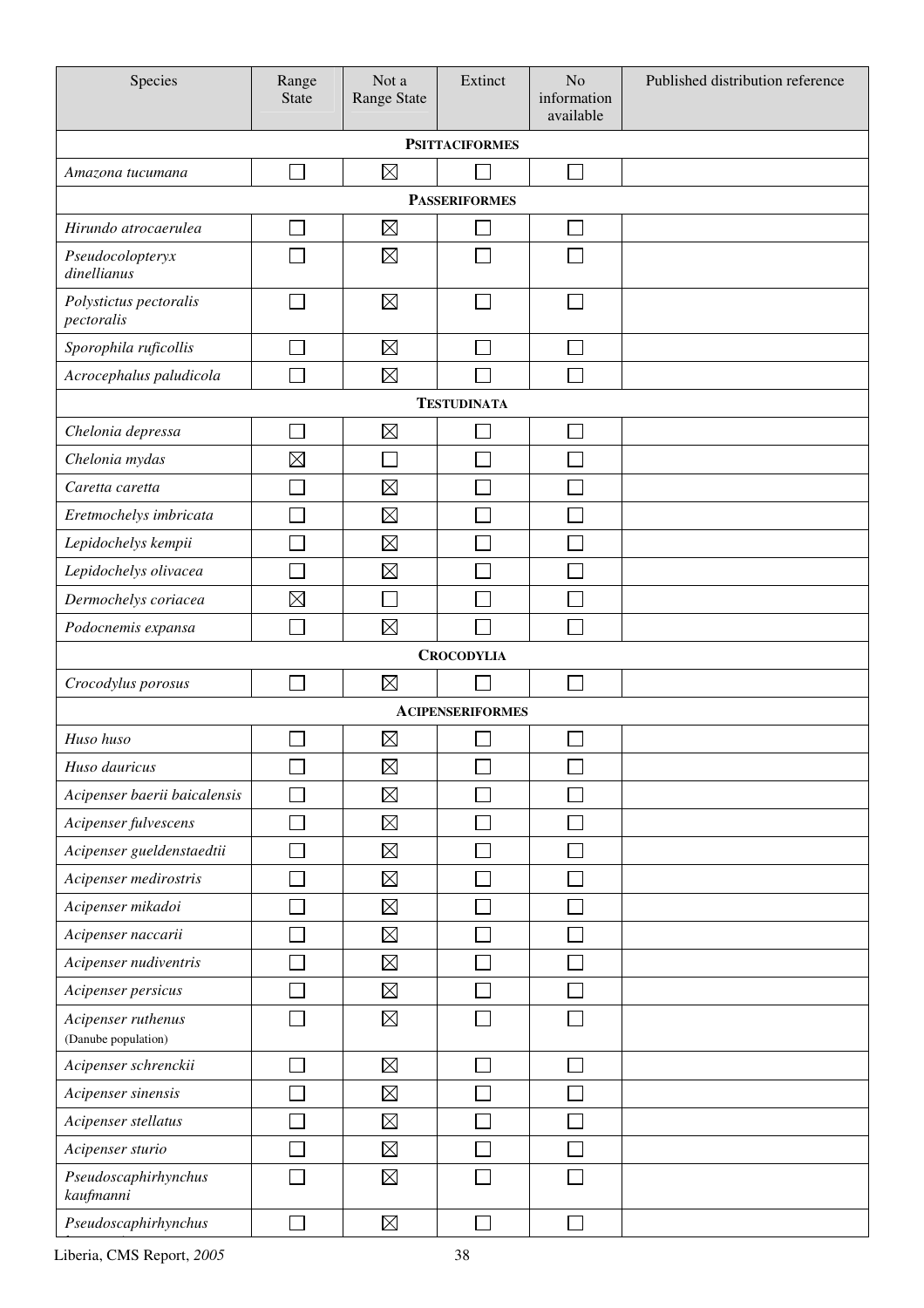| Species                              | Range<br><b>State</b> | Not a<br><b>Range State</b> | Extinct                 | N <sub>o</sub><br>information<br>available | Published distribution reference |  |  |  |  |
|--------------------------------------|-----------------------|-----------------------------|-------------------------|--------------------------------------------|----------------------------------|--|--|--|--|
| hermanni                             |                       |                             |                         |                                            |                                  |  |  |  |  |
| Pseudoscaphirhynchus<br>fedtschenkoi |                       | $\boxtimes$                 |                         | $\Box$                                     |                                  |  |  |  |  |
| Psephurus gladius                    |                       | $\boxtimes$                 |                         |                                            |                                  |  |  |  |  |
|                                      |                       |                             | <b>ORECTOLOBIFORMES</b> |                                            |                                  |  |  |  |  |
| Rhincodon typus                      | $\boxtimes$           |                             |                         | <b>Contract</b>                            |                                  |  |  |  |  |
|                                      |                       |                             | <b>LAMNIFORMES</b>      |                                            |                                  |  |  |  |  |
| Carcharodon carcharias               | $\boxtimes$           |                             |                         |                                            |                                  |  |  |  |  |
| <b>LEPIDOPTERA</b>                   |                       |                             |                         |                                            |                                  |  |  |  |  |
| Danaus plexippus                     |                       | $\boxtimes$                 |                         |                                            |                                  |  |  |  |  |

**All species of each of the Families below are listed in Appendix II. If your country is a Range State for any of the species in these Families, please enter the species name in the first column, under the relevant Family heading. Please indicate (with a 'X') whether your country is a Range State or the species is extinct and, where appropriate, please provide published distribution references. (Space is provided for ten species in each Family. If additional lines are required, please attach the information as an annex.)** 

| Species                                         | Range<br>State        | Extinct                 | Published distribution reference |  |  |  |
|-------------------------------------------------|-----------------------|-------------------------|----------------------------------|--|--|--|
| <b>Order FALCONIFORMES, Family Cathartidae</b>  |                       |                         |                                  |  |  |  |
|                                                 | Range<br>State        | Extinct                 |                                  |  |  |  |
|                                                 | Range<br>State        | Extinct<br>П            |                                  |  |  |  |
|                                                 | Range<br>State        | Extinct                 |                                  |  |  |  |
|                                                 | Range<br>State        | Extinct<br>$\Box$       |                                  |  |  |  |
|                                                 | Range<br>State        | Extinct                 |                                  |  |  |  |
|                                                 | Range<br>State        | Extinct                 |                                  |  |  |  |
|                                                 | Range<br>State        | Extinct                 |                                  |  |  |  |
|                                                 | Range<br>State        | Extinct                 |                                  |  |  |  |
|                                                 | Range<br>State        | Extinct                 |                                  |  |  |  |
|                                                 | Range<br><b>State</b> | Extinct                 |                                  |  |  |  |
| <b>Order FALCONIFORMES, Family Accipitridae</b> |                       |                         |                                  |  |  |  |
|                                                 | Range<br>State        | Extinct                 |                                  |  |  |  |
|                                                 | Range<br>State        | Extinct<br>$\mathbf{I}$ |                                  |  |  |  |
|                                                 | Range                 | Extinct                 |                                  |  |  |  |

State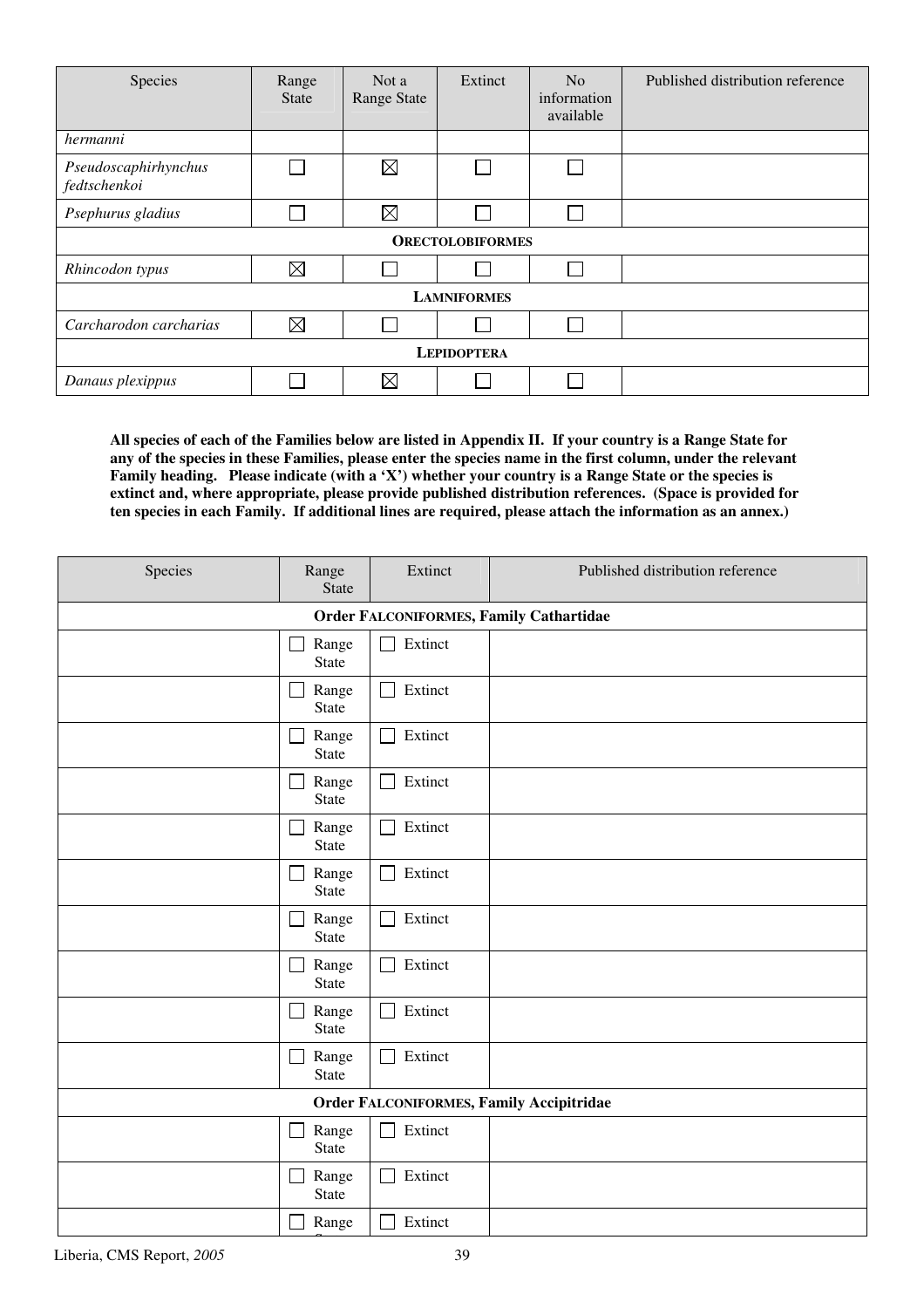|                                                 | State                          |                           |  |  |  |  |  |
|-------------------------------------------------|--------------------------------|---------------------------|--|--|--|--|--|
|                                                 | Range<br>State                 | Extinct                   |  |  |  |  |  |
|                                                 | Range<br>State                 | Extinct<br>$\mathsf{L}$   |  |  |  |  |  |
|                                                 | Range<br>State                 | Extinct                   |  |  |  |  |  |
|                                                 | Range<br>State                 | Extinct                   |  |  |  |  |  |
|                                                 | Range<br>State                 | Extinct                   |  |  |  |  |  |
|                                                 | Range<br>State                 | Extinct                   |  |  |  |  |  |
|                                                 | Range<br>$\Box$<br>State       | Extinct<br>$\Box$         |  |  |  |  |  |
| <b>Order FALCONIFORMES, Family Falconidae</b>   |                                |                           |  |  |  |  |  |
|                                                 | Range<br>$\mathbf{I}$          | Extinct<br>$\blacksquare$ |  |  |  |  |  |
|                                                 | State                          |                           |  |  |  |  |  |
|                                                 | Range<br>State                 | Extinct                   |  |  |  |  |  |
|                                                 | Range<br>State                 | Extinct                   |  |  |  |  |  |
|                                                 | Range<br>State                 | Extinct<br>$\mathbf{I}$   |  |  |  |  |  |
|                                                 | Range<br>State                 | Extinct                   |  |  |  |  |  |
|                                                 | Range<br>State                 | Extinct                   |  |  |  |  |  |
|                                                 | Range<br>State                 | Extinct                   |  |  |  |  |  |
|                                                 | Range<br>State                 | Extinct                   |  |  |  |  |  |
|                                                 | Range<br>State                 | Extinct                   |  |  |  |  |  |
|                                                 | Range<br>$\perp$<br>State      | Extinct<br>П              |  |  |  |  |  |
| <b>Order PASSERIFORMES, Family Muscicapidae</b> |                                |                           |  |  |  |  |  |
|                                                 | Range<br>State                 | Extinct<br>$\mathbf{L}$   |  |  |  |  |  |
|                                                 | Range<br>State                 | Extinct                   |  |  |  |  |  |
|                                                 | Range<br>$\mathsf{L}$<br>State | Extinct<br>$\Box$         |  |  |  |  |  |
|                                                 | Range<br>State                 | Extinct                   |  |  |  |  |  |
|                                                 | Range<br>State                 | Extinct                   |  |  |  |  |  |
|                                                 | Range<br>$\sim$<br>State       | Extinct                   |  |  |  |  |  |
|                                                 | Range<br>State                 | Extinct                   |  |  |  |  |  |